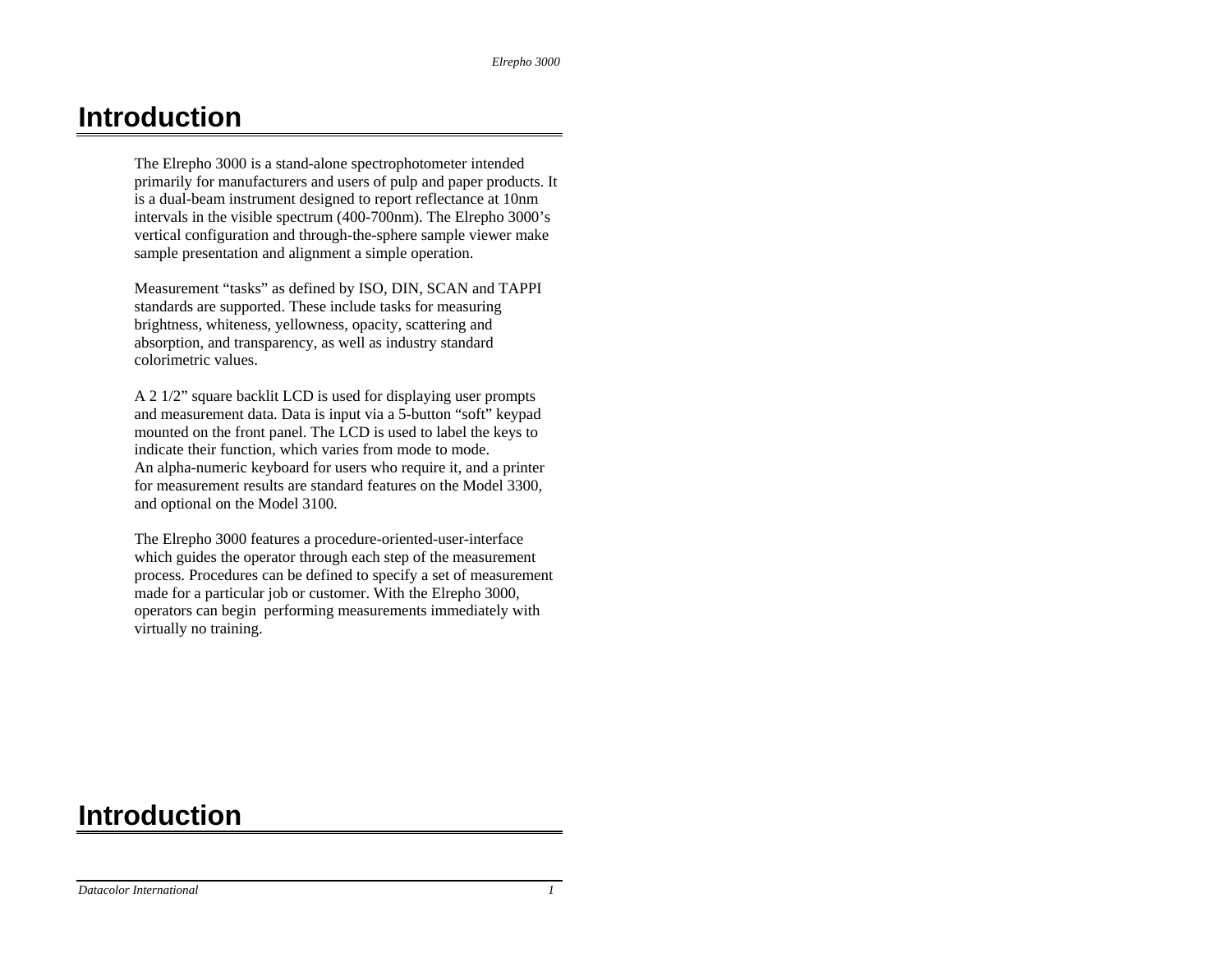## **Features**

The Elrepho 3000 supports the following features:

- d/0° Reflectance Geometry
- Specular Excluded Only (gloss component excluded)
- XLAV, SAV, and USAV viewing areas
- UV Included/Excluded
- UV Cut-off Filters at 420nm and 460nm
- A single UV calibrator position; UVCAL
- Illuminants: A, C, CWF, D50, D65, D75, TL84, U3000
- Observers:  $2^\circ$ ,  $10^\circ$
- Onboard Instrument Diagnostics
- Sample Averaging
- Data input via external keyboard(optional on Model 3100)
- Data output via external printer (optional on Model 3100)
- Support Calibration with either the white tile or 3rd party white reference standards
- User settable re-calibration time interval
- Password protection of setup data

# **Introduction**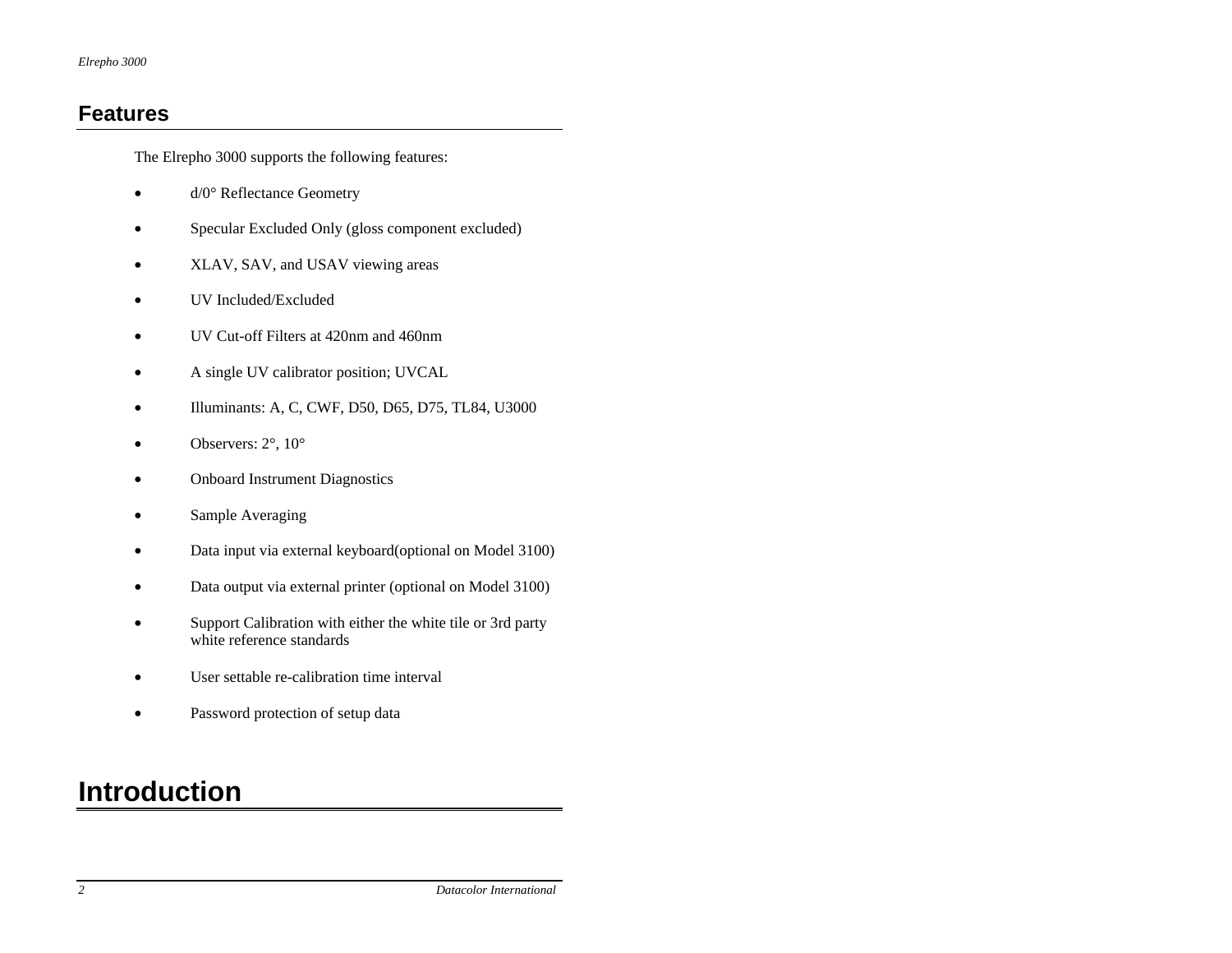## **Elrepho Model Types**

Two model types are available, which support all industry standards for paper measurements.

| <b>Model</b> | <b>Description</b>                                                                                                                                                                                     |
|--------------|--------------------------------------------------------------------------------------------------------------------------------------------------------------------------------------------------------|
| 3100         | Most frequently used whiteness and brightness functions,<br>as well as tristimulus and paper task functions. Used for<br>the quality control of white paper.                                           |
| 3300         | All features of Elrepho 3100 plus additional whiteness<br>and brightness functions, together with basic<br>colorimetric functions. Instrument used in either<br>production or laboratory environments. |

 Refer to the following sections for a complete description of all Formula Types available for each instrument:

- •Colorimetrics
- •Indexes
- Paper Tasks

# **Instrument Overview**

The Elrepho 3000 is equipped with a 6-inch diameter integrating sphere to provide measurements using d/0 geometry with the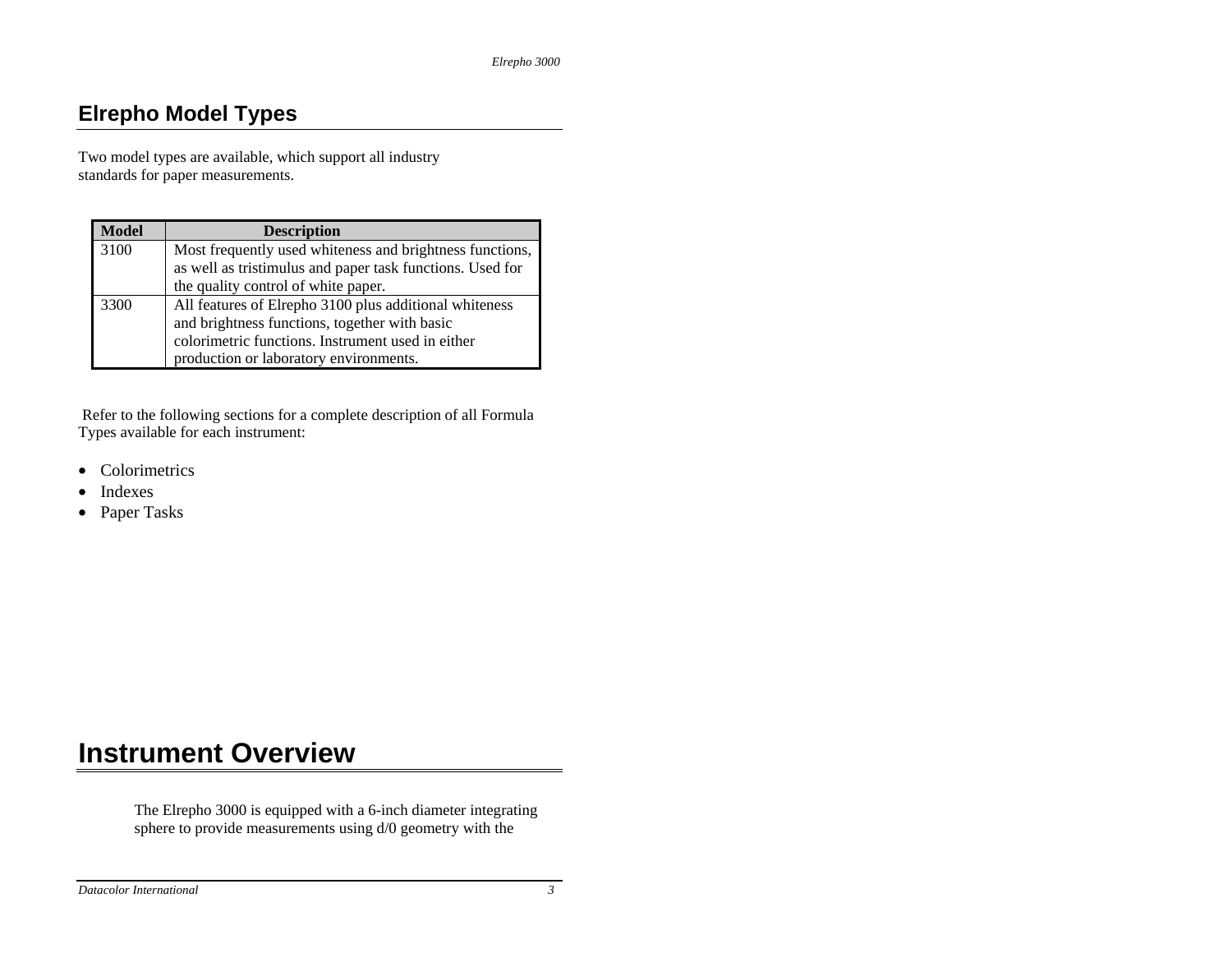specular component excluded. The light source used is a long-life Xenon flash lamp.

An automated filter wheel provides for measuring whiteness, brightness and other fluorescent phenomenon. It includes cutoff filters for 400nm (UVEXC), 420nm (UV420) and 460nm (UV460). The 400nm UV filter can be used as a variable UV filter (UVCAL) to provide the correct UV illumination required to perform whiteness measurements. Measurements can also be made with full UV inclusion (UVINC).

The collection optics consist of lenses and fiber optics on both the sample and reference channels. The sample channel uses a motorized zoom lens that can be set for measurement diameters of 2.5mm (USAV), 5mm (SAV) and 29mm (XLAV). The reference channel lens is fixed and collects light from the sphere wall. The use of a reference beam allows differential measurements that minimize drift and improve instrument stability.

The analyzer (MC90) is a dual-channel holographic grating based spectrometer using two custom photodiode arrays (128 diodes each); one for the sample channel and one for the reference channel. Reflectance data is measured at 3nm intervals and reported in 10nm intervals from 400 to 700nm.

# **Instrument Overview**

## **Sample Viewing**

The sample viewer (flashlamp automatically disabled), located just below the LCD display screen, offers a way of viewing your sample for accurate positioning. The viewer can be closed using the manual red viewer shutter to the right of the viewer.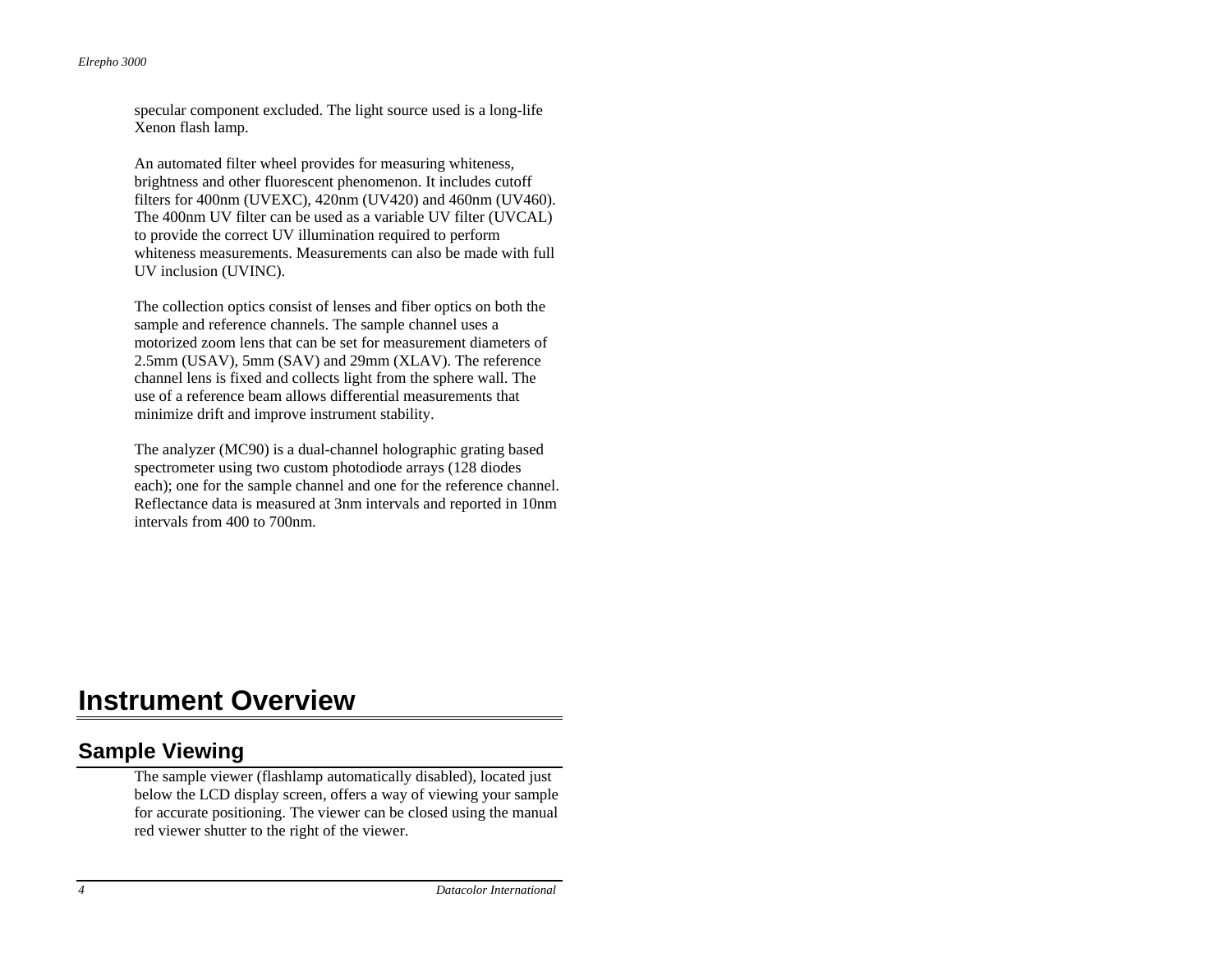See *Figure 1* in the *Quick Start* section.

## **Measure Button**

The measure button is the red button on the front of the instrument to the left of the viewer. See *Figure 1* in the Quick Start section.

## **Aperture Plates**

Three aperture plates are included: the XLAV, SAV and USAV plates allow accurate measurements of small and very small samples, while the extra large area view plate is recommended for irregular and textured sample averaging. Aperture plates should be installed with the beveled edge facing the

sphere and the side stamped with the plate size facing the sample holder.

## **Accessories**

The standard instrument is supplied with an accessory box containing the following:

White Tile SAV Aperture Plate Black Trap USAV Aperture Plate Green Tile (for diagnostic testing) XLAV Aperture Plate (shipped with the aperture in place)

The Model 3300 is also equipped with an external printer and keyboard as standard features; these are optional on the Model 3100..

# **Instrument Overview**

## **Sample Placement**

*Figure 3* illustrates the position for sample placement, (and also placement of the black trap and white tile for calibration). The cylindrical, spring loaded sample holder can be depressed to position your sample; a quarter turn to the right will lock it in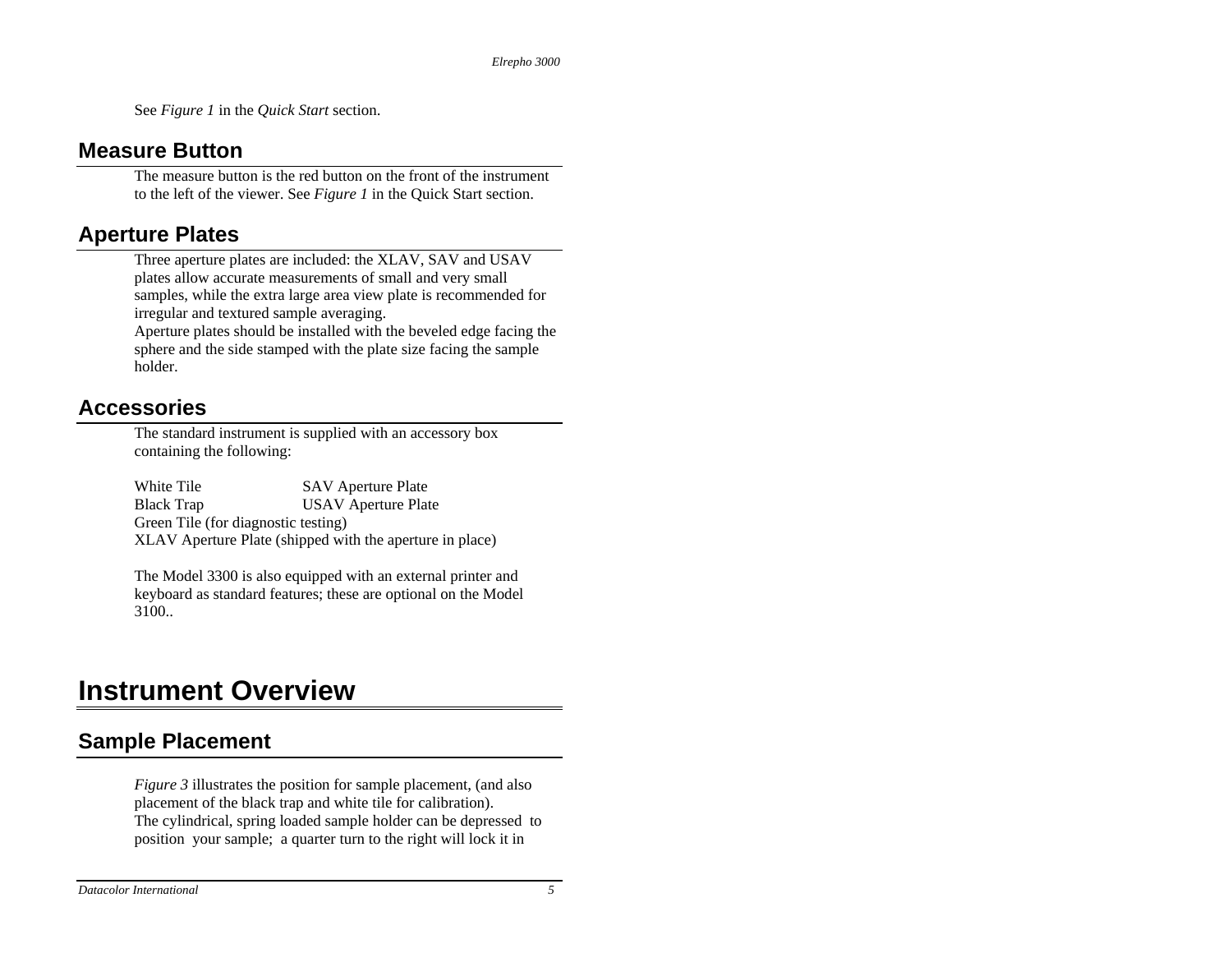place. A quarter turn of the cylinder to the left returns it to the normal position.



 *Figure 3: Sample Placement* 

It is important never to move a sample without releasing the tension on the cylinder.

## **Installation**

### **Electrical Requirements**

AC Input Power: 95 - 265vac, 45 - 65Hz, 50VA

The Elrepho needs a distortion free dedicated power line capable of carrying 10 amps. The neutral leg to earth ground must not exceed 2 volts with 0.1 ohm maximum resistance.

*6 Datacolor International*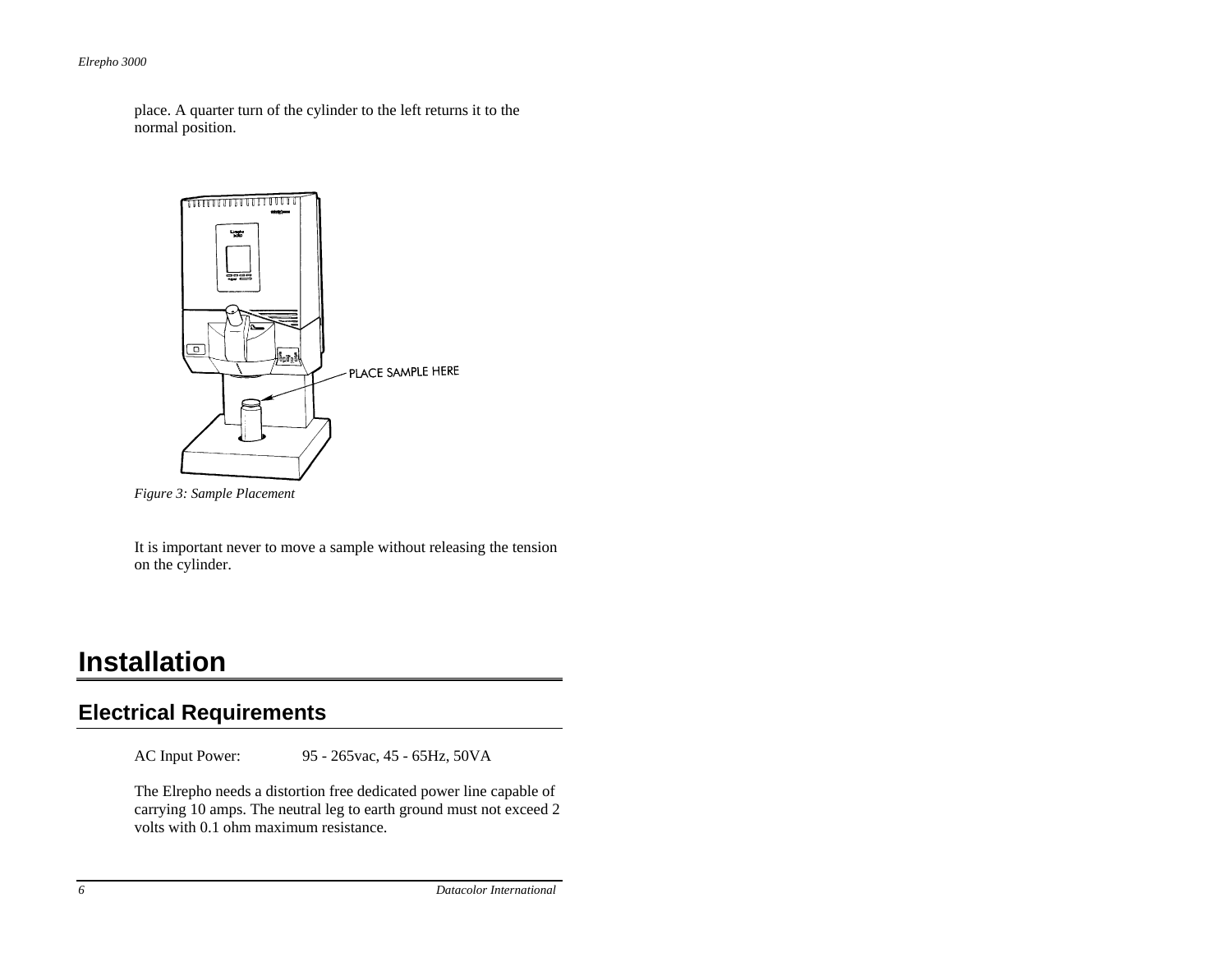

*The ground circuit for the power outlet must be continuous to the main power panel which must be grounded directly to an electrical earth ground. Improper grounding could result in a shock hazard.* 

Note also that the Elrepho does not have a user changeable fuse. It is built into the instrument, and can only be changed by Datacolor International service personnel.

### **Dimensions**

Both the Elrepho 3100 and 3300 use vertical sample presentation and have the following dimensions:

| Height 14.5"/368mm | Width $11.5''/292$ mm |
|--------------------|-----------------------|
| Depth 18.5"/470mm  | Weight 31 lbs/14kg    |

## **Environmental Requirements**

| <b>Operating Temperatures:</b>      | 5-40 degrees C     |
|-------------------------------------|--------------------|
|                                     | $50-105$ degrees F |
| Relative Humidity (Non-Condensing): | 20-85%             |

## **Installation**

## **Interconnection and Power Cabling**

### **AC Power Cable**

The Elrepho is supplied with a six foot power cable. Power is applied to the rear of the unit via a three prong male connector.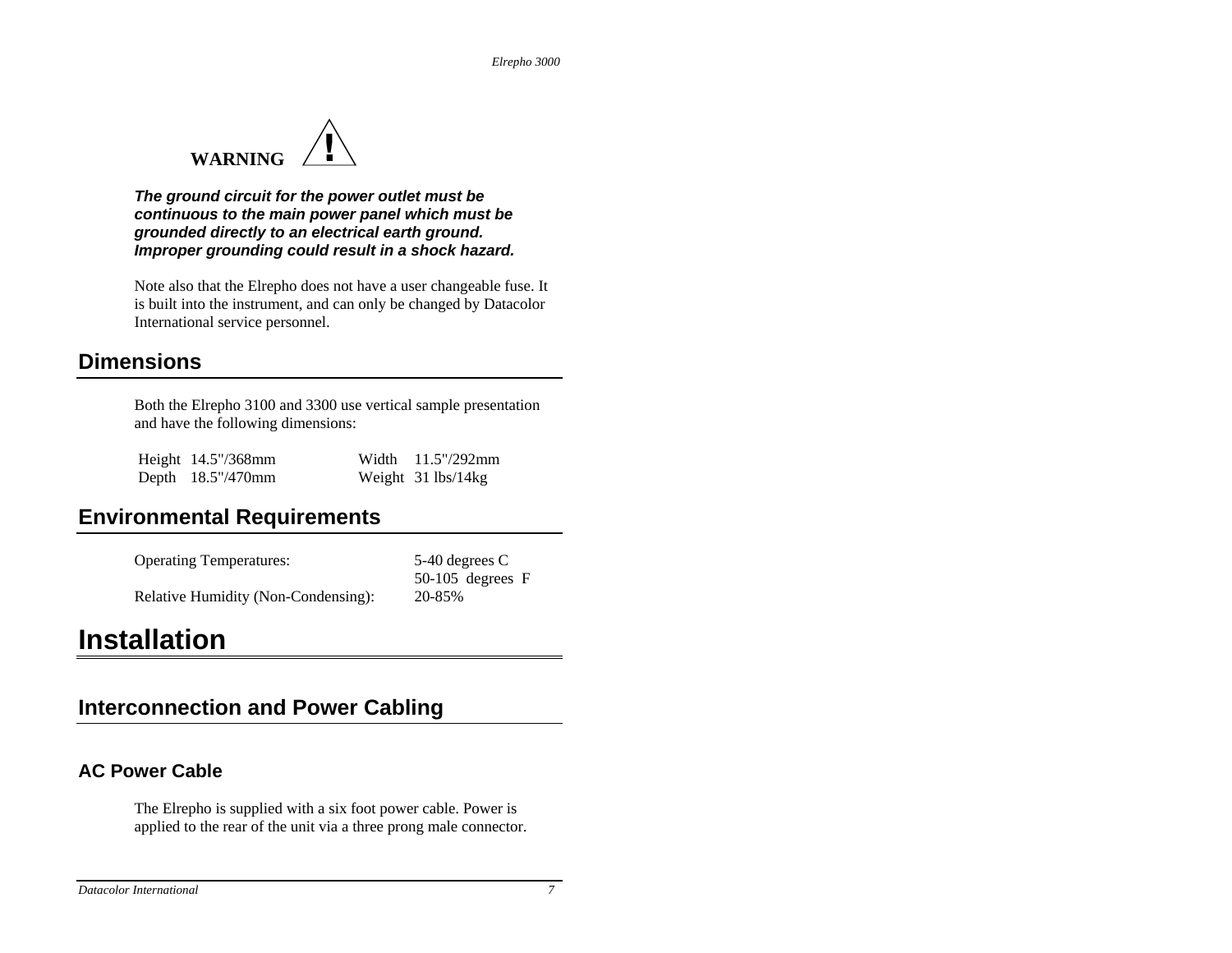#### **Communications**

Interaction between the Elrepho and a computer processor is provided via the communications cable. The six foot cable is equipped with a 9-pin male to female connector assembly. The male connector fastens to the RS-232C female connector located on top of the instrument. The remaining end of the cable connects to a computer communications connector. Also included is a 25-pin to 9-pin adapter for users with 25 pin serial port connectors on their computer. To insure proper signal connection, each assembly must be tightened securely. A description of the RS-232C connector pin assignments

| 9 Pin | <b>25 Pin</b> | <b>Description</b>   | <b>Direction</b> |
|-------|---------------|----------------------|------------------|
|       |               | <b>Transmit Data</b> | Out (to host)    |
|       |               | Receive Data         | In (from host)   |
|       |               | Signal Ground        |                  |

*Table 1***. RS-232C Connector Pin Assignments** 

Notes:

- 1. DO NOT WIRE to Pins other than those listed above.
	- 2. The default for all unused inputs is active high

## **Display Mode**

The Display Mode is the top level mode. When you first turn on your instrument, it will be in the Display Mode.

This mode has three menus, as shown below. Use the **MENU** key to move between the menus.

Not all keys are displayed at all times; some keys depend on the instrument's calibration status, and whether unsaved sample data is available to be saved, etc.

| <b>PRINT</b> | 5A V E |    |                 |
|--------------|--------|----|-----------------|
| MEAS         | ЮB     | MD | L TR<br>6 ' A I |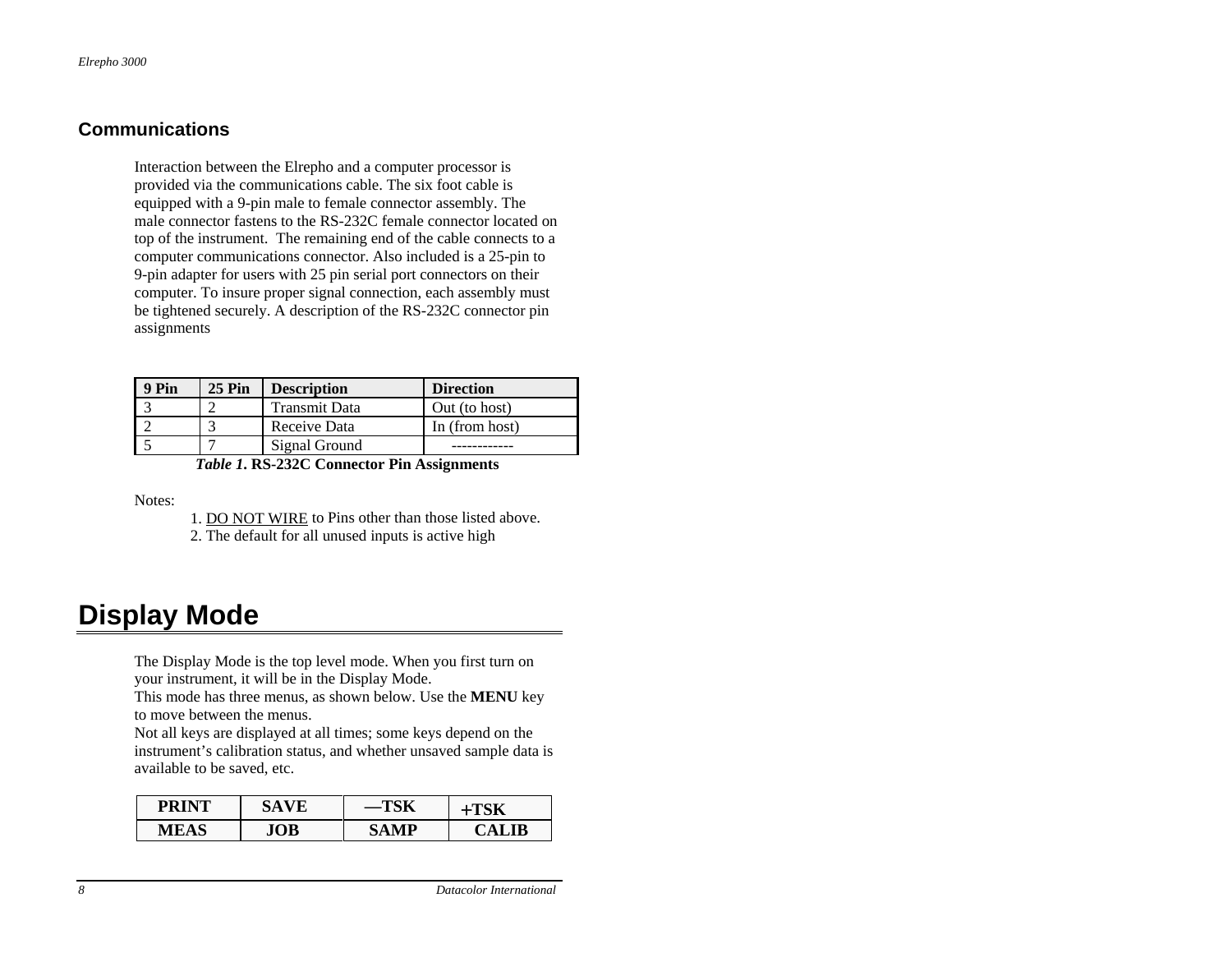| HOST<br><b>SETUP</b><br>CALIB<br><b>MEAS</b> |
|----------------------------------------------|
|----------------------------------------------|

| 6/26/95          |                |            | 14:21:45       |
|------------------|----------------|------------|----------------|
| JOB:             | JOB 1          |            |                |
| SAMP:            |                | SAMPLE 2   |                |
| <b>TASK:</b>     |                | % R DATA 1 |                |
| $\mathbf{CND}$ : |                | XLAV/UVINC |                |
| TLIM:            | C/2            |            |                |
|                  | ℁              | R DATA     |                |
| 400              | 39.21          | 480        | 43.96          |
| 410              | 40.05          | 490        | 44.31          |
| 420<br>430.      | 40.92<br>41.49 | 500<br>510 | 44.65<br>44.91 |
| 440              | 42.15          | 520        | 45.13          |
| 450              | 42.63          | 530        | 45.37          |
| 460              | 43.04          | 540        | 45.45          |
| 470              | 43.54          | 550        | 45.63          |
| PRINT            | <b>SAVE</b>    | -TSK       | $+TSK$         |
|                  |                |            |                |

- **PRINT** Prints data for the displayed screen. Depending on the print mode settings for the job, either the task data currently displayed will be printed, or the task data for all tasks in the job will be printed.
- **SAVE** Saves data from the Measurement Mode which has not yet been saved.

# **Display Mode**

| -TSK        | Displays the measurement data for the previous<br>task in the job's procedure.                                            |
|-------------|---------------------------------------------------------------------------------------------------------------------------|
| $+TSK$      | Displays the measurement data for the next task<br>in the job's procedure.                                                |
| <b>MEAS</b> | Enters the Measurement Mode (can also press<br>the Measure Button). Refer to the Measurement<br>Mode section for details. |
| <b>JOB</b>  | Enters Job Selection or Change Job Mode, which<br>allows the creation of a new job, or selection of                       |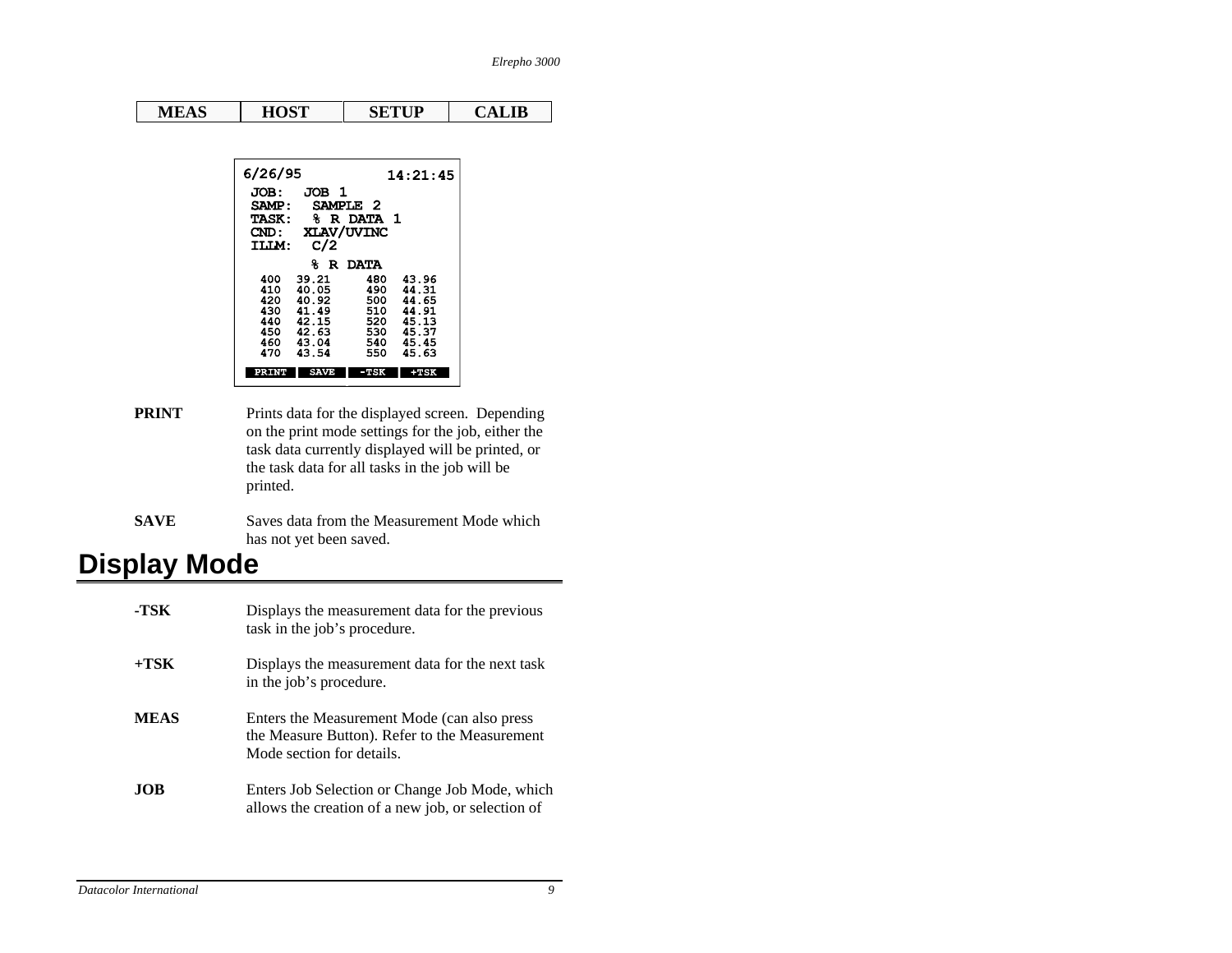|              | an existing job. Refer to that section for details<br>on its operation.                         |
|--------------|-------------------------------------------------------------------------------------------------|
| <b>SAMP</b>  | Enters "Sample Selection" mode, which allows<br>the selection of previously stored sample data. |
| <b>CALIB</b> | Enters the Instrument Calibration Mode. Refer to<br>that section for details.                   |
| <b>HOST</b>  | Enters the Host Mode, which allows<br>communications with your PC.                              |
| SETUP        | Enters the main level of the Setup Mode. Refer to<br>that section for details.                  |

### **Sample Selection Mode**

saved sample for the current job; a list of all samples saved will be Press the **SAMP** key in the Display Mode to select a previously displayed.

Not available if samples have not been saved for the current job.

## **Editing a Name Field**

provide default names for their data, however, you may want to edit Most data in the Elrepho 3000 is referenced by name. This includes tasks, procedures, jobs and sample measurements. All modes will the name to better indicate what it is.

**EDIT** key is pressed for the first time. This provides a quick way to When editing a name, the editable character in the name will be highlighted. If the first character of the name is highlighted and the name has not yet been edited, the name will be cleared when the erase the default name.

When a name field is highlighted, the following soft key labels will be displayed.

|--|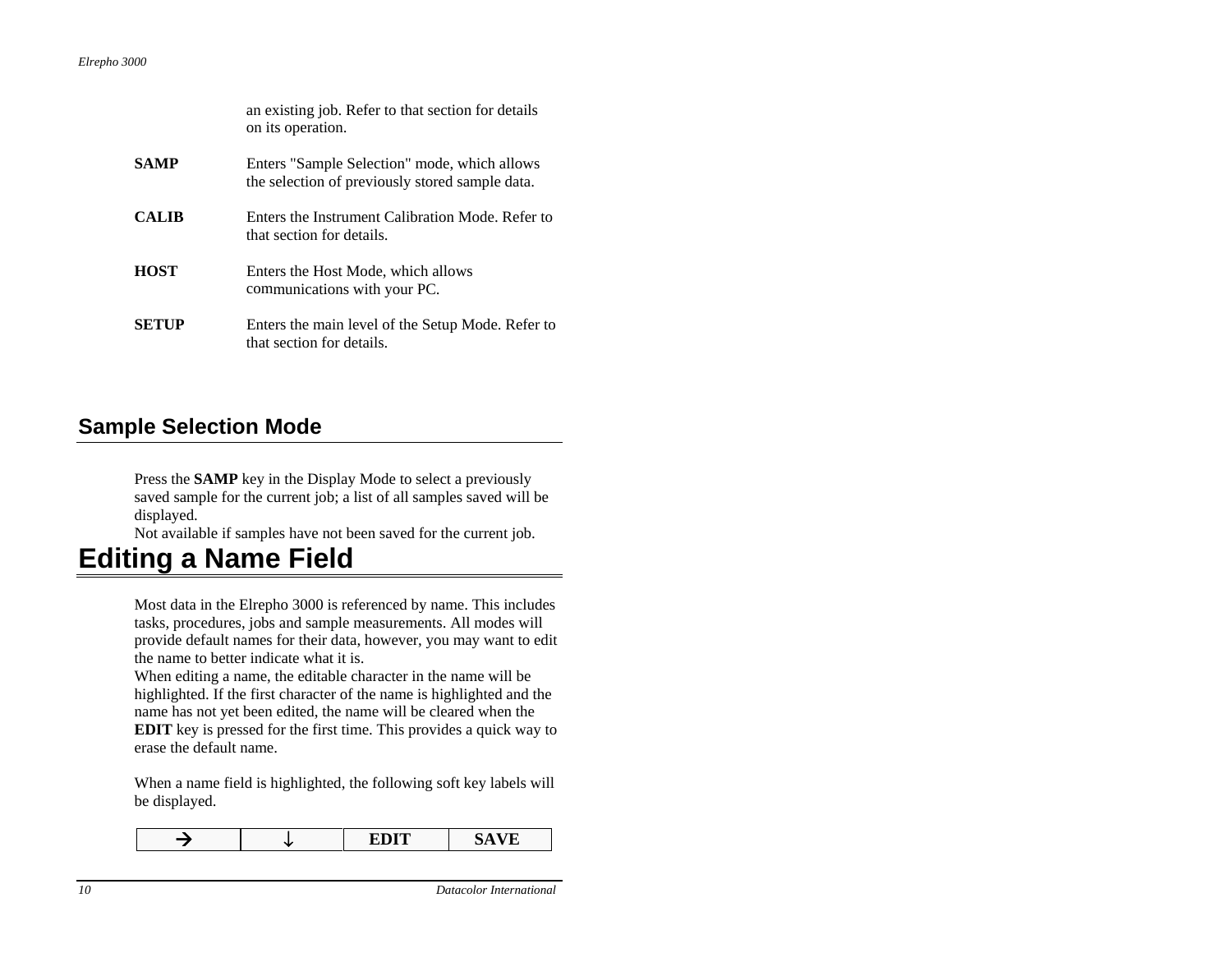The function of these keys are as follows:

- $\rightarrow$  Use to move through the characters of a name.  $\rightarrow$
- ↓Use to move down to the next field.
- **EDIT** Use to change the character currently highlighted to the next character in the alphabet.
- **SAVE** Use to keep settings for all fields edited on the current screen.

In addition, the following keys on the external keyboard function when editing name fields:

| Home               | Moves to the first character in a "name" field.     |
|--------------------|-----------------------------------------------------|
| End                | Moves to the last character in a "name" field.      |
| Up Arrow           | Highlights the previous option or item.             |
| Down Arrow         | Highlights the next option or item.                 |
| Left Arrow         | Moves one character to the left in a "name" field.  |
| <b>Right Arrow</b> | Moves one character to the right in a "name" field. |

# **Instrument Setup**

After you have used and tested the DEMO PROCEDURE and measurement tasks supplied with your system (discussed in the Quick Start section), the Elrepho 3000 should be set up to me et the requirements of your facility.

Listed below are the requirements to set up your instrument:

- 1. Define the *Measurement Tasks* to be used (see Data Maintenance Mode - Task Maintenance)
- 2. Define the *Procedures* to be used (see Data Maintenance Mode - Procedure Maintenance)
- calibrator position (See Setup Mode Calibration Setup) 3. Establish the Calibration Setup to use and set the UV filter
- 4. Calibrate the instrument (see Calibration Instrument Calibration )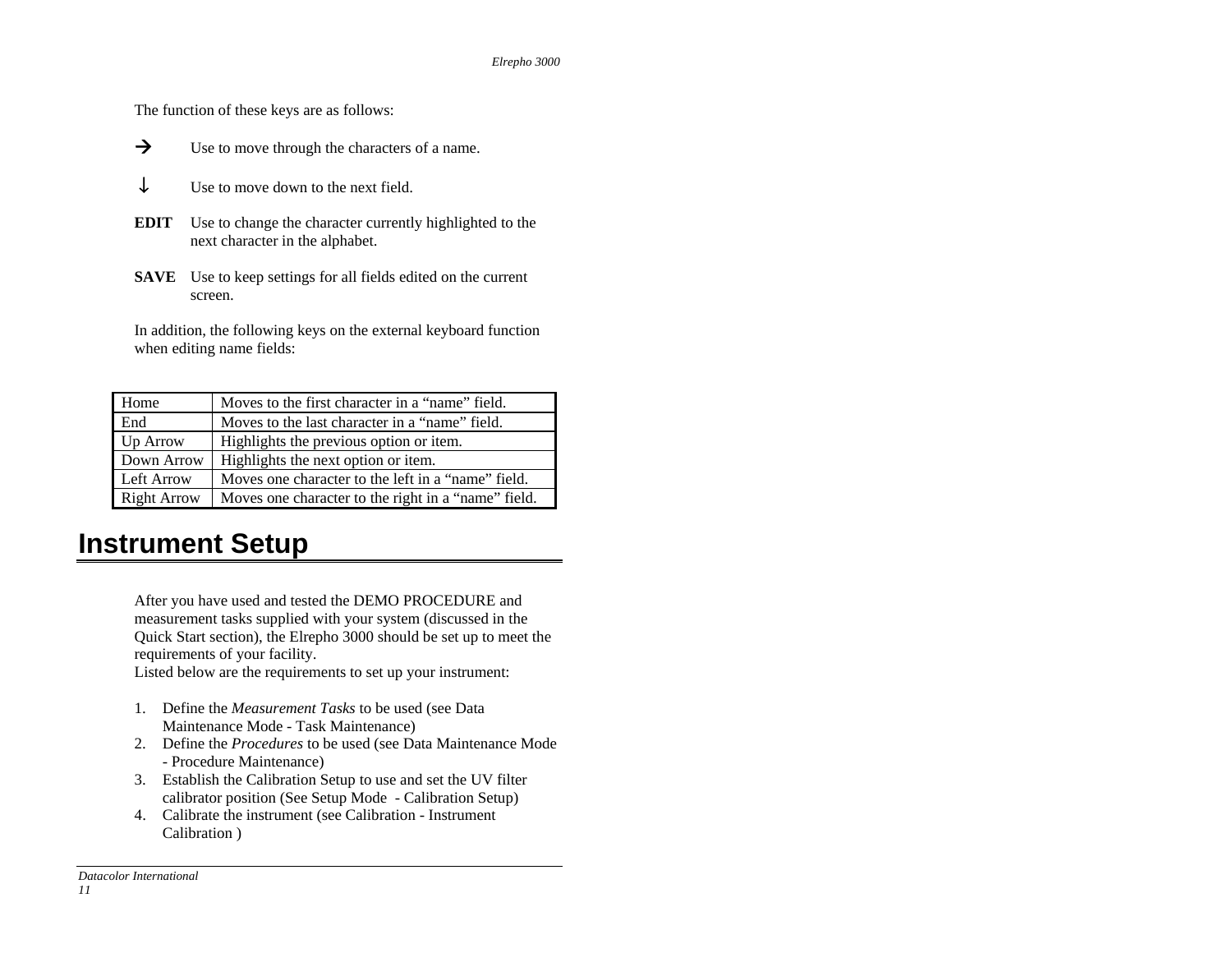5. Read the *Diagnostic Tile* ( See User Diagnostics)

Once the instrument has been set up to conform to your operating environment, a *job* can be defined, and measurements can be made and displayed.

# **Calibration**

### **Instrument Calibration Mode**

This is accessed by selecting the **CALIB** soft key from the Display calibration standard can be set up by selecting the CALIB SETUP option in the Setup Mode. Mode (see the Quick Start section). This is where you perform routine calibration of the instrument using a black trap and user selected white calibration standard. The parameters for the white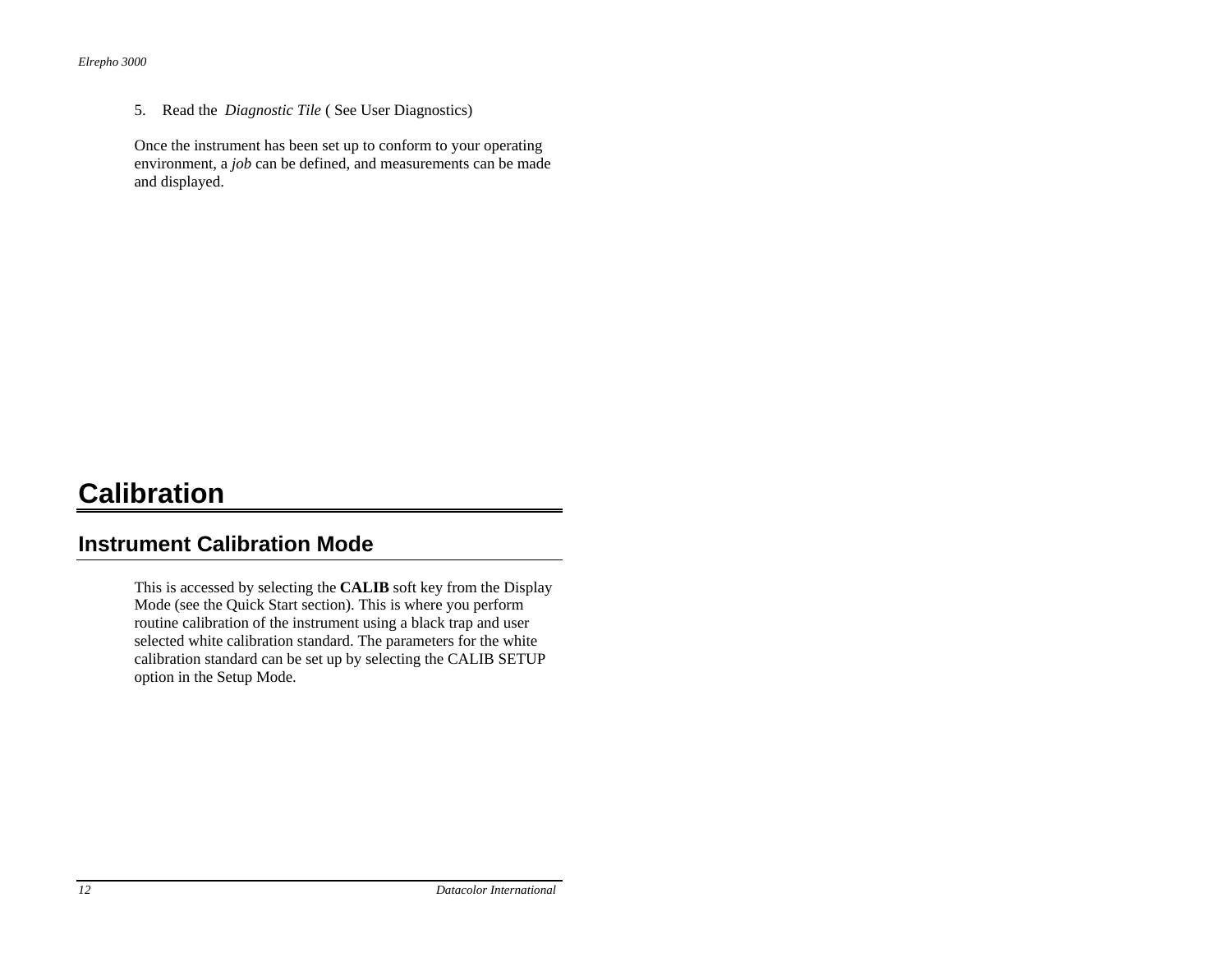

The following calibration options are available from this mode:

| Current Job                     | Calibrates all measurement conditions<br>needed for the current job                              |
|---------------------------------|--------------------------------------------------------------------------------------------------|
| All Jobs                        | Calibrates all measurement conditions defined<br>for all jobs currently stored in the instrument |
| <b>All View</b><br><b>Areas</b> | Calibrates all measurement conditions for all<br>viewing areas                                   |
| <b>XLAV</b>                     | Calibrates only the Extra Large Area view<br>conditions                                          |

# **Calibration**

## **Instrument Calibration Mode (cont)**

| <b>SAV</b>  | Calibrates only the Small Area View Conditions          |
|-------------|---------------------------------------------------------|
| <b>USAV</b> | Calibrates only the Ultra Small Area View<br>conditions |

White standard and black trap measurements will be performed with the UV filter in the UVINC, UVEXC (400nm cutoff filter),

*Datacolor International*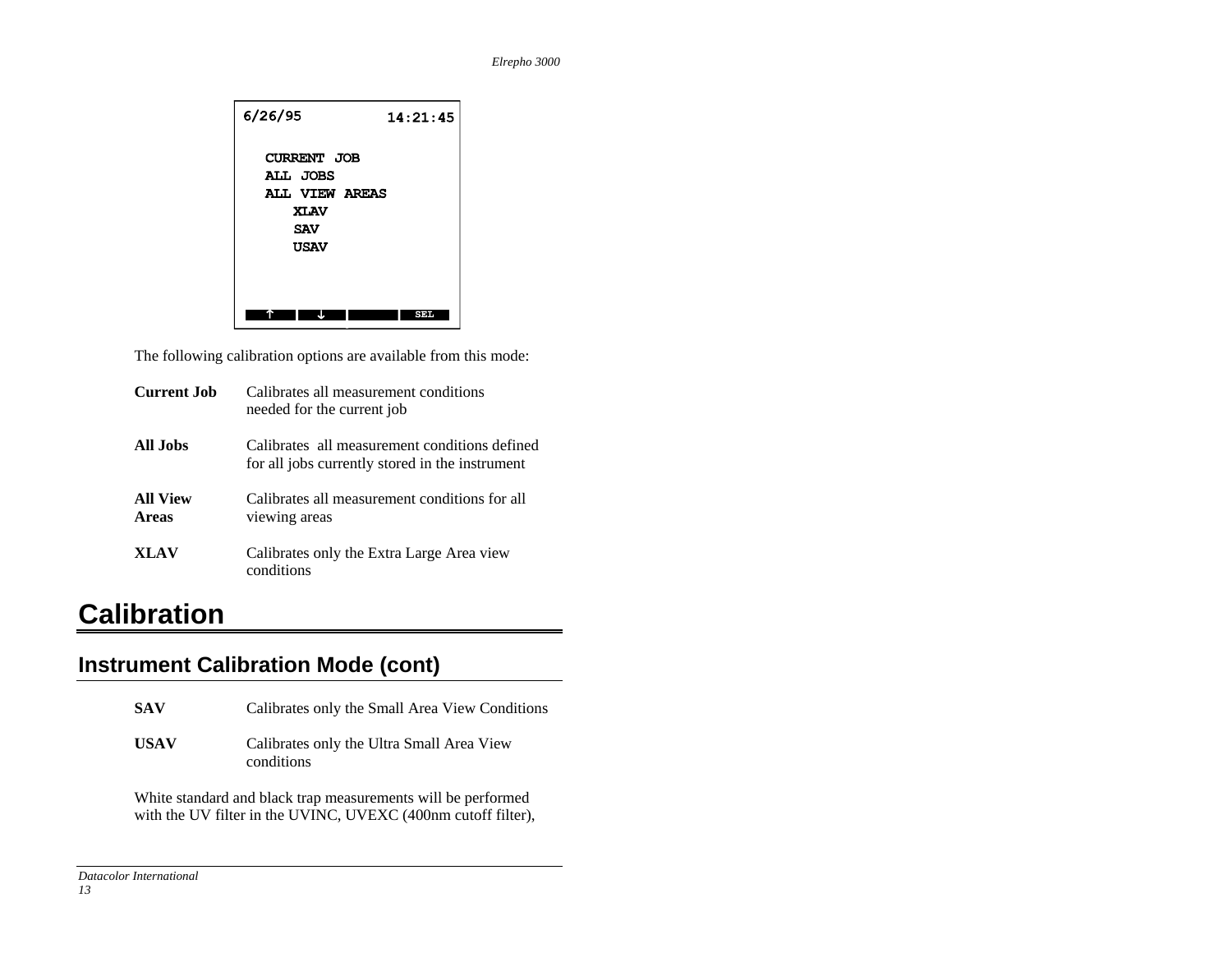UV420 (420nm cutoff filter), UV460 (460nm cutoff filter), and UVCAL (specific UV calibrator step) positions. Some of the UV filter positions may not be calibrated when either

the "Current Job" or "All Jobs" option is selected (when jobs are defined).

Once the calibration procedure is started, prompt messages will be displayed when any actions need to be performed; i.e., position white standard or black trap, adjust mechanisms.

You can press the **MENU** key to exit the calibration procedure. The following is an example of a prompt message you will see to measure the black trap for XLAV mode. The X's indicate the name of the white reference calibration standard to be measured. See "Calibration Setup Mode".



## **Measurement Mode**

This mode is used to measure samples for the current job. It is entered by pressing the **MEAS** key or the Measure Button while in the Display Mode.

The current job's procedure is used to determine how the sample and the instrument should be set up for each measurement required. Prompts will be displayed if any operator action is required. When prompted to perform a measurement, press the red **MEASURE**  button located to the left of the sample viewer.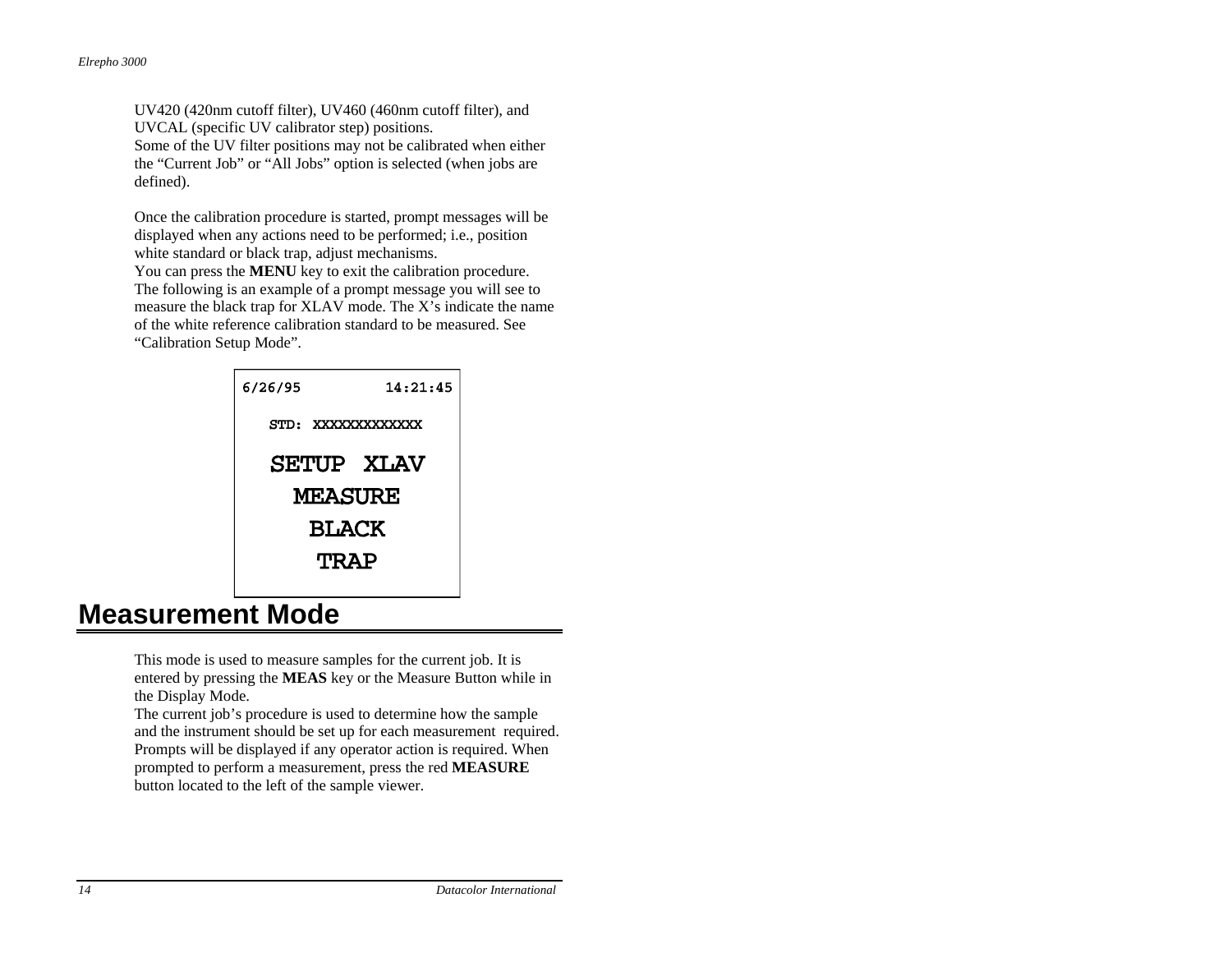

While in the Measurement Mode, the soft keys are labeled as follows:

| <b>DECED</b><br>$\sim$ | $- - -$<br>$\prime$<br><b>DIAVIA</b> |  |
|------------------------|--------------------------------------|--|
|                        |                                      |  |

**RESET** Cancels all measurements made for this sample, and restarts the measurement process at the first step. You will be prompted as required to set up the instrument and perform measurements.

# **Measurement Mode**

**BACK** When displayed, it will cancel the last set of readings. If you are sample averaging, only the last sample measurement will be cancelled.

After you complete all measurements for the sample, the program will exit the Measurement Mode and enter the Display Mode. The measurement results can then be viewed and saved.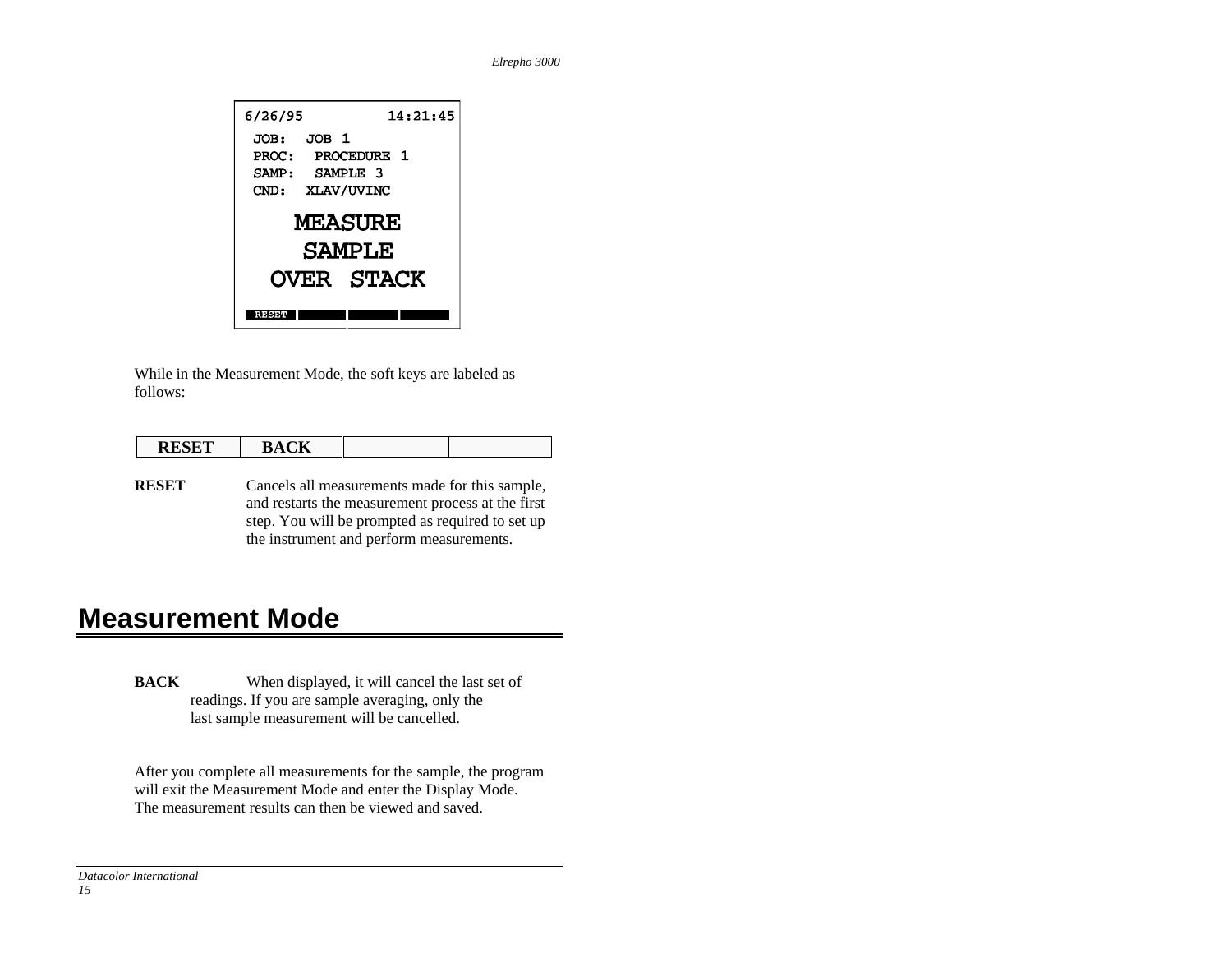**ote:** Press the **MENU** key at any time to cancel current Note: Press the MENU key at any time to cancel current current measurement data and data collected for the current current sample. You will then return to the Display Mode.

# **Measuring Paper Samples**

Some formulas used by the paper industry to measure the characteristics of paper require a particular sample setup and illuminant, and may require multiple measurements. These measurements must be in accordance with the following table:

| <b>MEASUREMENT</b><br><b>TERMINOLOGY</b>        | <b>DESCRIPTION</b>                                                                                                                                                        |
|-------------------------------------------------|---------------------------------------------------------------------------------------------------------------------------------------------------------------------------|
| <b>MEASURE SAMPLE</b><br><b>OVER BLACK TRAP</b> | Measurement of a single sample over a<br>completely black surface (hollow body,<br>% $R < 0.5$ %). The Elrepho will expect this<br>measurement to be over the Black Trap. |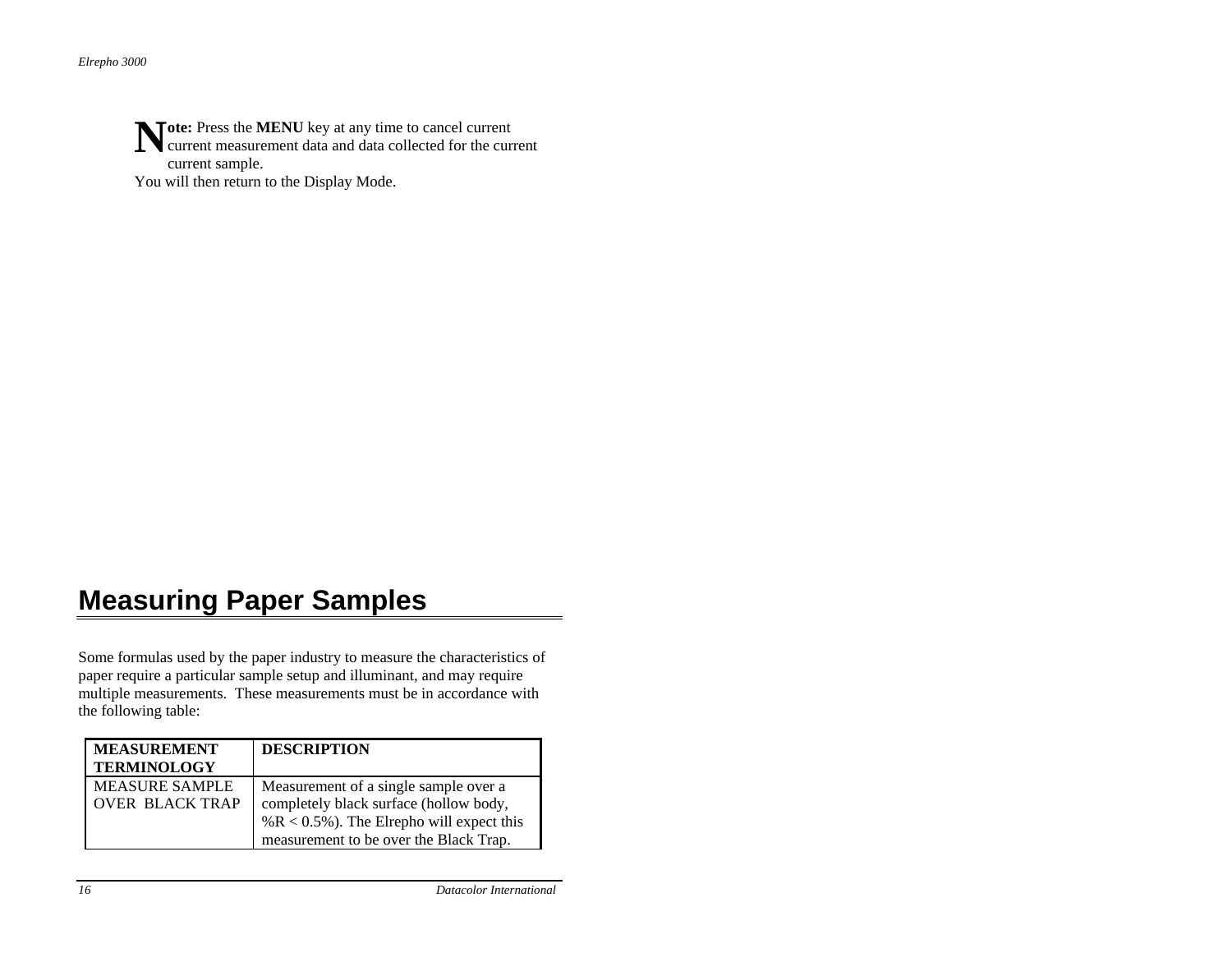| <b>MEASURE SAMPLE</b> | Measurement of a sample over a stack of      |
|-----------------------|----------------------------------------------|
| <b>OVER STACK</b>     | sample paper of the same quality, thick      |
|                       | enough to insure no transmission of light    |
|                       | through the stack                            |
| <b>MEASURE SAMPLE</b> | Measurement of a single sample over the      |
| <b>OVER WHITE</b>     | white calibration standard used to calibrate |
| <b>STANDARD</b>       | the Elrepho.                                 |

If a job's procedure inlcudes a "Print Contrast Task" for coated paper, the message will instruct to MEASURE PRINTED SAMPLE........ or MEASURE UNPRINTED SAMPLE...........

There are two methods which will determine the manner in which samples will be measured.

| <b>METHOD 1</b> | Measure a single sample over the black trap, then<br>over a stack of white sample paper of the same<br>quality.               |
|-----------------|-------------------------------------------------------------------------------------------------------------------------------|
| <b>METHOD 2</b> | Measure a single sample over the black trap, then<br>over the white calibration standard used to calibrate<br>the instrument. |

During *job setup* you can specify which method to use.

# **Measuring Paper Samples**

If **METHOD 1** is selected (over black trap and over stack of same quality paper), and a task required a *normal* type of measurement, e.g. CIELAB DATA, that measurement will be assumed to have been made over a stack of paper and its data will be *shared* to eliminate one measurement.

Similarly, if **METHOD 2** is selected (over black trap and over white standard), the sample will be assumed to have been measured over the white tile, therefore, the data will be taken directly from the white calibration standard currently in use.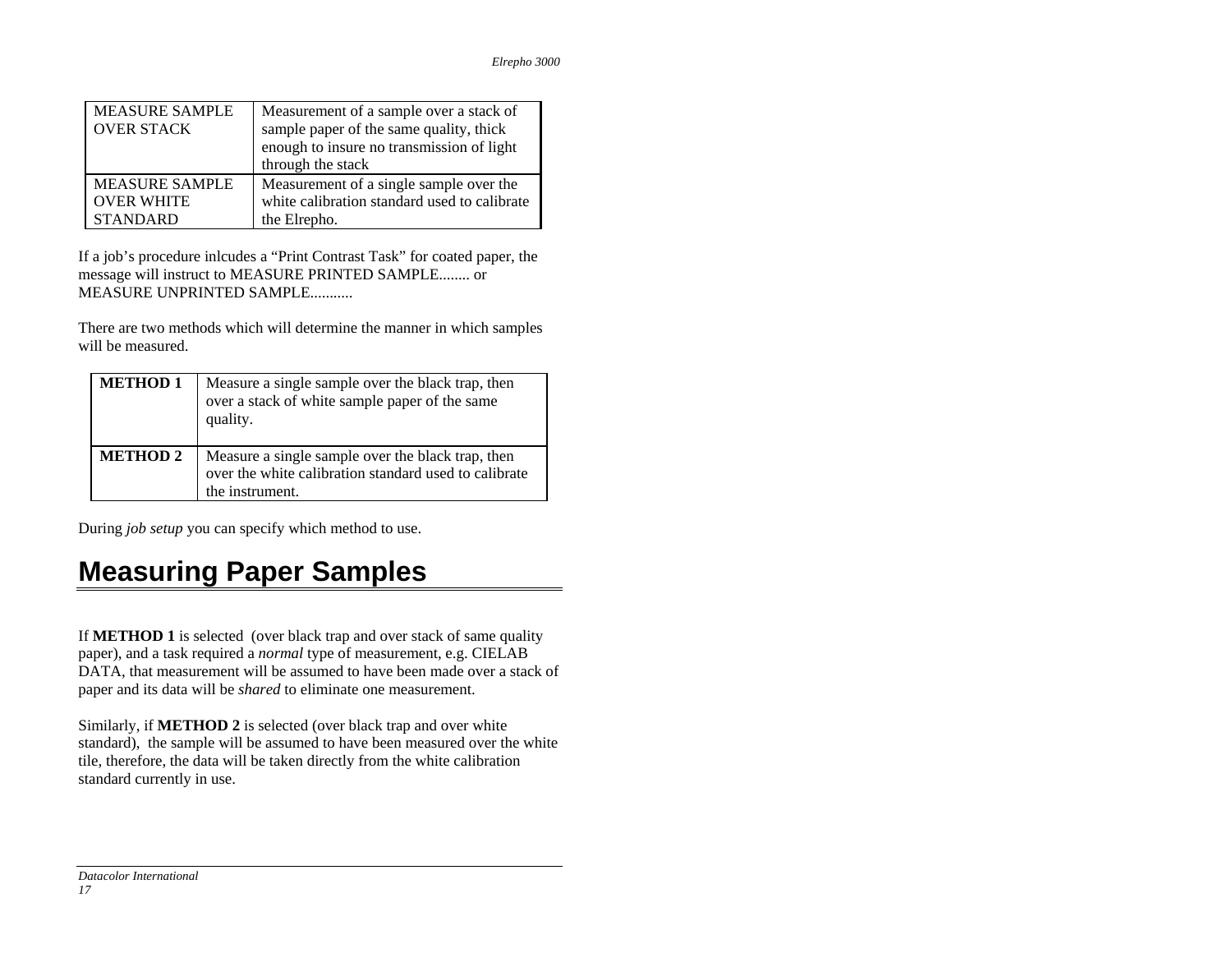# **Setup Mode**

The setup selection mode is entered by pressing the soft key labeled **SETUP** from the main menu. This mode will display a list of setup options as described below. To select one of these setup options, use the  $\uparrow$  or  $\downarrow$  key to highlight the desired mode and then press the **SEL** key.

ote: If password protection is enabled, you have to enter the Note: If password protection is enabled, you have to enter the password before you can access the Setup Mode. Mode.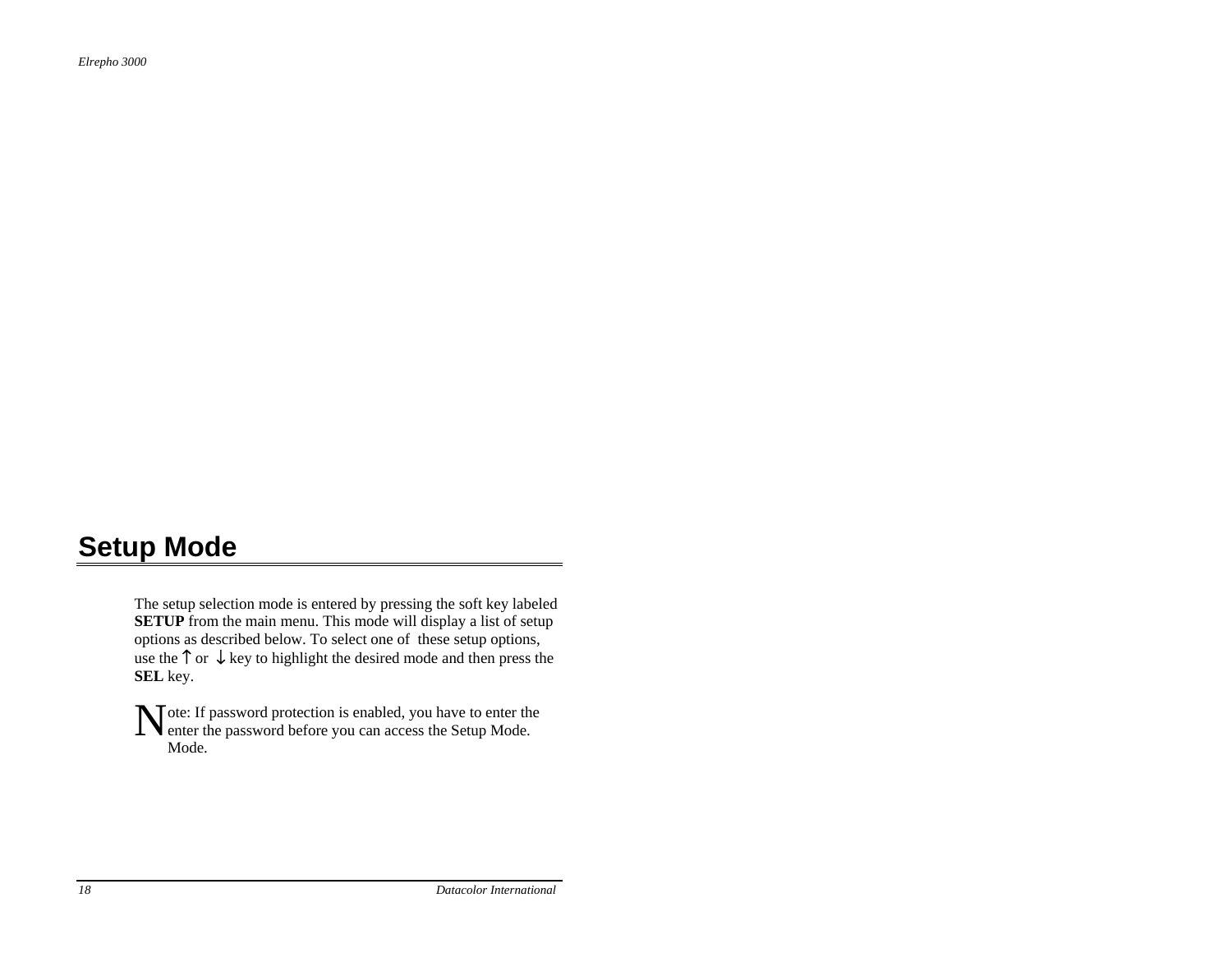

- **Data Maintenance** For creating, editing, and deleting measurement tasks, procedures, jobs and standard and sample data.
- **Calib Setup** For setting up calibration parameters such as the UVCAL filter position, recalibration interval, and Ganz/Griesser parameters.
- **Langue/Sprache** For setting the language for all displays and printouts.

# **Setup Mode**

| <b>System Reset</b>    | For resetting the instrument to the<br>factory default conditions.                                                                                                         |
|------------------------|----------------------------------------------------------------------------------------------------------------------------------------------------------------------------|
| <b>System Setup</b>    | For setting instrument level data such as<br>the date/time, active illuminant,<br>formulas and LCD sleep time. Also for<br>setting the keyboard and printer<br>parameters. |
| <b>User Diagnostic</b> | For performing routine diagnostics.                                                                                                                                        |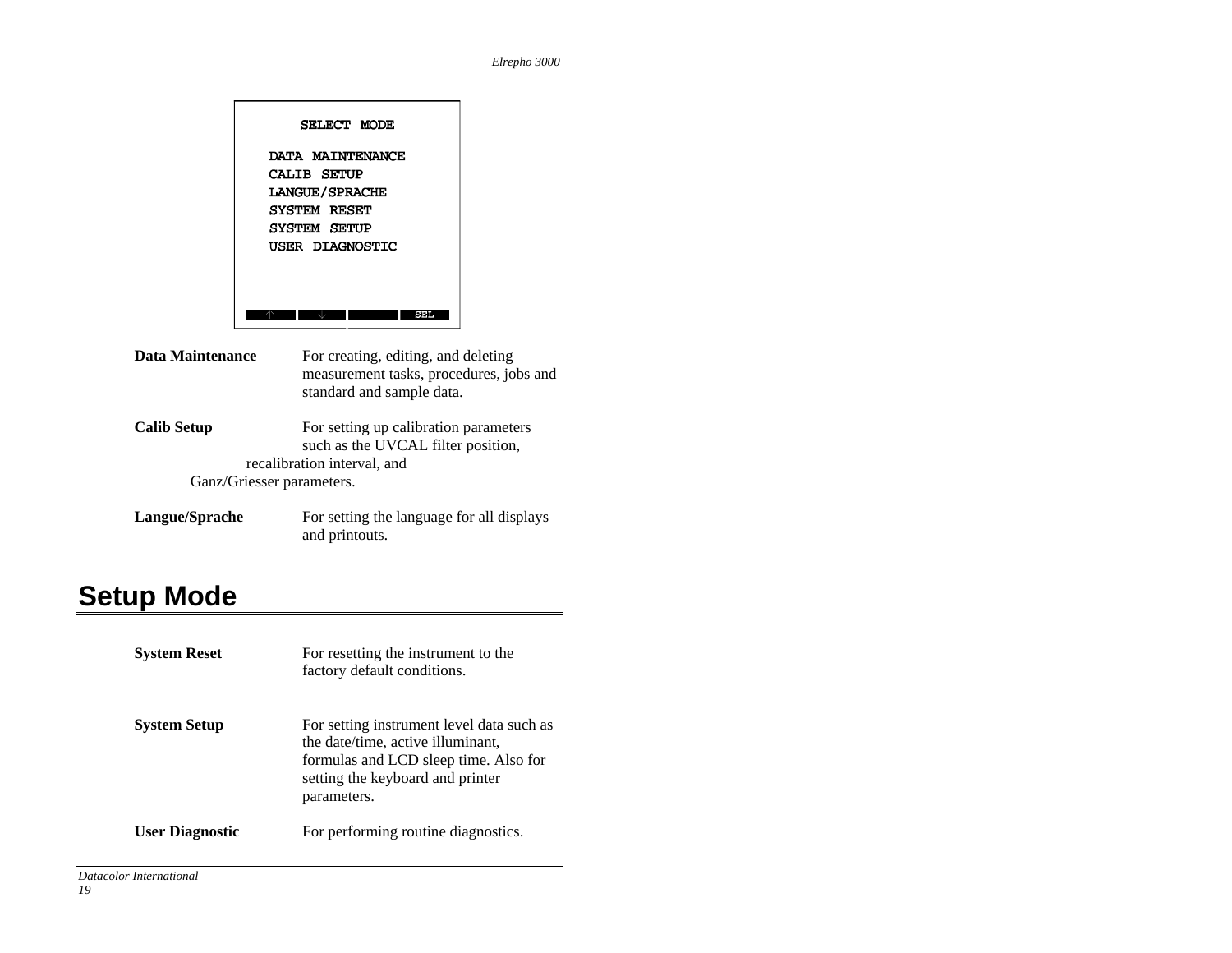## **Data Maintenance Mode**

This mode provides access to several Data Maintenance modes, which are used to create, edit and delete *Jobs, Sample Data, Standards*, *Procedures* and *Tasks.* This mode also provides a way to delete *all* job and sample data stored in memory. When this mode is entered, the quantity of each data type currently stored in memory will be displayed.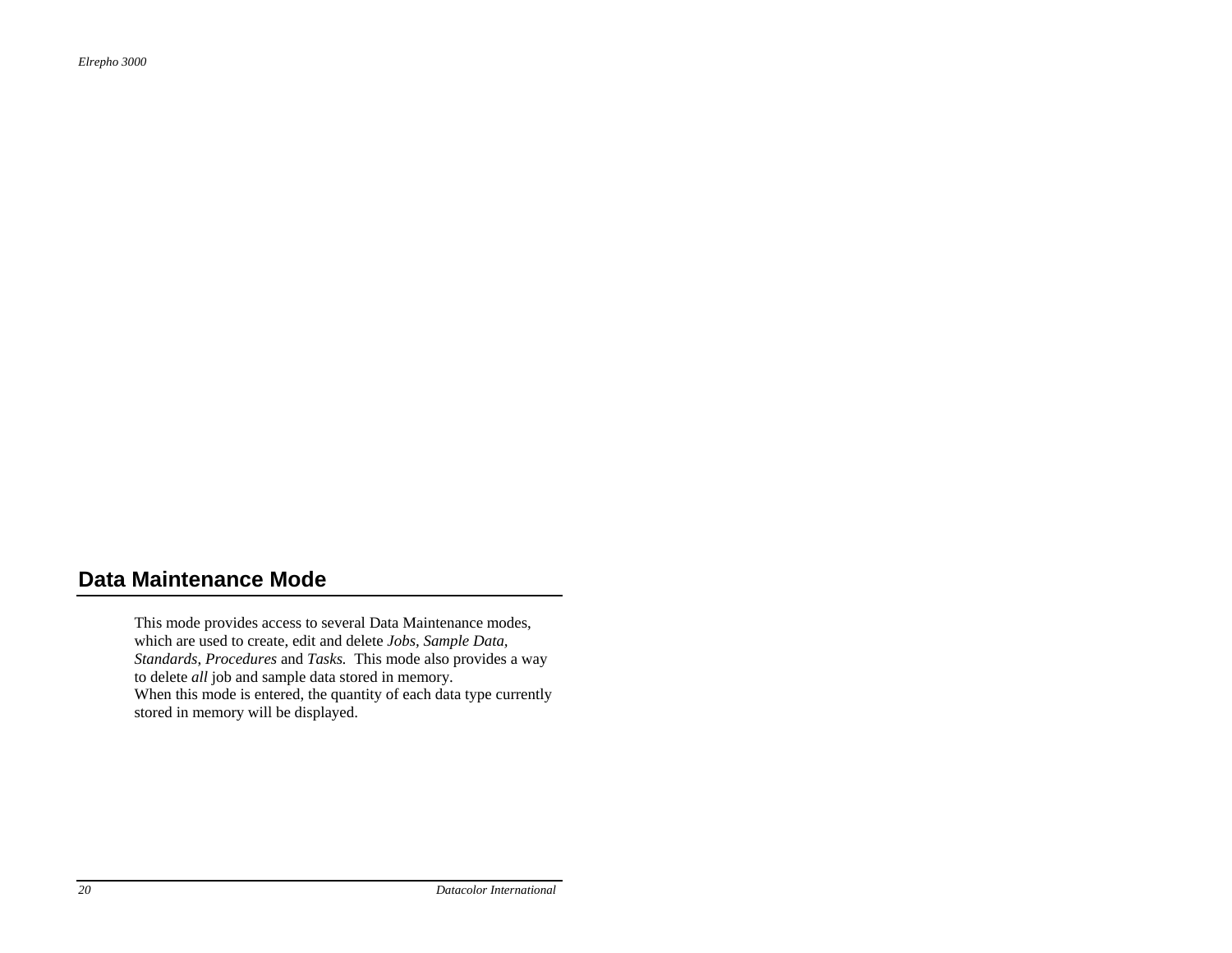

Use the  $\uparrow$  or  $\downarrow$  key to highlight the desired data type.

Press the **SEL** key on one of the options at the top of the screen to enter the Data Maintenance mode to create, edit or delete that particular type of data.

When you are on one of the options below the "DELETE" label, press **DEL** to delete all data of that type. Both "Delete" options erase all sample and measurement data in memory. The first "Delete" option also deletes all job data stored in memory. To prevent accidental deletions, you must press the **DEL** key twice before data is actually deleted.

The fields for *samples* and *measurements* are informational only; they cannot be selected. This data can be deleted in the Job Edit mode.

## **Data Maintenance Mode**

### **Task Maintenance Mode**

This mode is used to:

• Create new tasks or edit tasks not currently used by jobs (**Task Setup Mode**)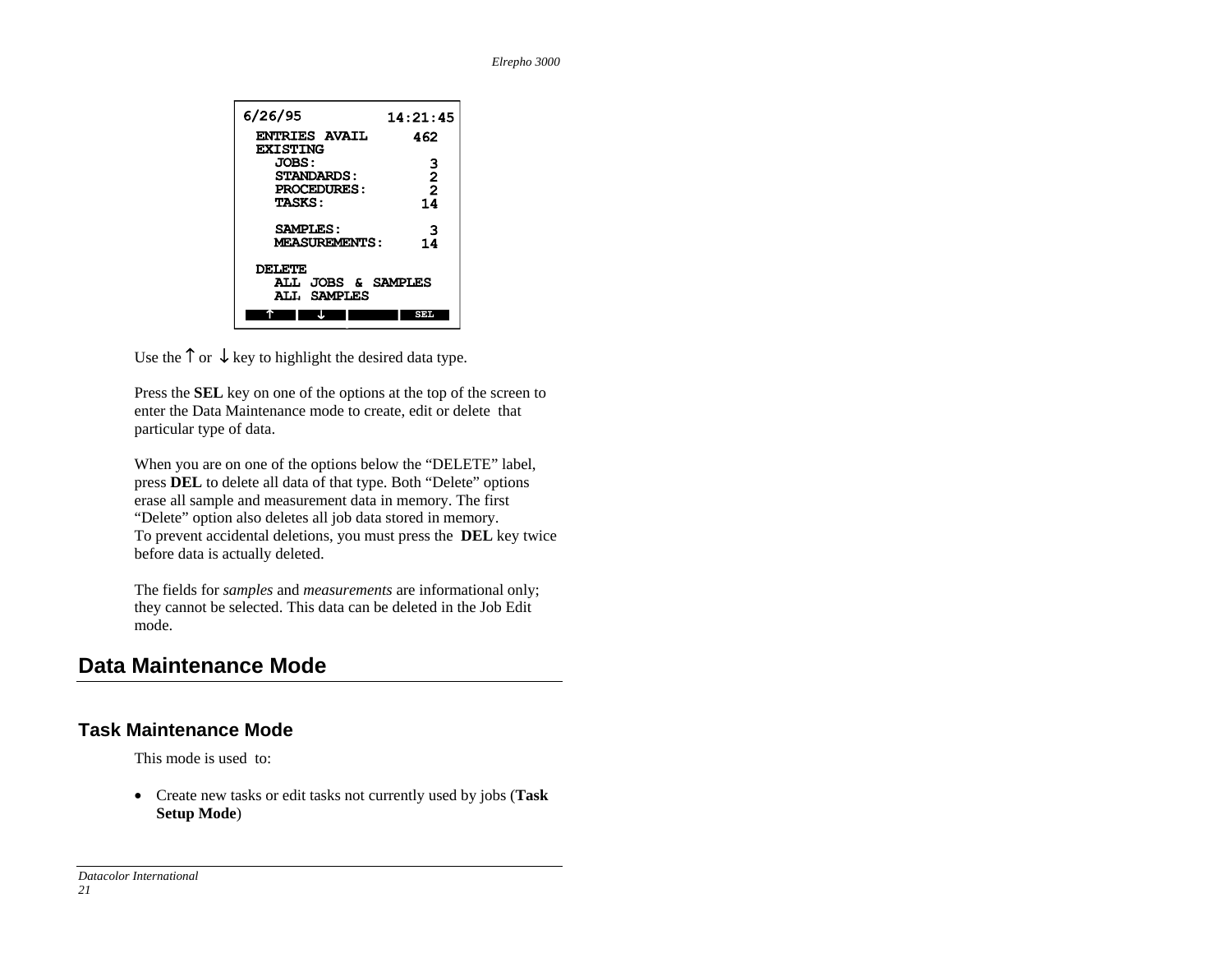• View or print existing tasks **(Task View Mode)**

To create a new task:

- 1. From the main menu press **SETUP,** then **SEL** to select "DATA MAINTENANCE " from the Setup Menu.
- 2. Use the arrow keys to TASKS option. Press **SEL** to enter the Task Maintenance Mode.
- 3. Press **SEL** again to select "NEW TASK".
- 4. Press **SEL** and/or **EDIT** (when displayed) each time to choose the Formula Type, Task Name, Illuminant and Filter. (See Task Setup Mode).
- 5. Press **SAVE** when complete.

Refer to "Using the Keypad" in the Quick Start section, and "Editing a name field" for instructions on how to select and enter data using the arrow keys and other soft keys.

#### *AFTER YOU HAVE CREATED A TASK(S), YOU CAN CREATE YOUR OWN PROCEDURES. REFER TO "PROCEDURE MAINTENANCE MODE".*

### **Data Maintenance Mode**

#### **Task Maintenance Mode (cont)**

#### **Task View Mode**

Use this to examine and print the setup of an existing task. Also, you can edit or delete tasks not currently in use by any procedures.

*22 Datacolor International*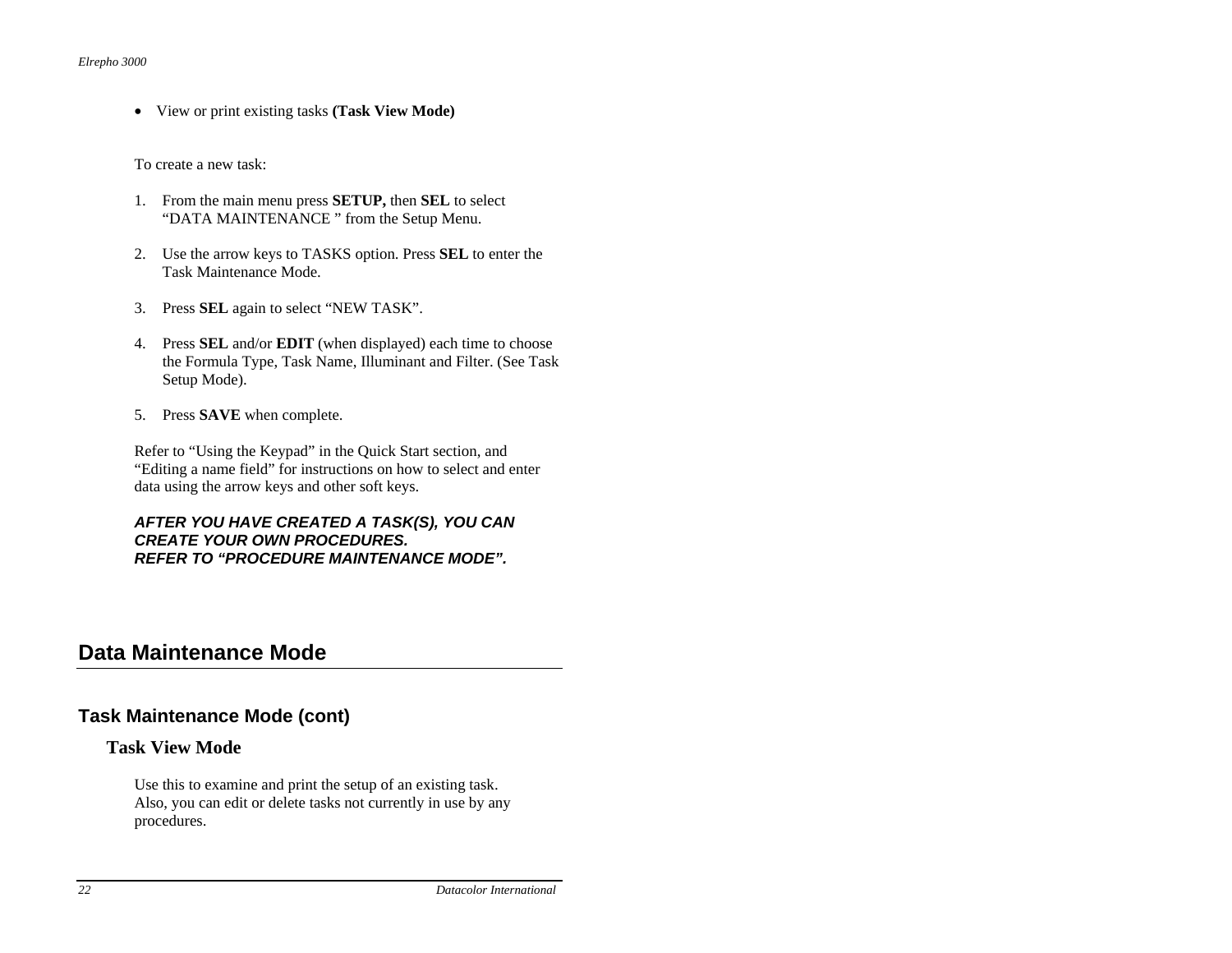To view an existing task, follow steps 1 and 2 on the previous page, then use the arrow keys to move through the list of existing tasks, then press **SEL** to enter the Task View Moe when the task you want to view is highlighted.

When in this mode, the following soft key labels will be displayed:

| <b>PRINT</b> | DEL                      | EDIT                                                                                            |  |
|--------------|--------------------------|-------------------------------------------------------------------------------------------------|--|
| <b>PRINT</b> |                          | Prints the task setup information                                                               |  |
| DEL.         |                          | Deletes the task. (press twice to delete) Not<br>available if the task is used by a procedure.  |  |
| EDIT         |                          | Enters the Task Setup Mode. Refer to the next<br>section (not available if used by a procedure) |  |
|              | Exits the Task View Mode |                                                                                                 |  |

## **Data Maintenance Mode**

#### **Task Maintenance Mode (cont)**

#### **Task Setup Mode**

Use this mode to create a new task or edit an existing task. Tasks that are currently in use by a procedure cannot be edited. This screen will display the following data:

- Formula Type (Index, Colorimetric, Paper Task)
- Task Name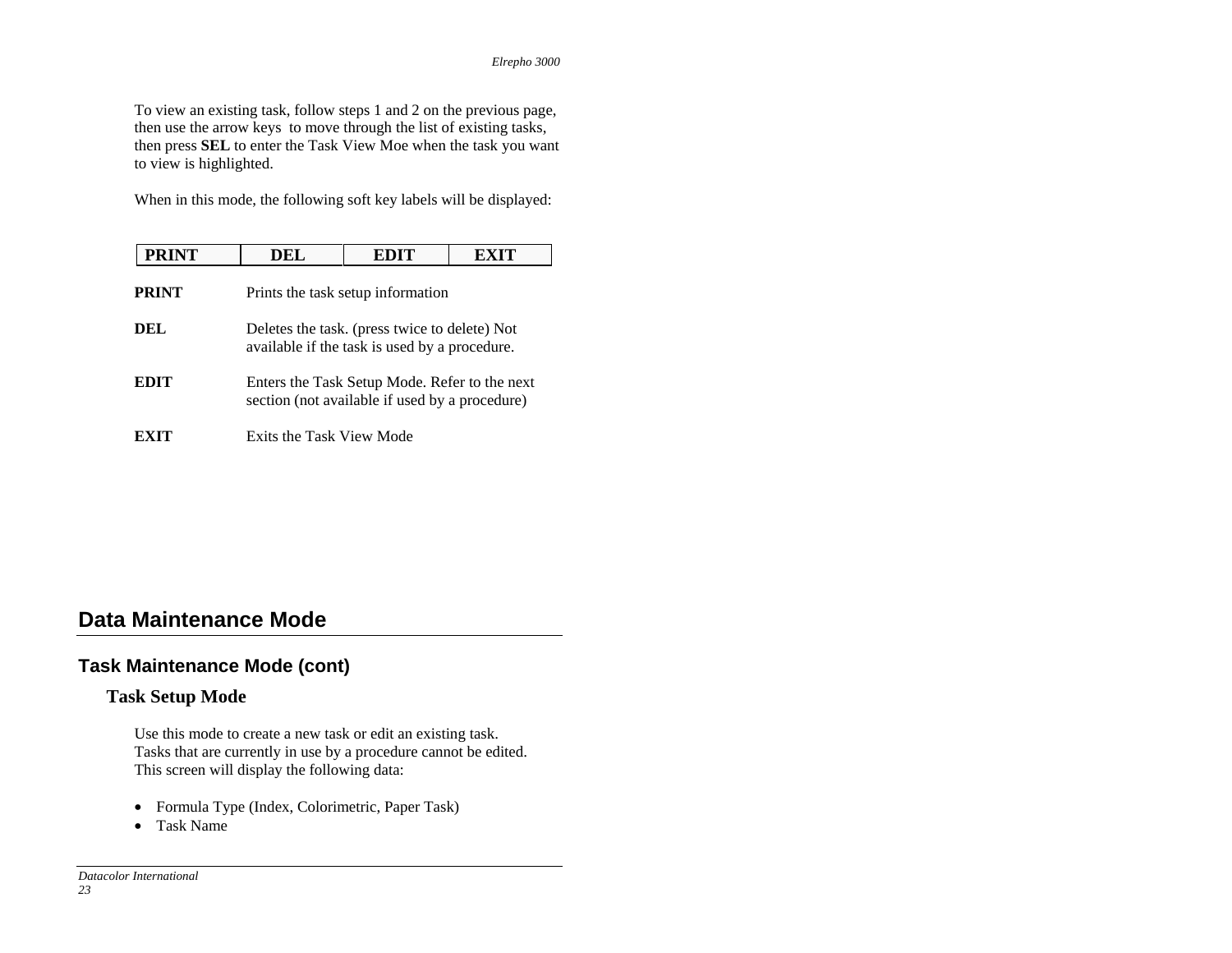- Illuminant/Observer
- UV Filter Setting

If the selected formula type requires specific settings or conditions, only the data which can be modified will be able to be edited. Use the **EDIT** key to change the Viewing Area and UV Filter Setting.

Use the **SEL** key to edit any of the other fields. You will enter the corresponding mode to perform the edit.

Press the **SAVE** key to keep the task setup information.

#### **Formula Selection Mode**

Use this mode to select the formula to use with the task you are currently editing.

There are three types of formulas; **Colorimetric, Index and Paper Task Formulas**.

Some formula types require specific settings. If this is the case, the setup for the task being edited will inherit the appropriate settings when the formula is selected.

Use the arrow keys to move up and down the list of formulas to select.

Press the **PAGE** key and then the ↑ or ↓ key to display the next or previous screen of data.

Use the **SEL** key to select a highlighted formula, which will then become part of the task.

## **Data Maintenance Mode**

#### **Illuminant Selection Mode**

Use this mode to select a new Illuminant/Observer combination to use with the task you are editing.

Use the arrow keys to move up and down the list of conditions.

Press the **PAGE** key to advance beyond one screen of data.

Use the **SEL** key to select a highlighted Illuminant/Observer combination which will be used by the task being edited.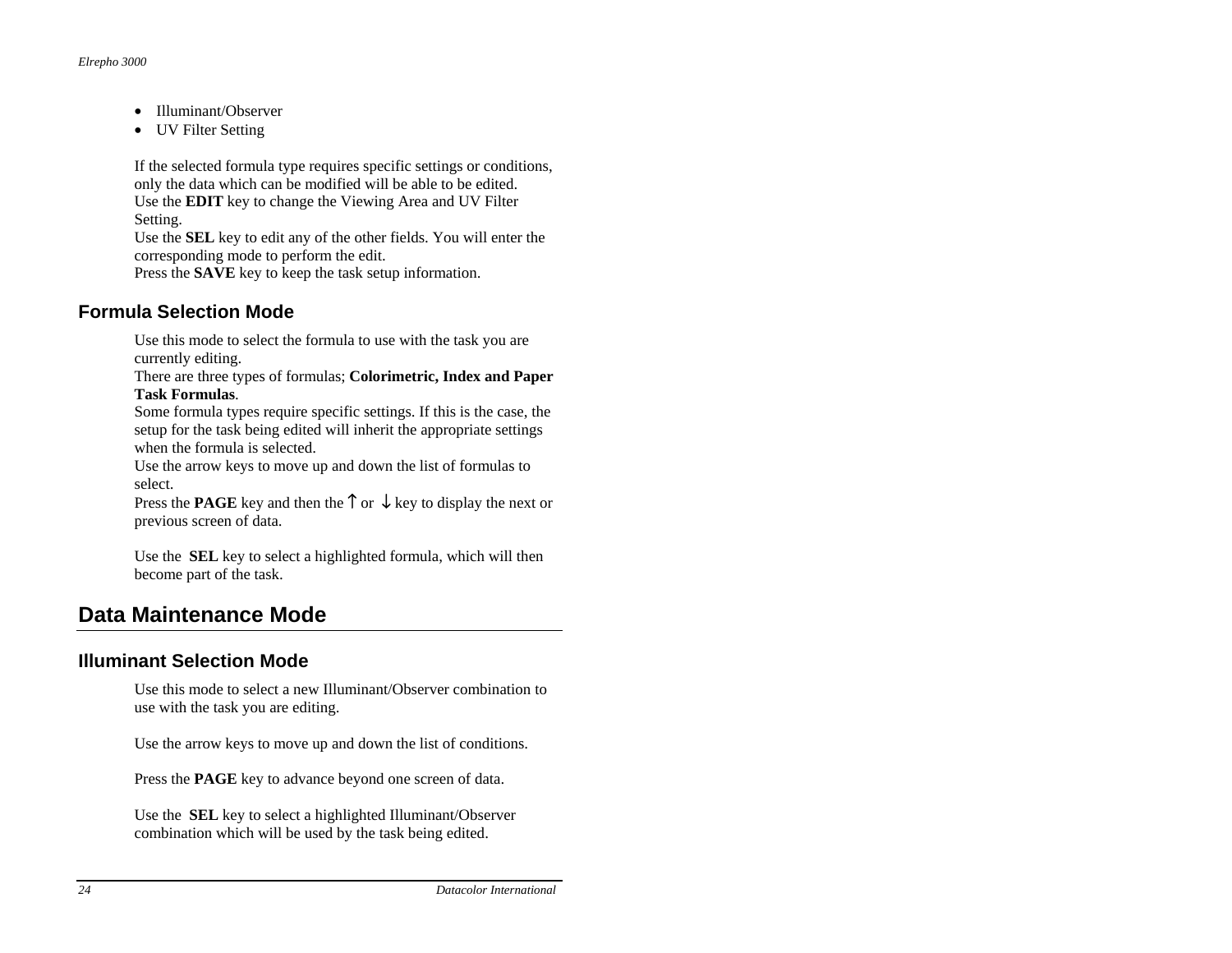#### **Procedure Maintenance Mode**

This mode is used to:

- Create new procedures or edit procedures not currently used by jobs (**Procedure Setup Mode**)
- View or print existing procedures **(Procedure View Mode)**

To create a new procedure:

- 1. From the main menu, press **SETUP,** then **SEL** to select "Data Maintenance" from the Setup menu.
- 2. Press **SEL** again to select "PROCEDURES".
- 3. Press **SEL** again to select "NEW PROCEDURE".
- 4. Press the  $\downarrow$  key to accept the default procedure name, or press **EDIT** then use the arrow keys to enter a name.
- 5. Press **ADD** to include a task in the procedure, or use the arrow keys to move down the list.
- 6. Press **SAVE** when complete.

#### *AFTER YOU HAVE CREATED TASKS AND A PROCEDURE, YOU CAN BEGIN TO CREATE JOBS. REFER TO JOB/SAMPLE MAINTENANCE MODE.*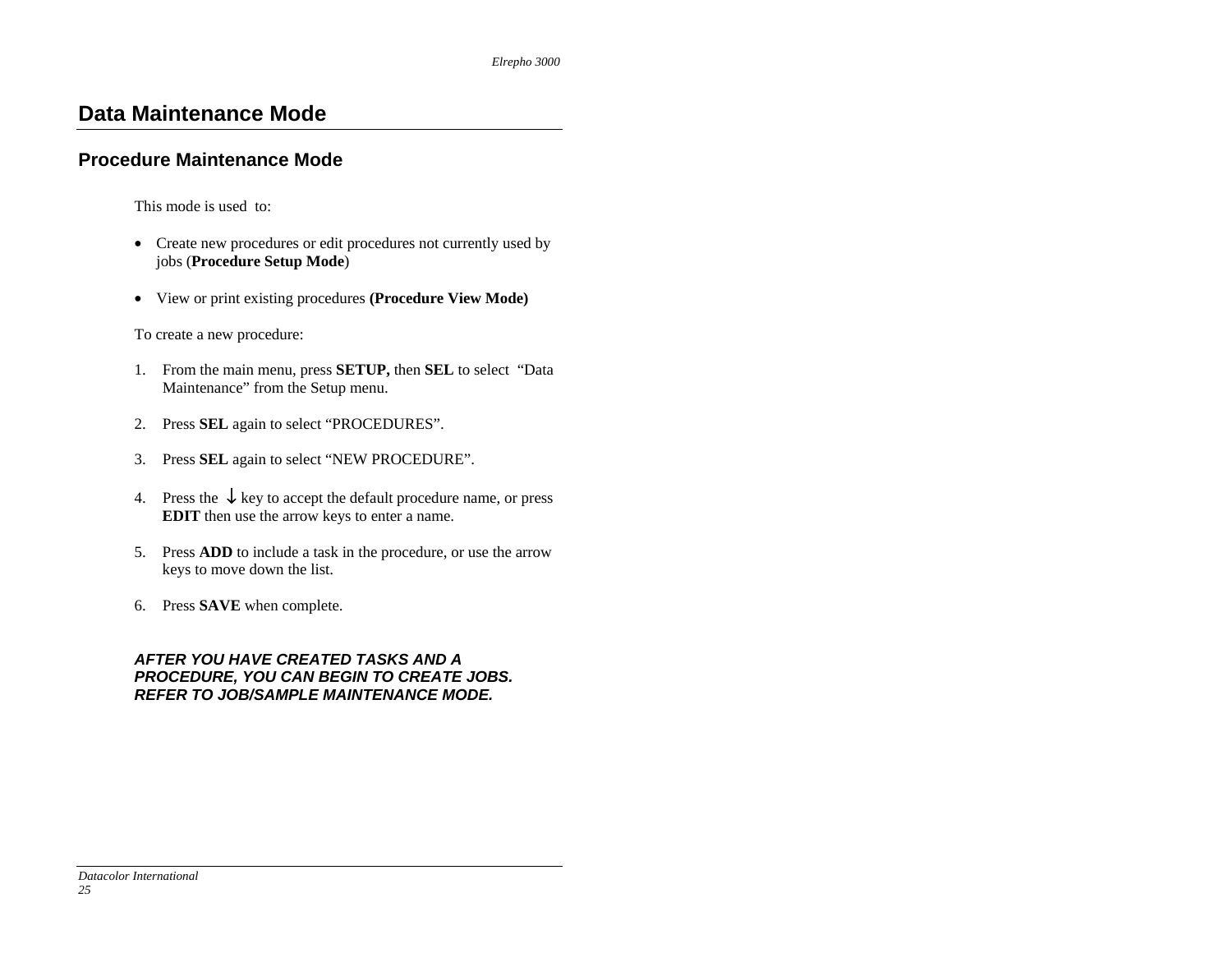#### **Procedure View Mode**

This mode is used to view and print the setup of an existing procedure. Procedures that are not currently in use by any jobs can also be edited or deleted from this mode.

To view an existing procedure, follow steps 1 and 2 on the previous page, then use the arrow keys to move through the list of existing procedures, then press **SEL** to enter the Procedure View Mode.

The current setup for the procedure will be displayed along with the procedure name and all tasks listed in the order in which they will be displayed.

| <b>PRINT</b>  | DEL      | <b>EDIT</b>                                                                            | <b>SCROLL</b> |
|---------------|----------|----------------------------------------------------------------------------------------|---------------|
| <b>PRINT</b>  |          | Prints procedure setup data and task setup data<br>for all tasks used by the procedure |               |
| DEL           |          | Deletes the procedure (press twice to delete)                                          |               |
| <b>EDIT</b>   | section. | Enters Procedure Setup Mode. Refer to the next                                         |               |
| <b>SCROLL</b> |          | Displays the next screen of data                                                       |               |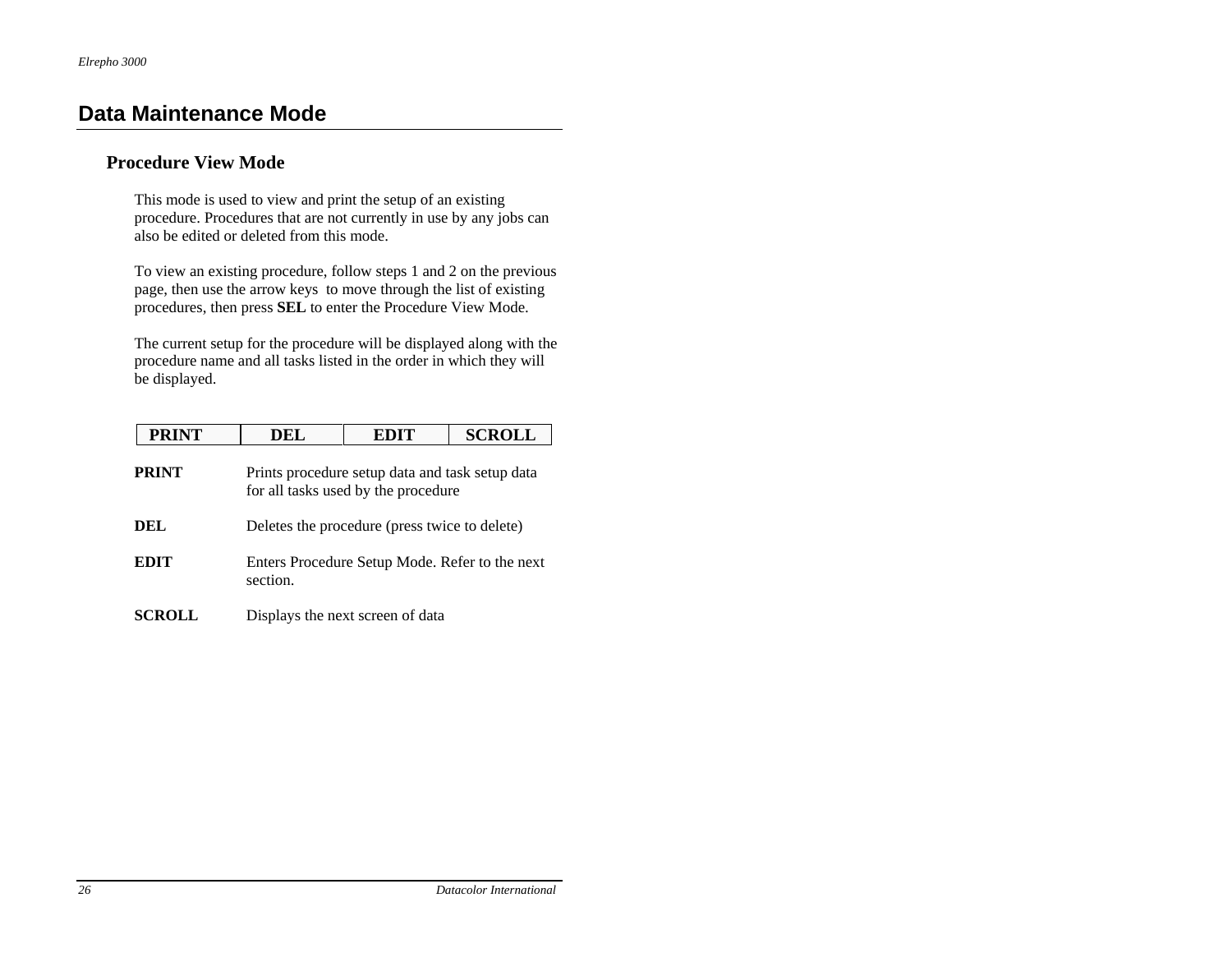#### **Procedure Setup Mode**

Used to create a new procedure or edit an existing procedure not currently used by any jobs.

For a new procedure, you can edit the procedure name, the tasks to be used and the order in which they are to be displayed. The name cannot be edited if the procedure is an existing one. Refer to "Editing A Name Field" for details on this procedure.

You can use **ADD** or **REM** to add or remove tasks used by the procedure. The task order number is adjusted accordingly.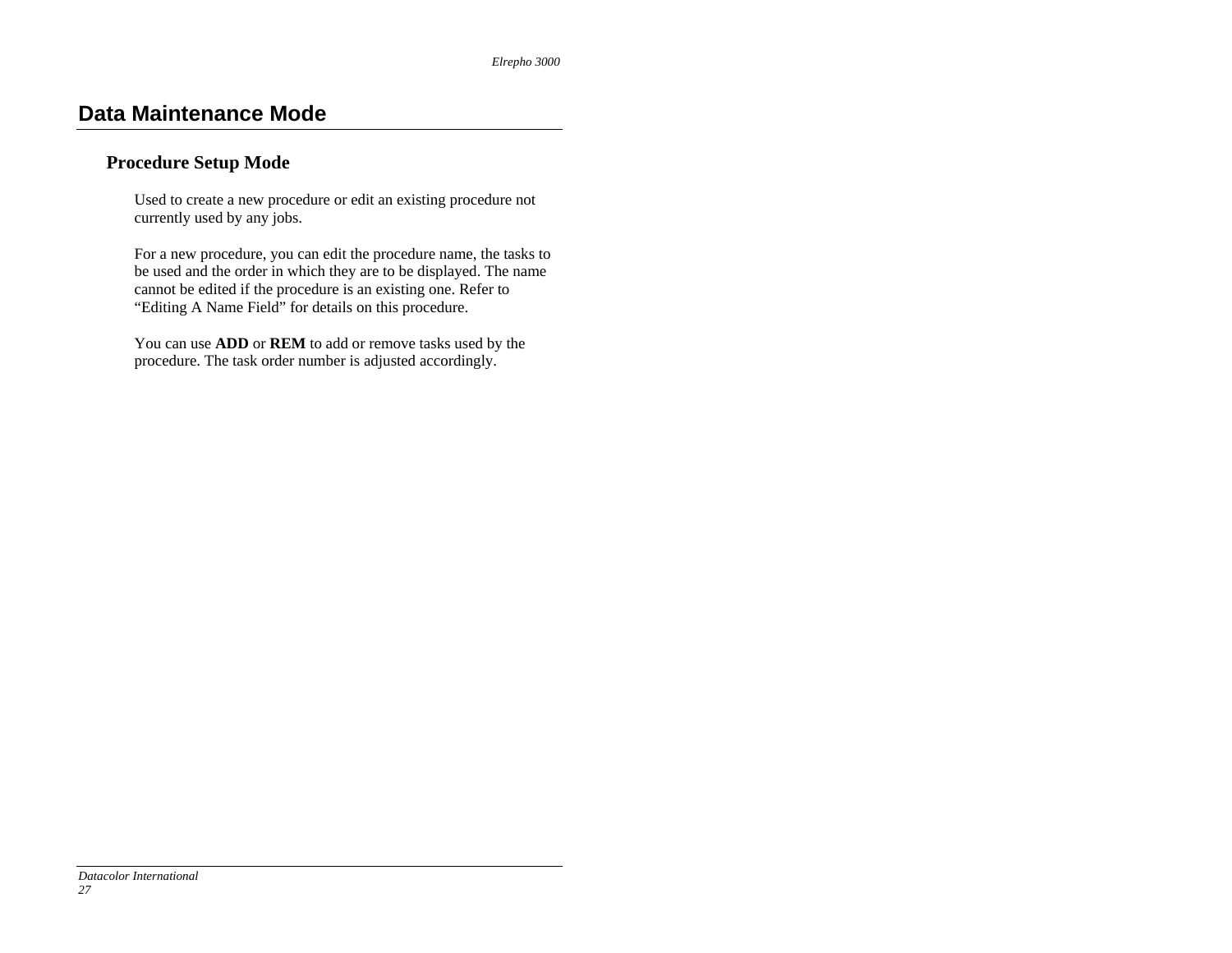#### **Job/Sample Maintenance Mode**

This mode is used to:

- Create new jobs, edit settings for existing jobs, delete jobs and samples associated with jobs (**Job Edit Mode**)
- View or print existing jobs **(Job View Mode)**

To create a new job:

- 1. From the main menu, press **SETUP,** then **SEL** to select "Data Maintenance" from the Setup menu.
- 2. Press **SEL** again to select "JOBS".
- 3. Press **SEL** again to select "NEW JOB".
- 4. Press the ↓ key to accept the defaults displayed, or press **EDIT** then use the arrow keys to enter new data. Refer to the Job Edit Mode for a description of all fields.
- 5. Press **SAVE** when complete.

#### **Job View Mode**

This Mode displays the job's settings. It also allows you to print, or edit the job*.* 

This mode is entered by pressing the **SEL** key while on the name of an existing job in the Job Setup Mode.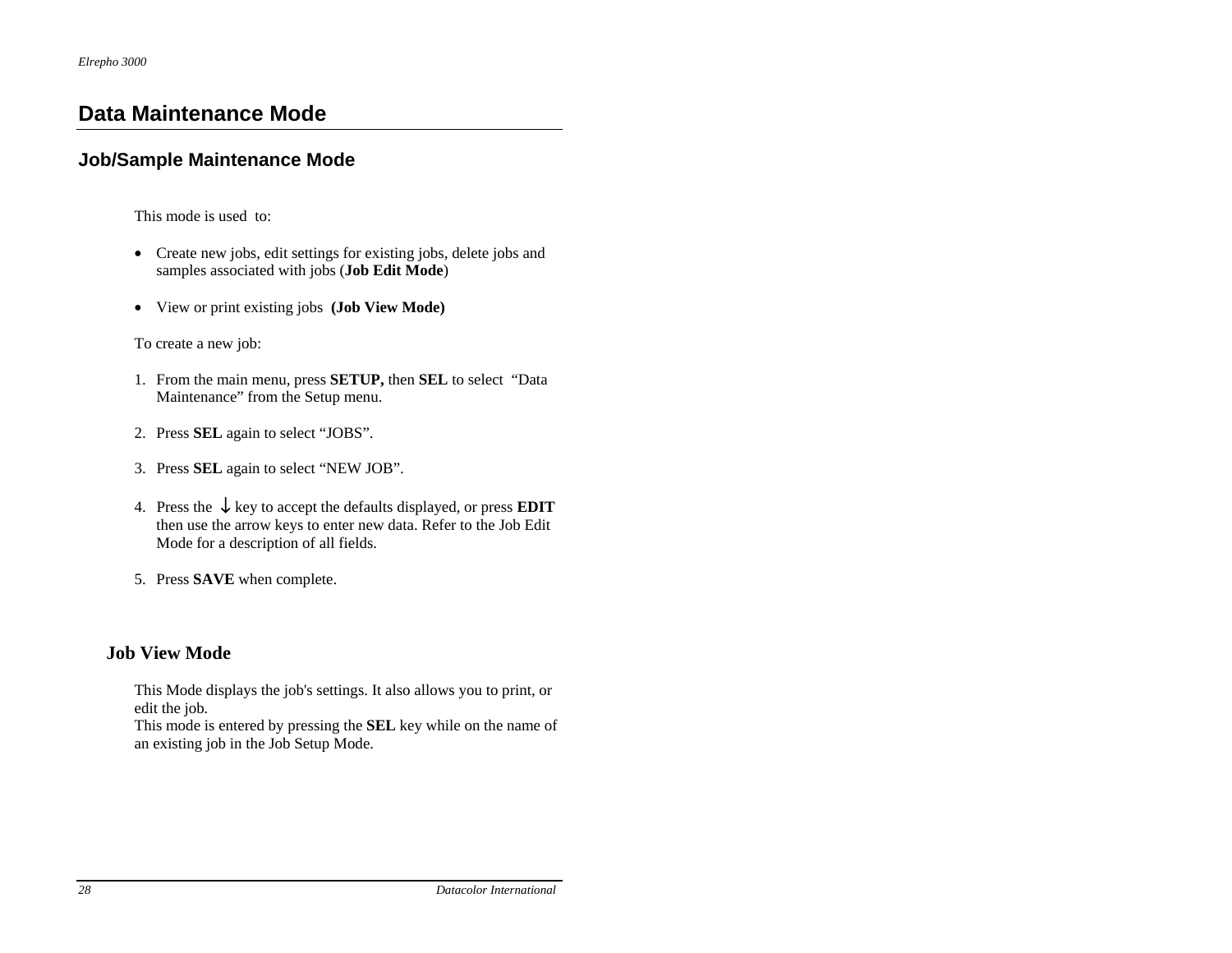#### **Job Edit Mode**

This mode is used to create new jobs or edit the settings for an existing job.

If an existing job is selected, all sample names saved for the job will be displayed. If the job name is highlighted, the program will enter the Job View Mode. Refer to the previous page.

Use the **DEL** key (when available) to delete the entire job or individual samples. You will have to press the key twice to delete, and once deleted, the data cannot be recovered.

| 14:21:45<br>6/26/95                           |
|-----------------------------------------------|
| NAME: JOB 1<br>SEED NAME: JOB 1               |
| SEED NUMBER:<br>ØØØ1<br>SAMPLE NAME:<br>AUTO  |
| PRINT MODE: ALL TASKS<br>VTEW AREA: XLAV      |
| # AVG RDGS:<br>1                              |
| SAMPLE OVER:<br>STACK<br>PROC: DEMO PROCEDURE |
| вотл                                          |

The data displayed will vary according to the requirements of the tasks contained in the job's procedure.

**Name** The default name will be "JOB  $\#$ " (the  $\#$  = the number of jobs already stored plus one). This field is not editable for an existing job.

### **Data Maintenance Mode**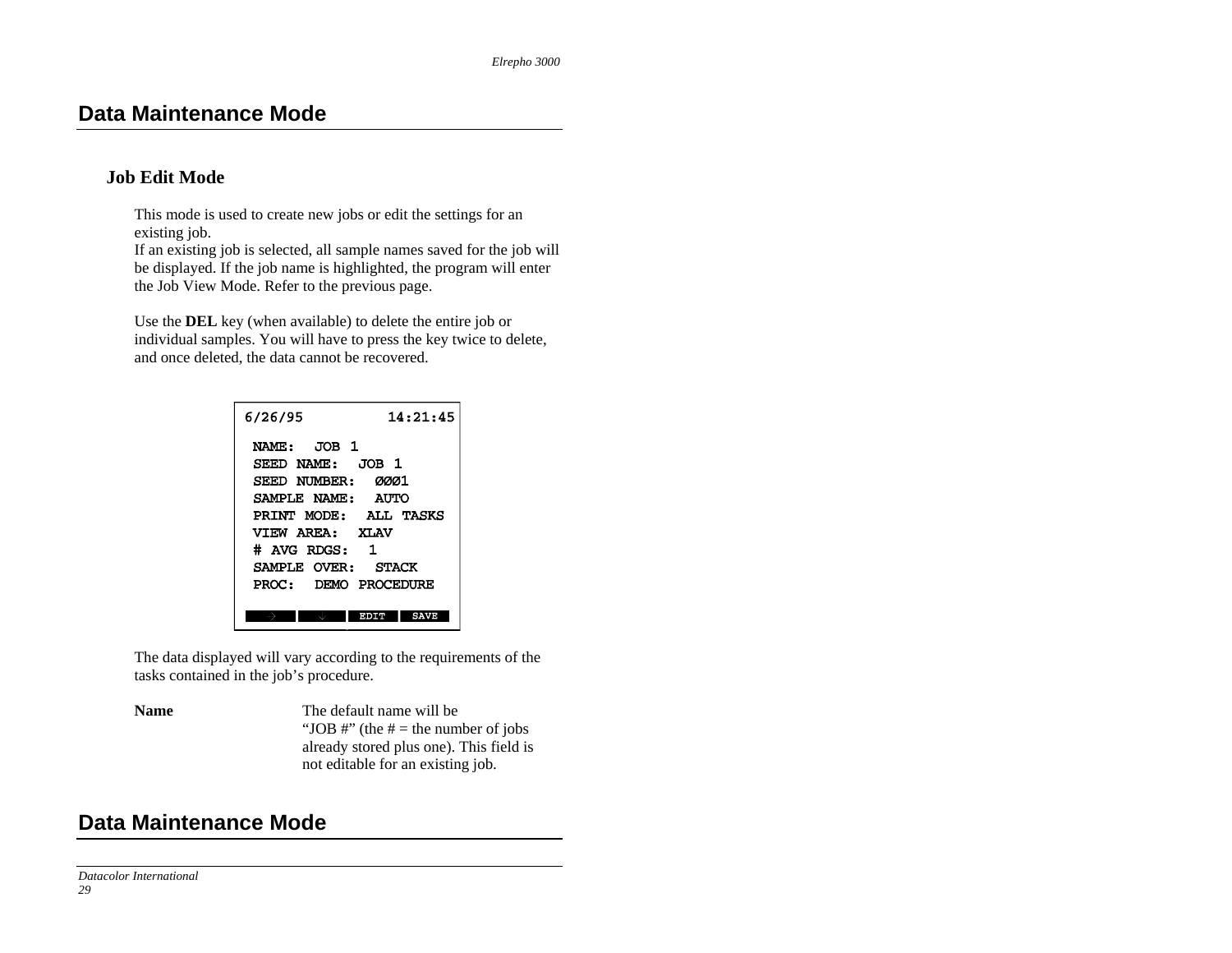### **Job Edit Mode (cont)**

| <b>Seed Name</b>   | This is the name used to create names<br>for the sample measured for this job.<br>The Seed Name can be up to 12<br>characters long. The default will be the<br>first 12 characters of the job name. See<br>"Sample Name" for details.                                                                                                                      |
|--------------------|------------------------------------------------------------------------------------------------------------------------------------------------------------------------------------------------------------------------------------------------------------------------------------------------------------------------------------------------------------|
| <b>Seed Number</b> | The beginning number to be.<br>appended to the seed name when<br>measuring samples for this job. This<br>will be incremented by one for each<br>sample saved for this job.                                                                                                                                                                                 |
| <b>Sample Name</b> | Used to determine the method to be used<br>to name samples saved for this job.<br>AUTO will use the name "SAMPLE",<br>plus the number of jobs stored;<br>SAMPLE1, SAMPLE2, etc.                                                                                                                                                                            |
|                    | <b>SEED</b> will use the seed name (see<br>above) with a number appended. The<br>starting number will be the seed number<br>(see above), which will be incremented<br>by one after each sample is saved.<br>For example, if the seed name is<br>WHITE, and the root number is 0001,<br>the first sample saved will be WHITE 1,<br>the second WHITE 2, etc. |
|                    | <b>UNIQUE</b> requires that you enter the full<br>sample name whenever a sample is<br>saved.                                                                                                                                                                                                                                                               |

### **Data Maintenance Mode**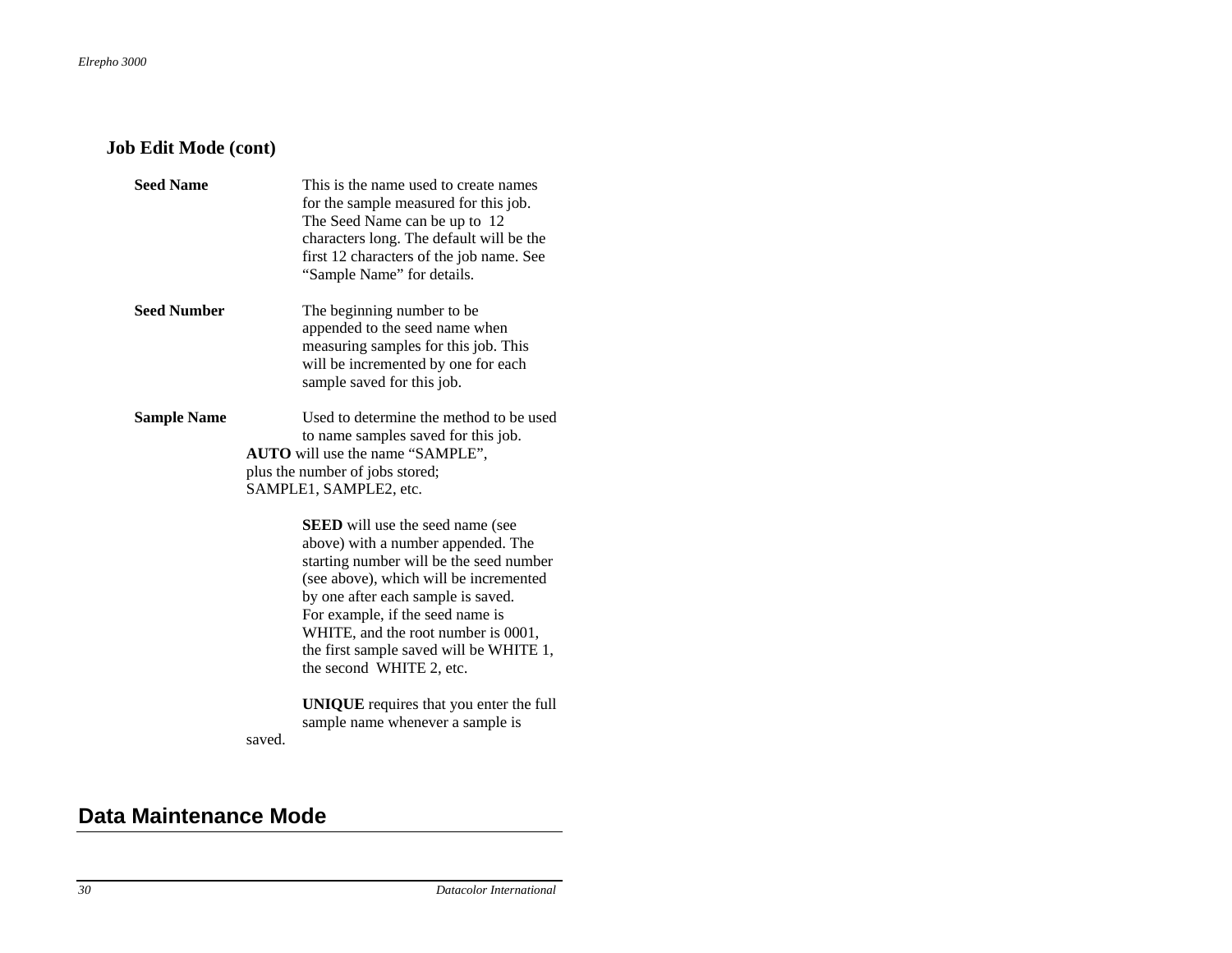### **Job Edit Mode (cont)**

| # Avg. Reads            | Sets the number of readings to make and<br>average for each measurement. This<br>value can be between 1 and 30.                                                                                                                                                                                                       |
|-------------------------|-----------------------------------------------------------------------------------------------------------------------------------------------------------------------------------------------------------------------------------------------------------------------------------------------------------------------|
| <b>Print Mode</b>       | When active, press <b>PRINT</b> once<br>to print all task data in a job's<br>procedure.                                                                                                                                                                                                                               |
| <b>View Area</b>        | The measurement condition under<br>which samples will be measured.                                                                                                                                                                                                                                                    |
| <b>Paper Basis</b>      | Sets the paper basis weight used by the<br>scattering and absorption formula. This<br>value is specified in grams/meter <sup>2</sup> and<br>must be greater than zero. The $\rightarrow$ key is<br>used to move through the digits.                                                                                   |
| Proc                    | Used to select the procedure to use<br>for this job. When this field is<br>highlighted and the <b>SEL</b> key is pressed,<br>a list of available procedures will be<br>displayed. Select the desired procedure<br>and press the SEL key.                                                                              |
| .Iob<br><b>Standard</b> | Only displayed if the current procedure<br>contains tasks which require that<br>measurement data be compared to a<br>standard.<br>When this field is highlighted and the<br><b>SEL</b> key is pressed, a list of available<br>procedures will be displayed. Select the<br>desired procedure and press the SEL<br>key. |

### **Data Maintenance Mode**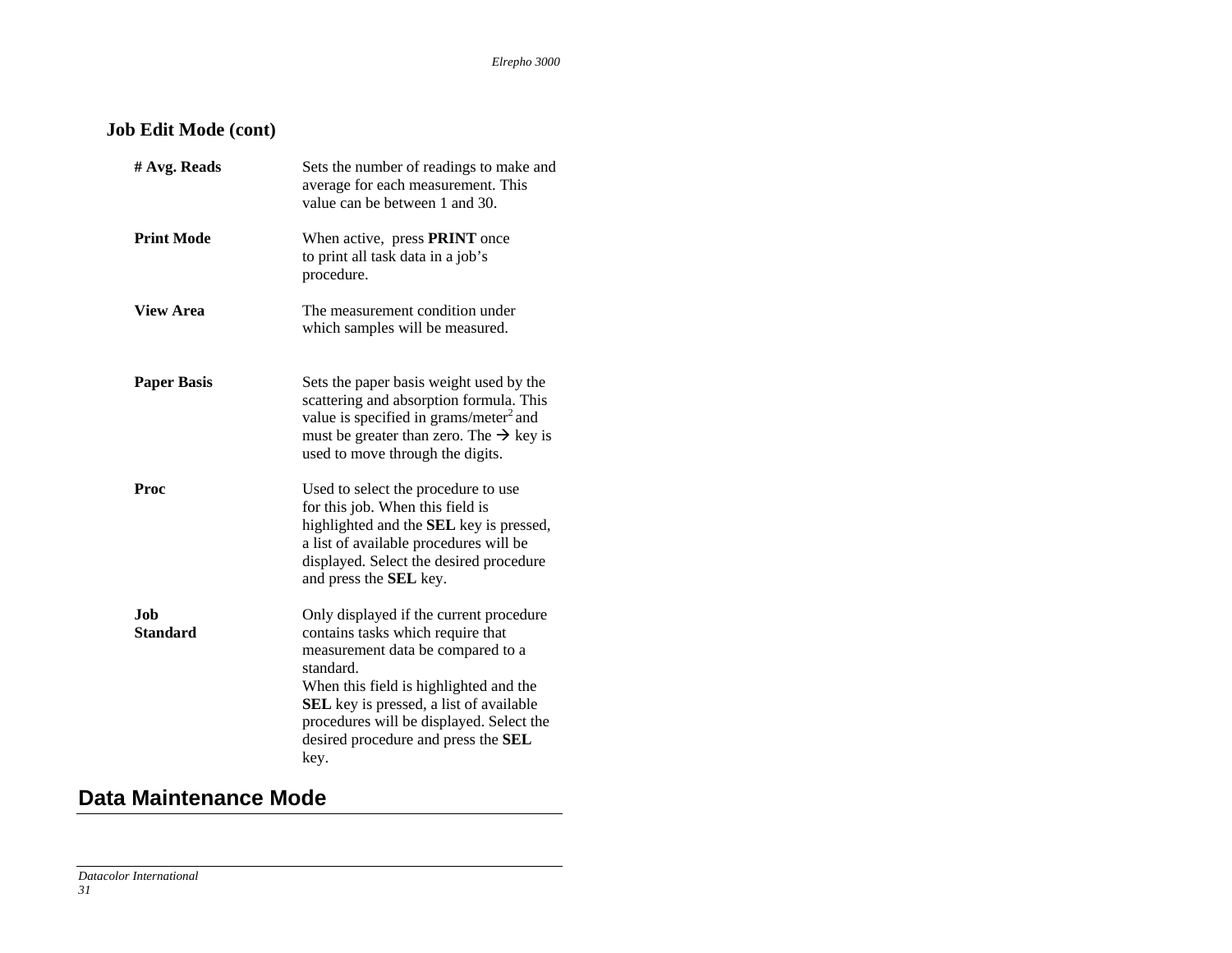#### **Job Edit Mode (cont)**

**Sample Over Used to select how samples will be**  measured; either over a stack of paper or over the white calibration standard. Use the **EDIT** key to toggle between the two selections. This setting cannot be changed once samples are stored for the job.  **\***See Measuring Paper Samples for details.

**NTOTE:** Procedures and tasks **cannot** be modified while they **NOTE:** Procedures and tasks **cannot** be modified while they while they are in use by an existing job. Press the **MENU** key **MENU** key to abort editing and return to the previous mode. previous mode.

## **Calibration Setup Mode**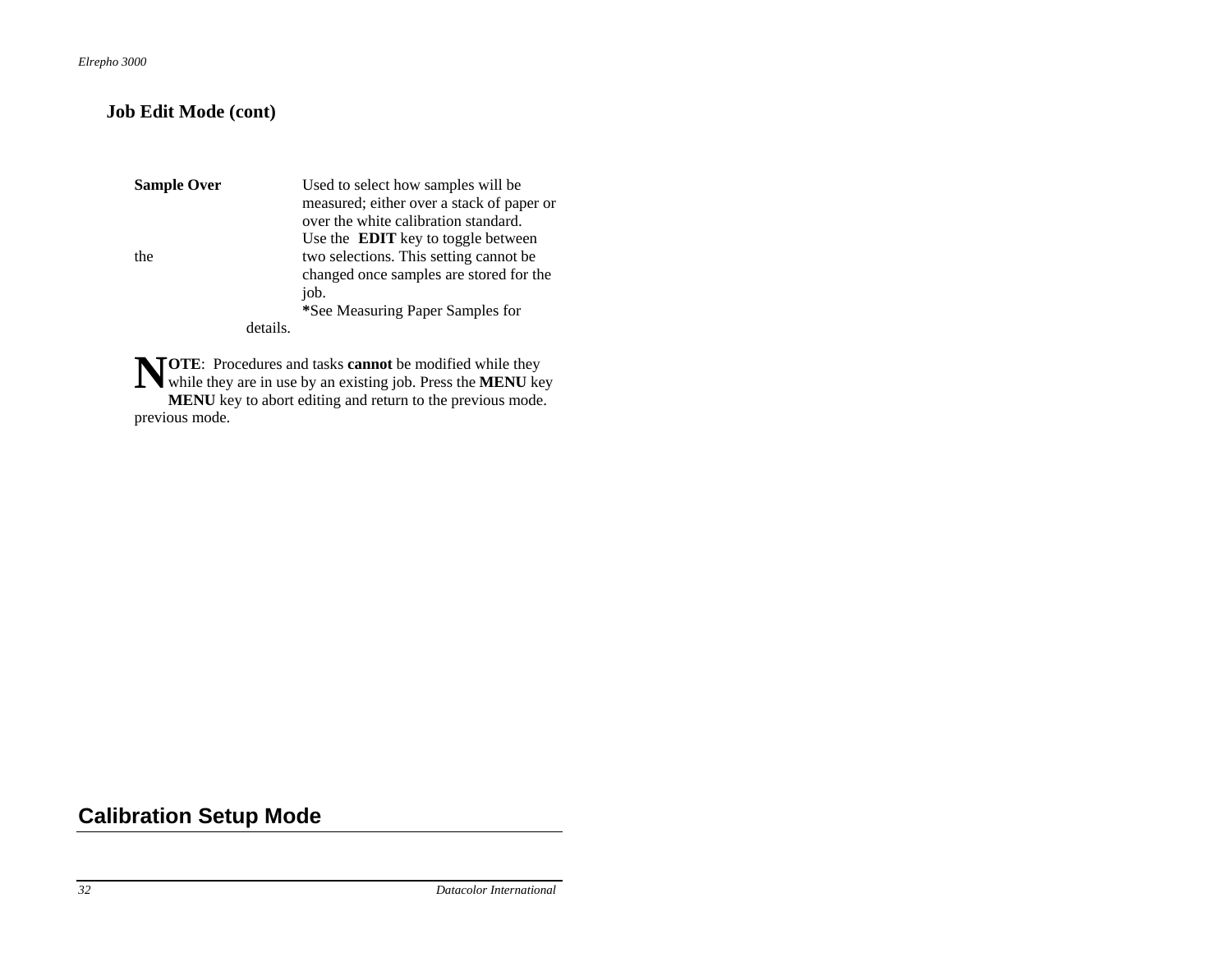This mode is accessed by pressing the soft key labeled **CALIB SETUP** in the Setup Mode. The following functions are available from this mode:

- Select/Edit/Add white standard to use for calibration
- •Setting of the recalibration time interval
- Whiteness/UVCAL Setup

#### **Current Calibration Standard**

The field labelled STD indicates the name of the white standard currently used for calibration. This name will be displayed on the calibration mode screen to indicate the standard to be used during calibration.

Press **SEL** to select or add a different calibration standard.

If the desired standard name is not displayed during calibration, you should not continue with the calibration procedure, and you should enter the current Calibration Standard Selection Mode to select a different calibration standard or setup a new calibration standard.

#### **Current Calibration Standard Selection Mode**

This mode is entered by pressing **SEL** while in the Calibration Setup Mode and the "STD" option is highlighted. When this mode is entered, a list of currently defined calibration standards are listed. The Elrepho 3000 series instruments provide support for storing up to five calibration standards.

**Select Standard -** To select a calibration standard as the "current" calibration standard, move the highlight bar to the desired calibration standard's "name" and press **SEL.** 

### **Calibration Setup Mode**

**Current Calibration Standard Selection Mode (cont)**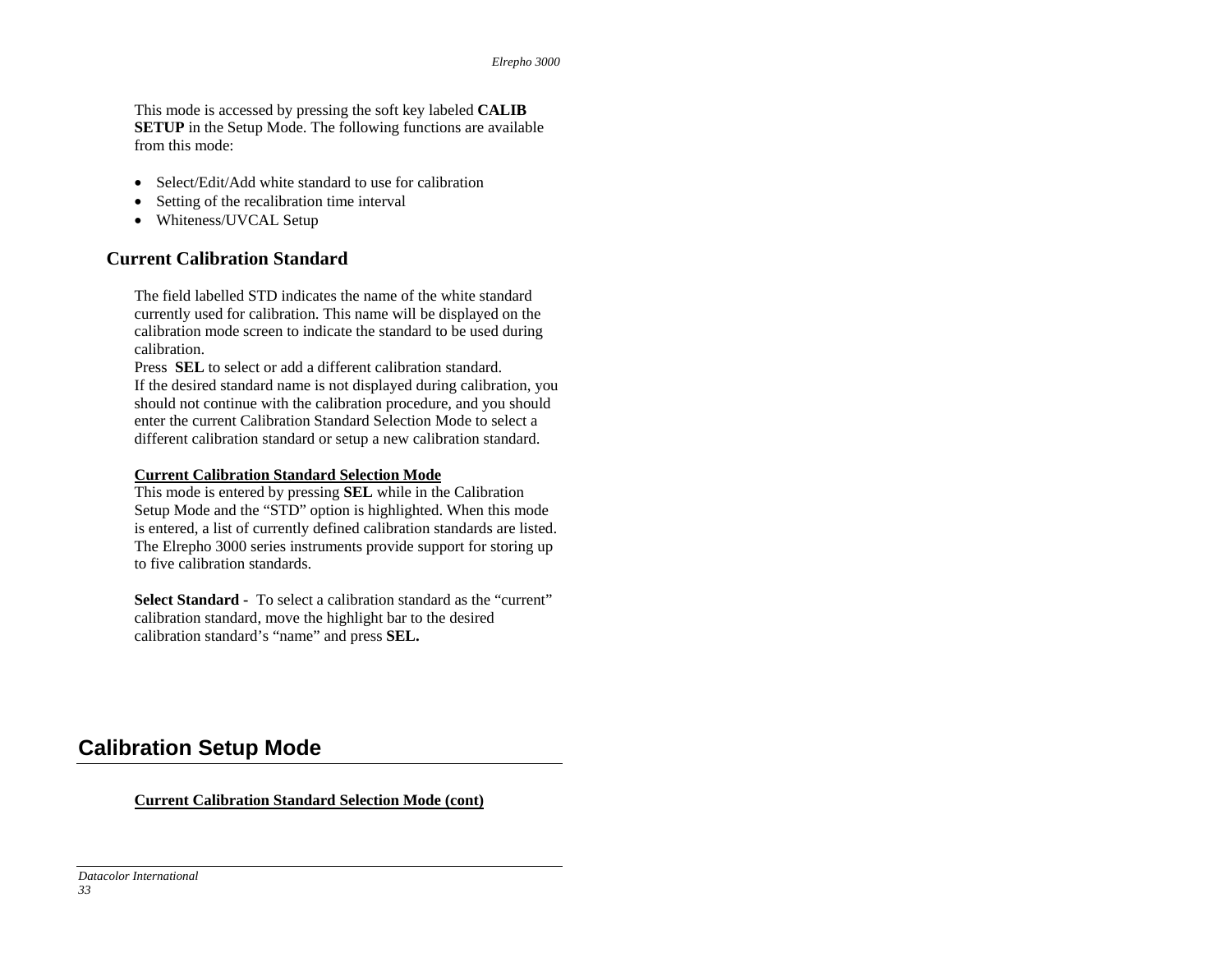.

**Edit Standard** - To edit data for an existing calibration standard, move the highlight bar to the desired calibration standard's name and press **EDIT.** The Calibration Standard Edit Mode will then be entered. This mode is described below. The data for an existing calibration can be deleted by pressing **DEL** while the highlight bar is on the name of the standard.

**Add New Standard** - To define a new calibration standard, move the highlight bar to the "NEW STANDARD" option and press **ADD.** The Calibration Standard Edit Mode will then be entered. This mode is described below.

#### **Calibration Standard Edit Mode**

This mode allows data for a new or existing calibration standard to be edited. You may specify the name for the calibration standard whether the reflectance values for the standard will be specified in 10 or 20nm bandwidths, and the actual reflectance values for the standard. The reflectances may either be entered by manually editing the values or measuring the actual calibration standard.

The standard name is edited in the same manner as other name fields on the Elrepho. You should make sure the standard name is meaningful to identify it when the name is displayed. If it is the wrong standard, you can select the appropriate standard using the Current Calibration Standard Selection Mode.

To store the reflectance values by measuring, you must first calibrate the instrument using an appropriate calibration standard, which is already defined. Once you have calibrated, position the standard on the sample holder and press the Measure Button. After the measurement, the reflectance values will be displayed.

### **Calibration Setup Mode**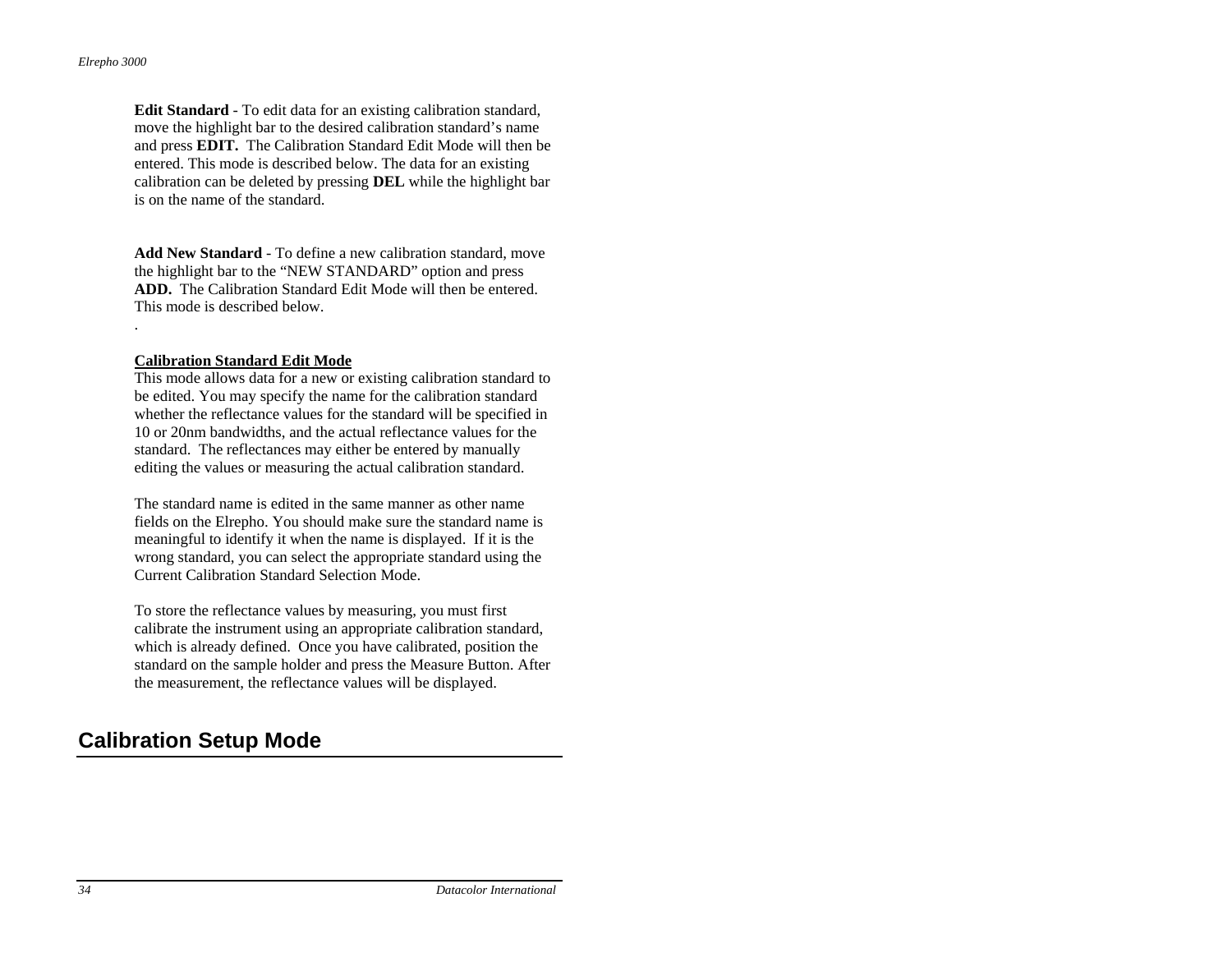Press **SAVE** to save the calibration standard's setup data. Note the pressing **SAVE** does not automatically select this standard as the "current" standard.

#### **Recalibration Time Interval**

This interval can range between 1 hour and 999 hours. If you request a measurement after this time is exceeded, a message will tell you the instrument is no longer calibrated. If the interval is set to zero, no time limit is placed on the calibration status. The factory recommendation is 8 hours.

#### **Whiteness/UVCAL Setup**

This mode allows manual entry of the UVCAL step number. If the instrument model supports Ganz/Griesser Whiteness, the Ganz/Griesser Parameters can be manually edited and, if calibrated, measurements can be performed using the current UVCAL step position and the current viewing area. The resulting CIE Whiteness using the D65/10° illuminant will be displayed. If supported, the resulting Ganz/Griesser Whiteness using the D65/10° illuminant will be displayed.

The following soft keys will be displayed while in the Whiteness/UVCAL Setup Mode.

| V<br>. |
|--------|
|--------|

### **Calibration Setup Mode**

#### **Whiteness/UVCAL Setup (cont)**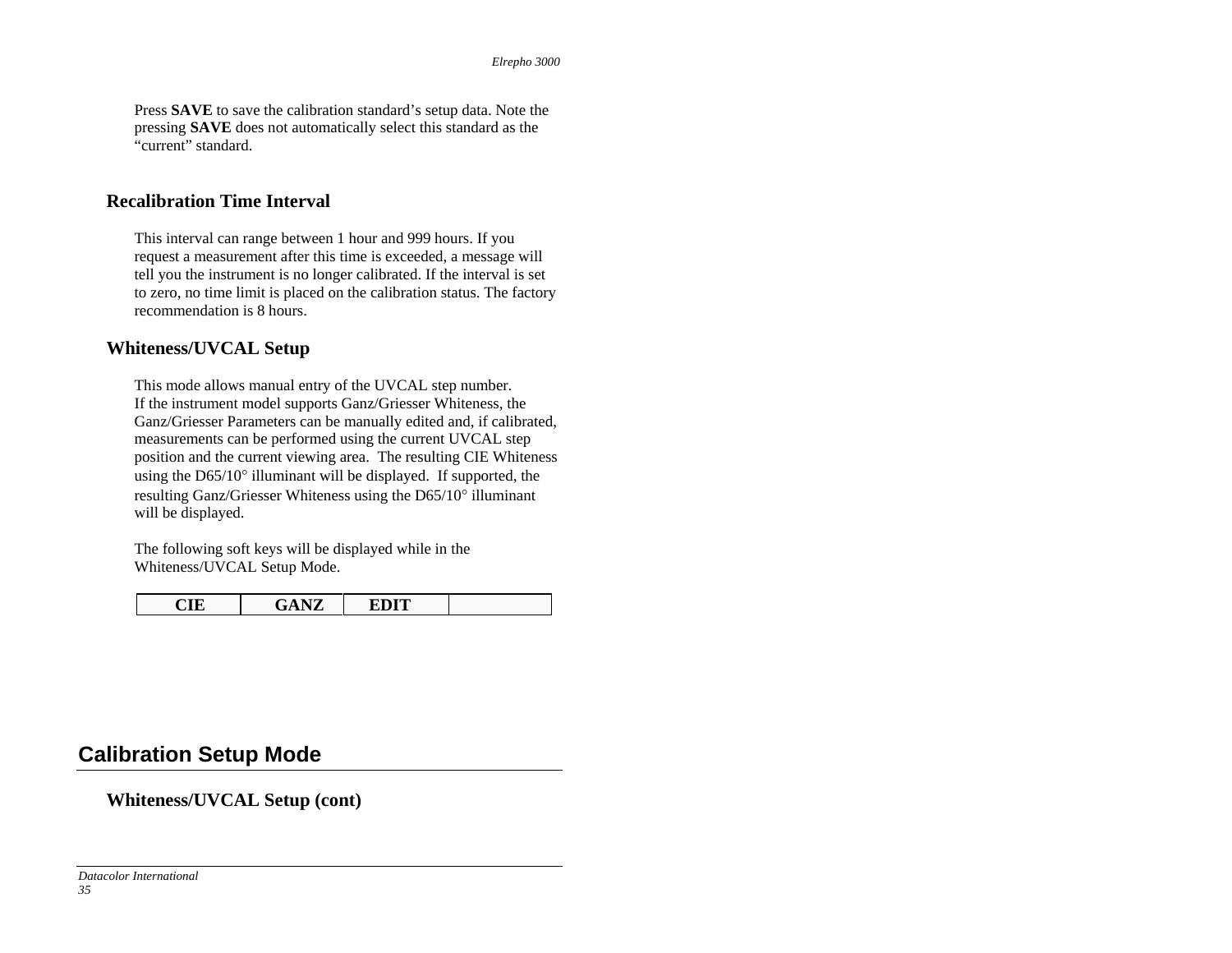If you press **CIE** you will access the Illuminant Checker Calibration Mode, which allows manual entry of Illuminant Checker's CIE Whiteness value. Once the correct CIE Whiteness value for the Illuminant Checker is displayed, the UVCAL step number which produces the displayed CIE Whiteness value can be determined by pressing the MEASURE button. Once determined, the Illuminant Checker's CIE Whiteness and UVCAL step number can be saved. The Illuminant Checker Calibration Mode requires calibration in a UVINC measurement mode.

The **GANZ** key will only be displayed for instrument models which support Ganz/Griesser Whiteness. If this key is pressed, the Ganz/Griesser Parameter Calibration Mode is entered. This mode allows the measurement of between 4 and 12 Ganz/Griesser Whiteness Standards. You will be prompted for each standard's Ganz/Griesser Whiteness value. Once the correct Whiteness is entered for a standard, press the Measure key to perform a measurement using the current UVCAL step position. Note that the Ganz/Griesser Parameter Calibration mode requires the instrument be calibrated in a UVINC measurement condition.

Repeat this process for each standard. After the 4th standard has been measured, one soft key will be labeled **COMP**. Press this key to compute the Ganz/Griesser parameters at the current UVCAL step position. After the parameters are computed, they are displayed in the Whiteness/UVCAL Setup Mode. If the parameters are acceptable they can be saved. If not acceptable, the UVCAL step position must be changed and the Ganz/Griesser parameter calibration performed again.

**If a new position is determined for UVCAL, you must recalibrate. This applies to both CIE and GANZ/GRIESSER.**

### **Language Selection**

Use this mode to select the language to use for both displays and printouts.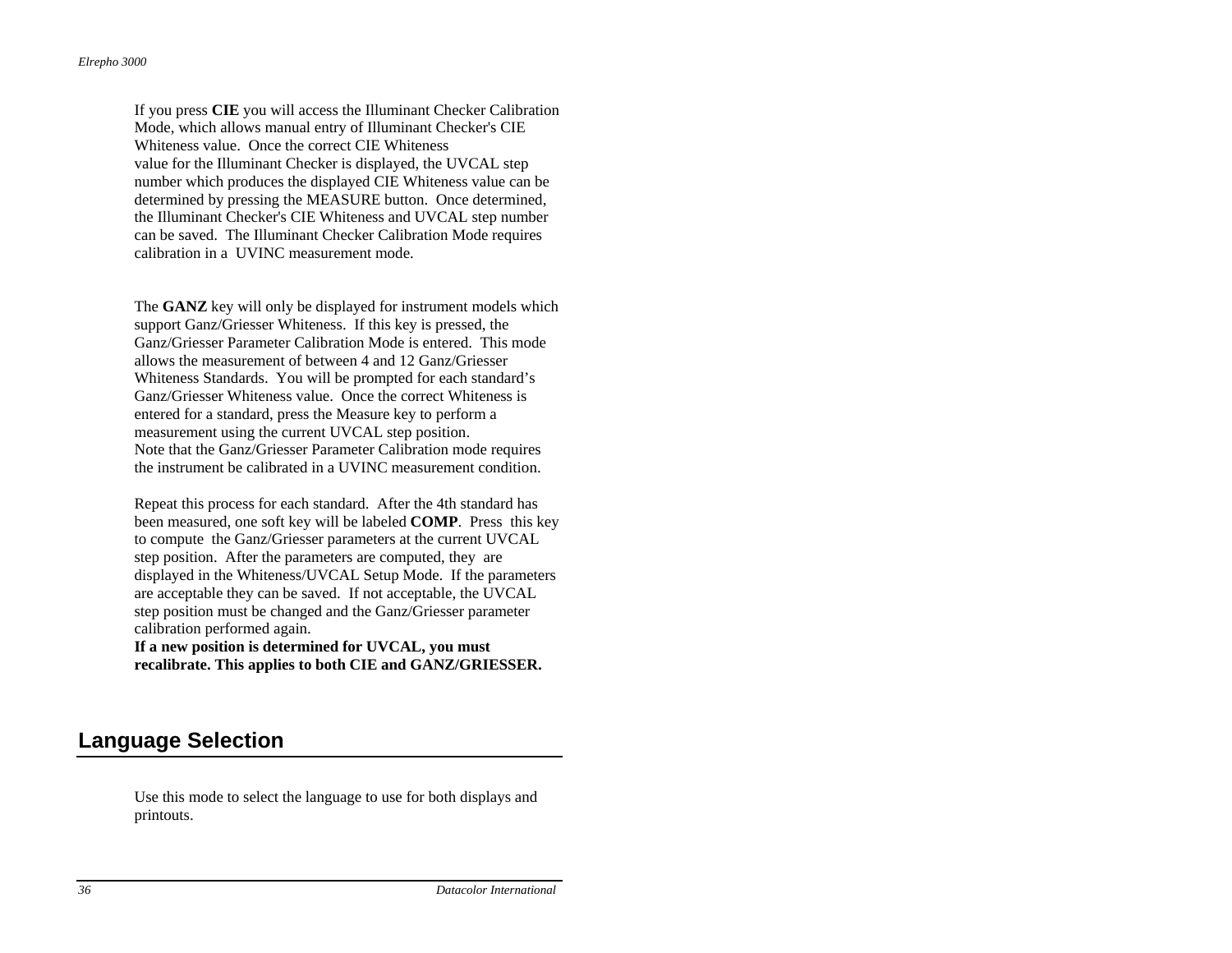Press **SEL** in the Setup Mode "Langue/Sprache" option to access this option.

Use the arrow keys to move up and down the list of languages supported by your instrument.

Use the **SEL** key to select a highlighted language.

**NTOTE:** Press the **MENU** key to exit without changing the **V** changing the language selection and return to the Setup Mode. Setup Mode.

## **System Reset**

This mode is used to reset the data stored in the instrument. There are 2 types of data: Setup data and User data.

Setup Data includes such things as serial communications parameters, LCD backlight sleep time, and default setup information for jobs.

User Data includes task, procedures, jobs, standards, diagnostic tile data, and white calibration standards.

Pressing **SETUP** initializes only the Setup data. Pressing **DATA** initializes only the User data. Pressing **BOTH** initializes the Setup data and the User data.

Press the **MENU** key to exit without making any changes.

### **PLEASE USE CAUTION WITH THIS OPTION !**

## **System Setup**

This mode provides options to configure the following settings:

- Keyboard/printer settings
- Enable/Disable Illuminants to display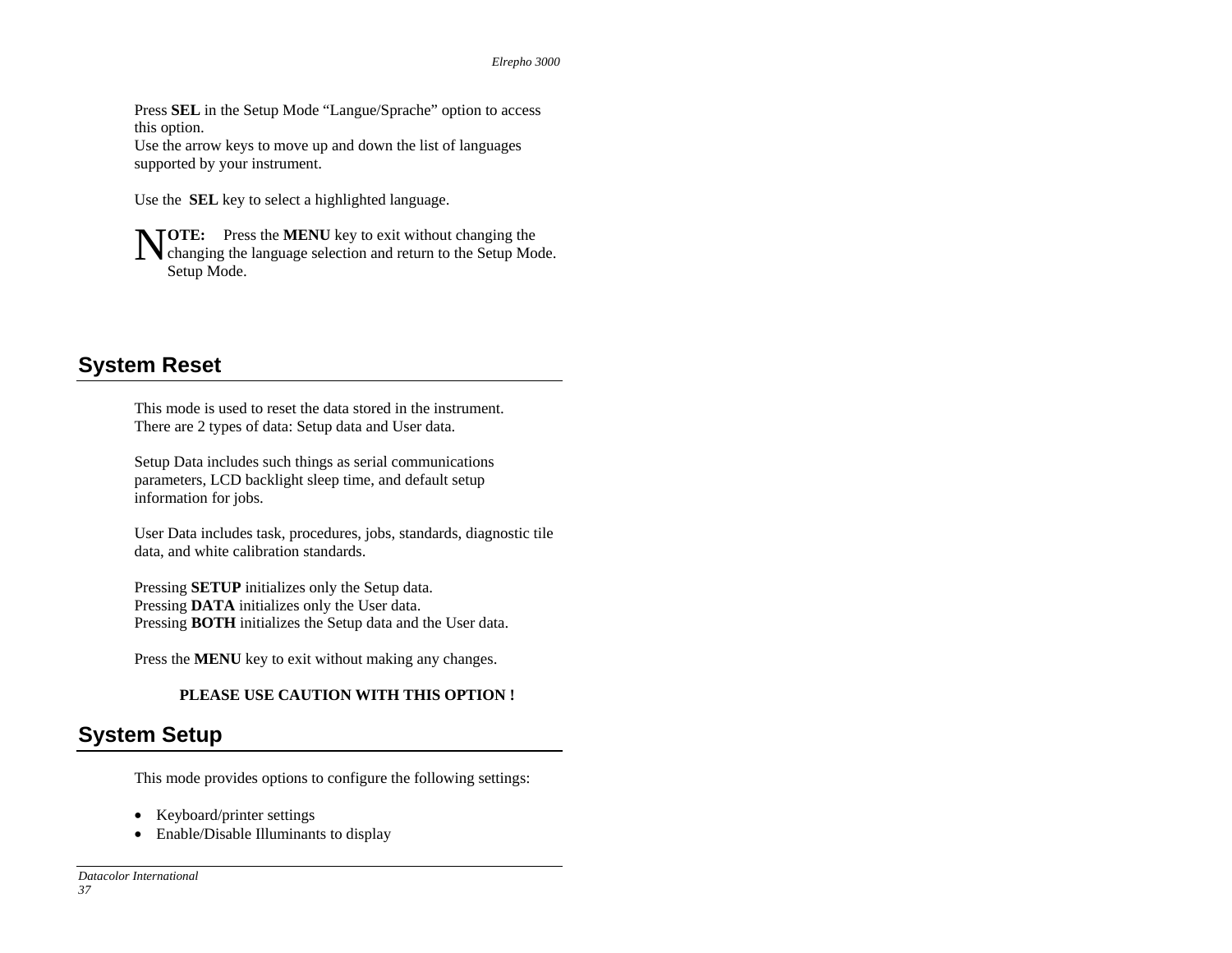- Enable/Disable Formulas to display
- LCD backlight "sleep time"
- System Date, Time and date format
- System information display



## **Printer/Keyboard Setup**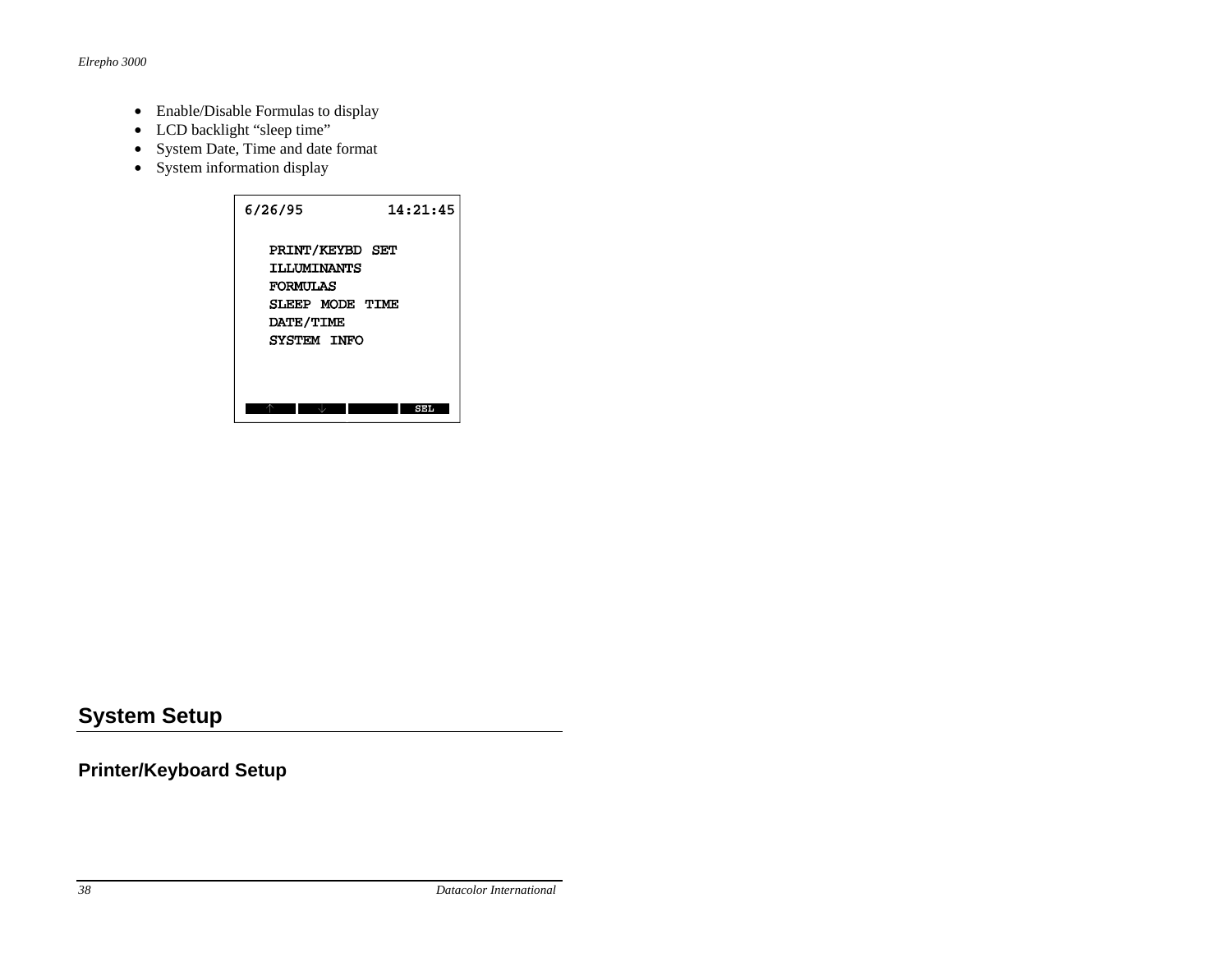This is used for the setup of communications parameters. Both the keyboard and the printer will operate on the same serial port, therefore, all settings are the same for both devices.

These settings include:

- Baud Rate
- Number of Data Bits
- Number of Stop Bits
- Parity Type
- Carriage Return Delay (printer only)
- Auto Line Feed Setting (printer only)

The Carriage Return Delay Setting is the amount of time the instrument waits between sending each line of data.

The Auto Line Feed determines whether both a carriage return and a line feed should be sent (enabled) or just a carriage return (disabled).

**NOTE:** Press **MENU** key to abort any changes and return to return to the System Setup Mode.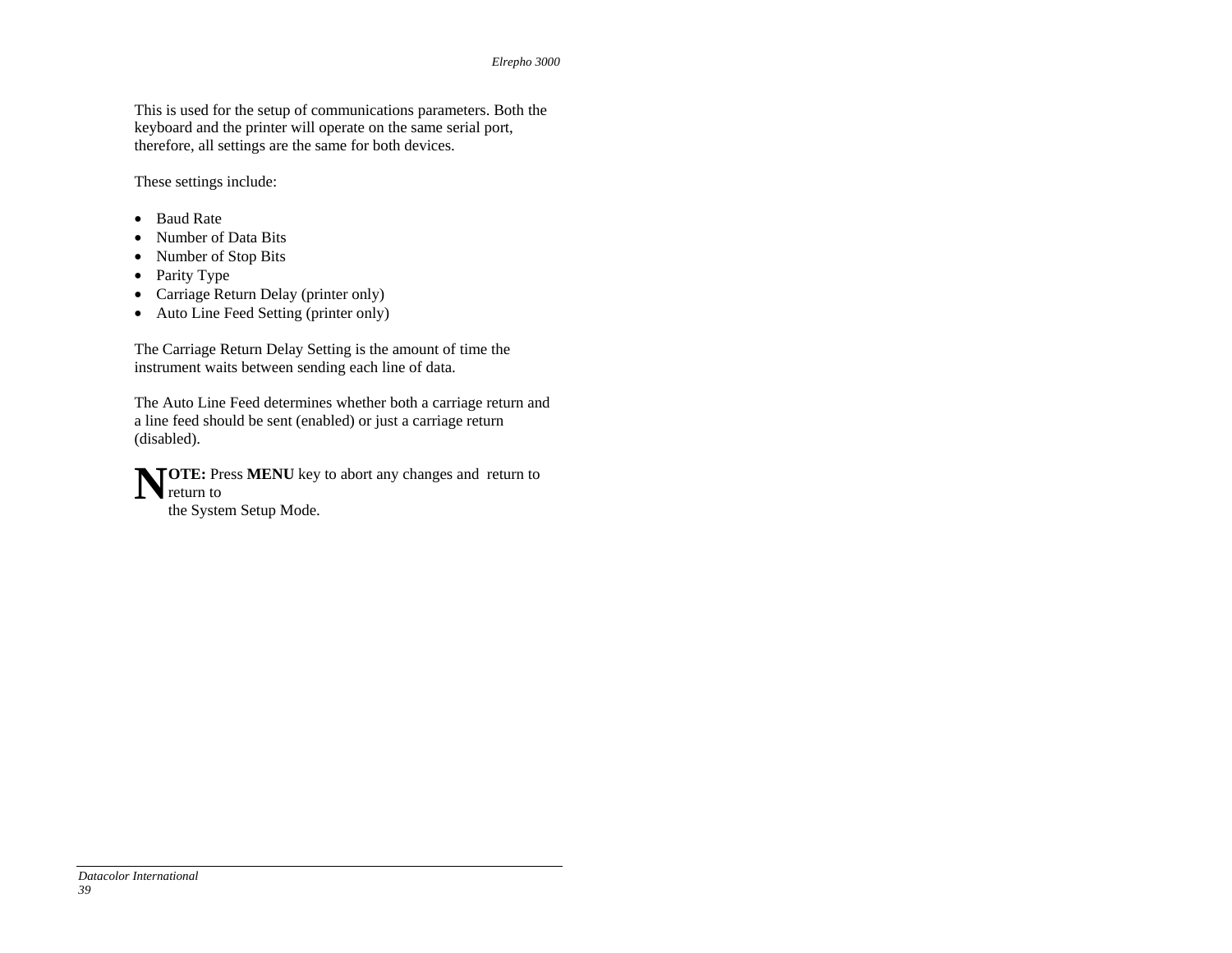### **Illuminant Enable/Disable**

This mode is used to *enable* or *disable* illuminants. Only *enabled* illuminants will be available when creating and editing tasks. This mode also determines the order in which the illuminants are displayed when selecting them during task creation. When the instrument is first set up, all illuminants are enabled.

Use the arrow keys to move up and down the list of illuminants.

Use **ADD** and **REM** to add or remove illuminants. The numbers which indicate the order are adjusted accordingly.

### **Formula Enable/Disable**

This mode is used to *enable* or *disable* formulas. Only *enabled*  formulas will be available when creating and editing tasks. This mode also determines the order in which the formulas are displayed when selecting them during task creation.

When the instrument is first set up, three default formulas are enabled:

- CIE LAB VALUES
- CIE WHITENESS
- R457 BRIGHTNESS

Use **ADD** and **REM** to add or delete formulas from the list you will see displayed. The numbers that indicate the order are adjusted accordingly.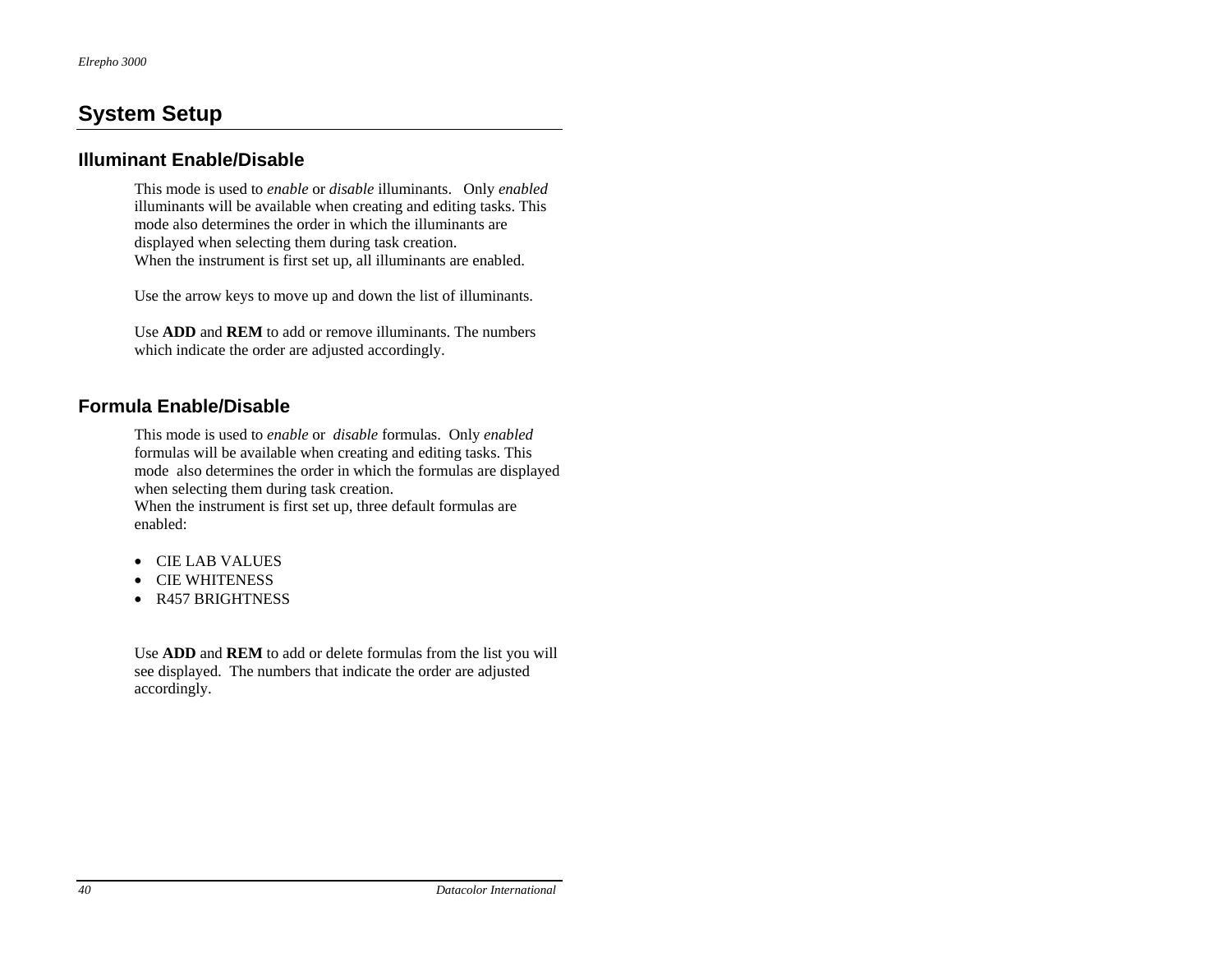### **Sleep Mode Time**

This mode sets the time that the LCD back light will remain on. To extend the life of the back light panel, it will automatically turn off after the instrument has not been used for the amount of time you specify in this mode.

The back light will turn on again when any soft key is pressed, the measure button is pressed, the viewer shutter is opened or closed, or when data is received from the host PC. We suggest that you toggle the shutter viewer to turn on the back light.

Use the **-** and **+** keys to change the highlighted field, then press **SAVE** to keep the change.

You can press **DFLT** to accept the displayed number of minutes.

### **Date/Time**

This mode allows the month, day, year, hour, minute and second format to be adjusted. When this mode is selected, the current date and time are displayed, and those values are used as the defaults for the edit fields.

Use the plus and minus keys to change the highlighted field values.

Use the **SAVE** key to save the changes.

**NOTE:** Press the **MENU** key not to save any changes and and return to the System Setup Mode.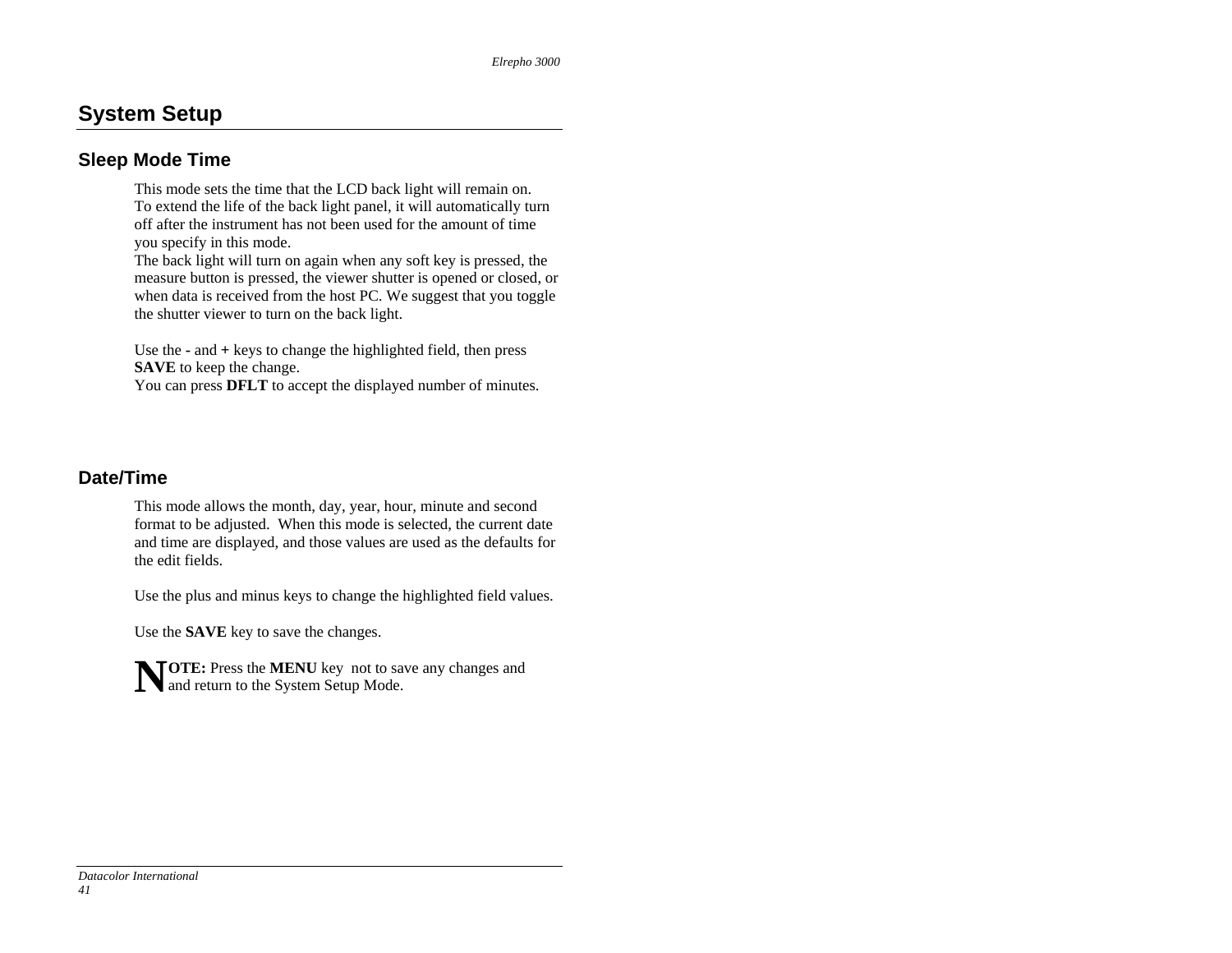### **System Info**

The information displayed in this mode is for reference only and cannot be changed. This information includes:

- Instrument model type
- ROM version
- Elrepho 3000 application version
- Instrument serial number
- MC90 serial number
- White tile number (of the standard in use)

Press the **EXIT** or **MENU** key to return to the System Setup Mode. Press the **PRINT** key, if available, to print this data.

## **User Diagnostics**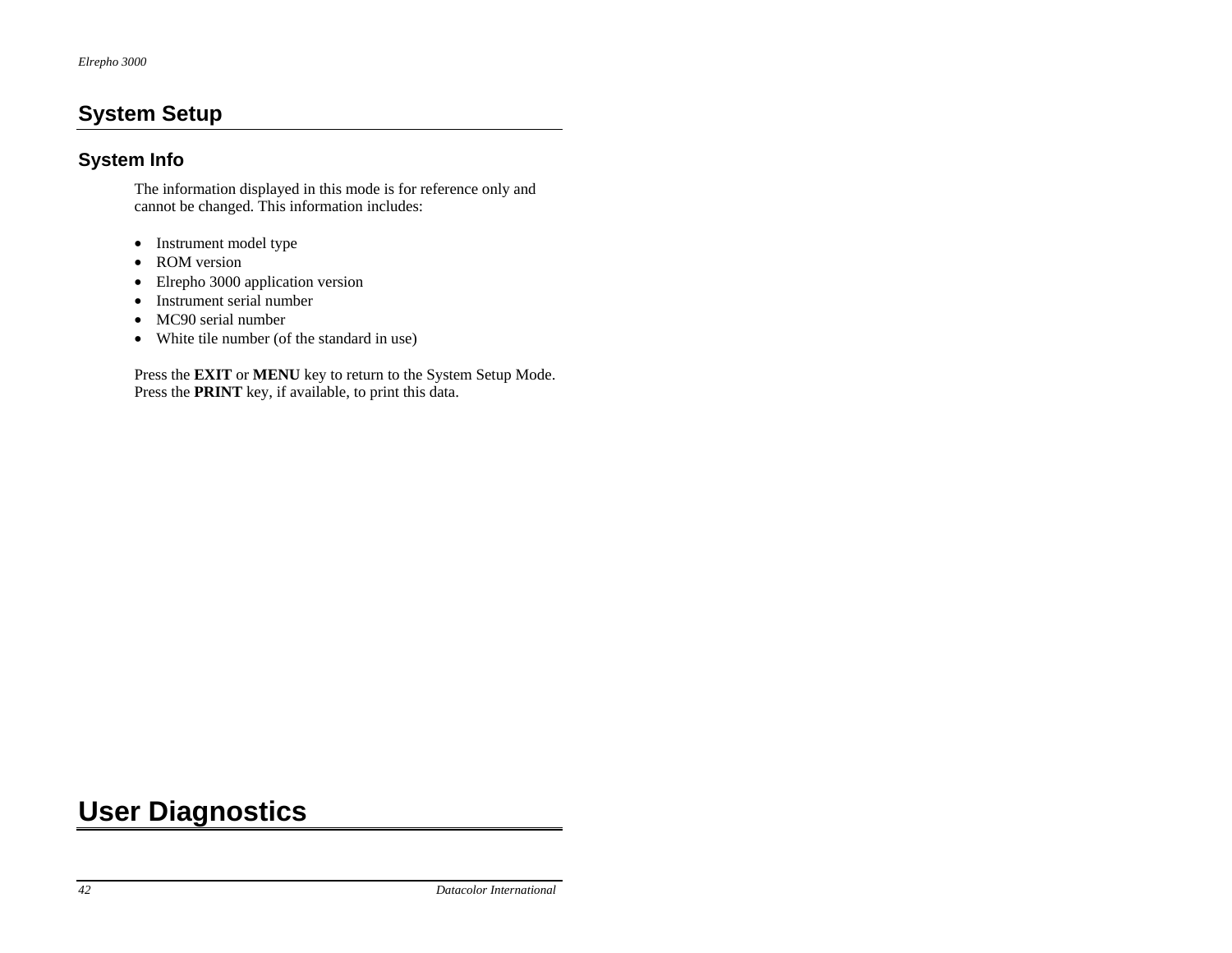The Elrepho 3000 supports three tests to verify that your instrument is working properly.

- The *drift test* is used to verify the short-term stability of the instrument.
- The *diagnostic tile test* is used to verify that the instrument's measuring characteristics haven't changed significantly from the time that it was installed.
- The *Reflectance/XYZ test* allows you to measure a sample and display or print results without having to specify a job.

We suggest that you perform the first two tests weekly.

## **Drift Test**

This test uses values you define to determine the number of measurements to perform and the time between measurements. The first measurement is used as the reference value. The test displays X, Y,Z and DE data for measurements performed during the test.

To perform this test:

- 1. Press **SEL** to select the Drift test from the Setup menu.
- 2. Press **SETUP** to specify the frequency and number of reads, read time, viewing area and UV filter.
- 3. Press the **MENU** key to save these parameters.
- 4. Position your sample and press **RUN**.

# **User Diagnostics**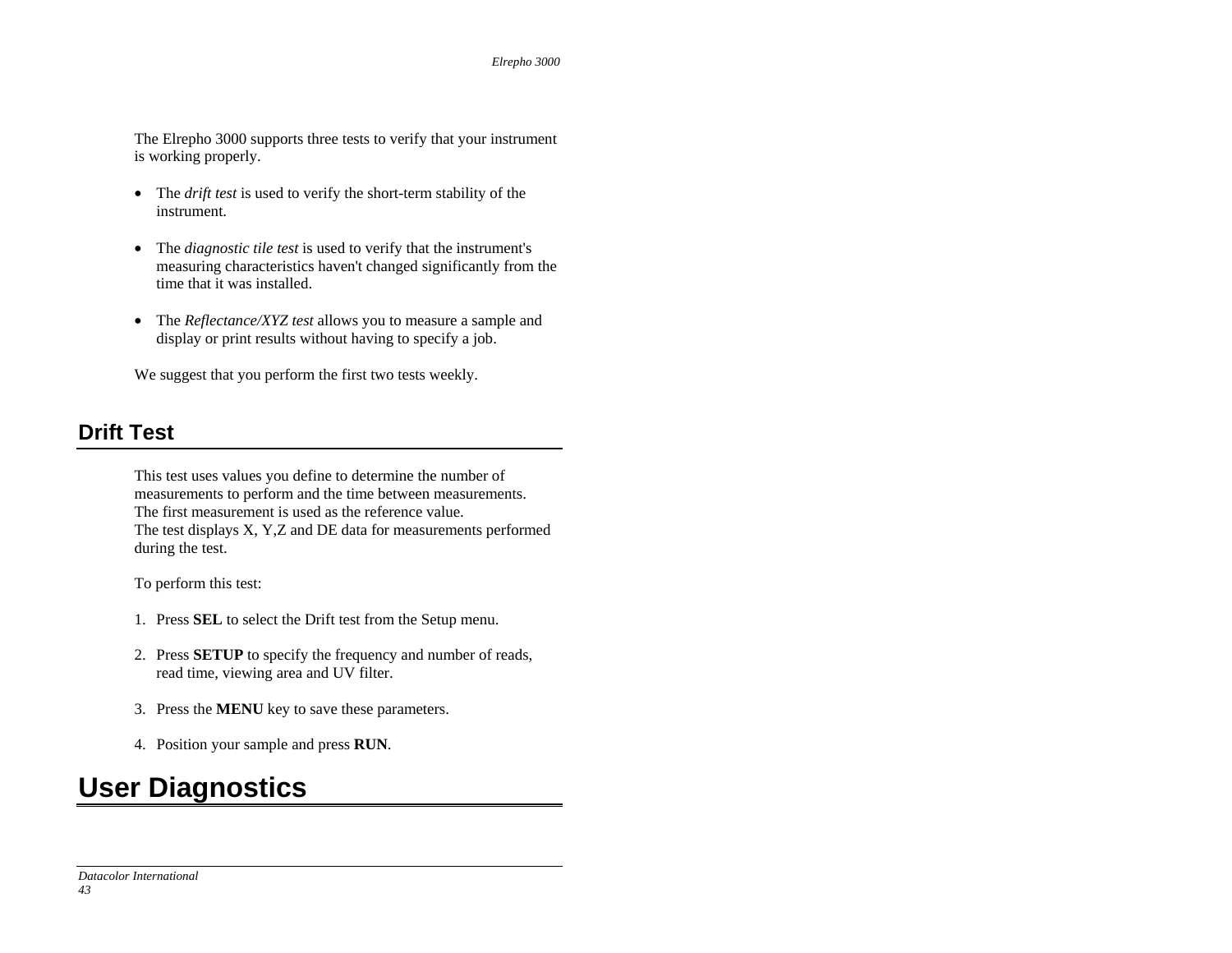## **Diagnostic Tile Test**

This test performs 10 readings using the diagnostic tile XYZ values as a reference.

The Test displays X, Y, Z, and DE data for measurement performed during the test.

To perform this test:

- 1. Press **SEL** to select the Tile test from the Setup menu.
- 2. Press **SETUP**, then press **EDIT** to change the displayed viewing area.
- 3. Press **MENU**, position your diagnostic tile, then press **RUN**.

## **Reflectance/XYZ Test**

Measures a sample of your choice and displays the resulting %R and tristimulus data.

To perform this test:

- 1. Press **SEL** to select the test from the Setup menu.
- 2. Press the appropriate keys to select the viewing area, UV filter and illuminant.
- 3. Position your sample and press the **MEASURE** button.
- 4. When the results are displayed, press **PRINT** to send the results to the printer (if available).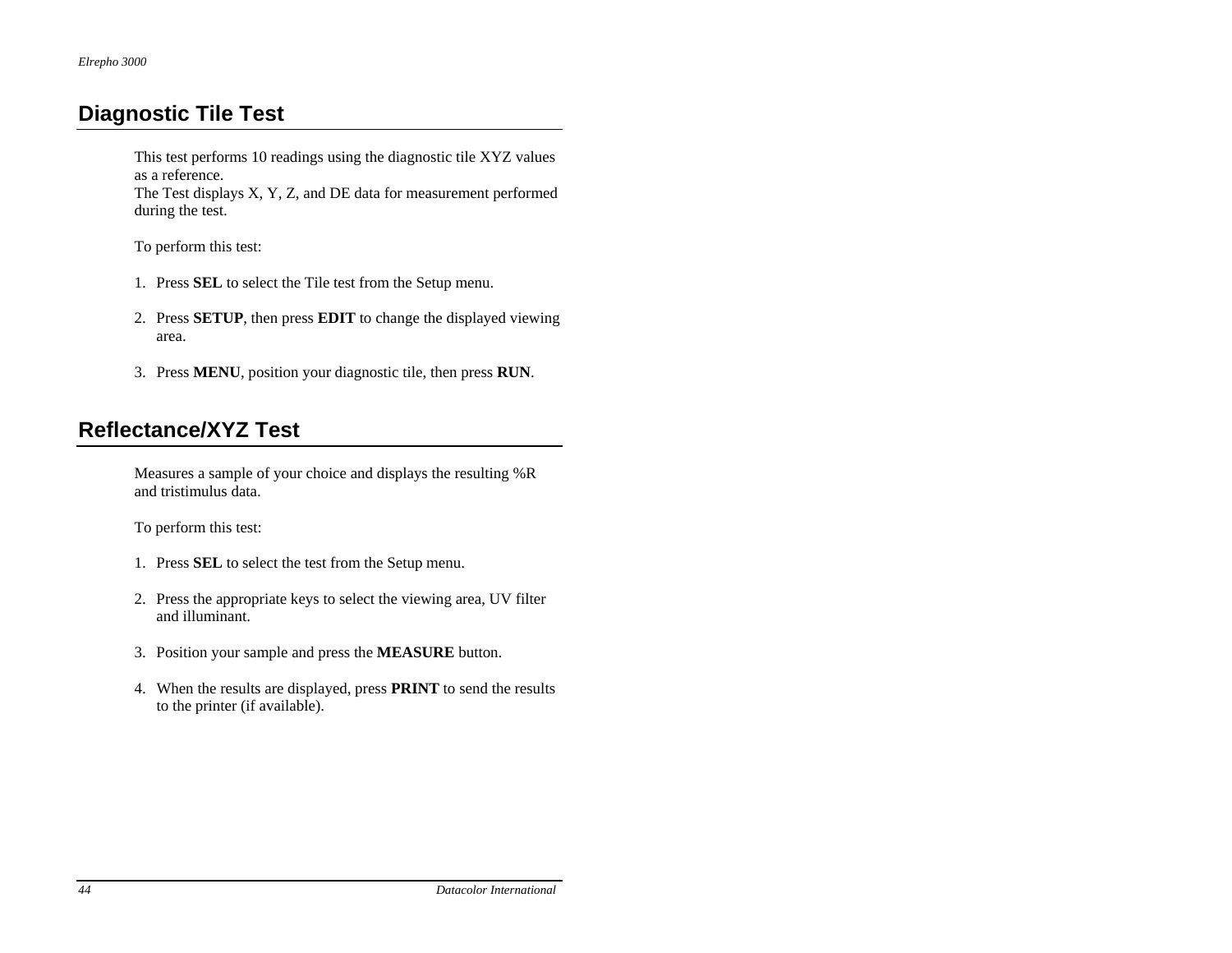## **Colorimetrics**

## **Tristimulus X, Y, Z, x, y (3100 and 3300 models)**

These values can be computed with any of the supported illuminants and observers. When tristimulus data is specified to be used for a task, you enter the illuminants/observer combination at that time. A single measurement is required for tristimulus output.

### **Reflectance Data (3300 model)**

Reflectance data output is supported either digitally or graphically. **NOTE**: Both models will support the output of just the samples reflectance data, or the difference between the sample and a standard.

### **CIE LabCh Data (3300 model)**

Several kinds of *tasks* are supported to produce the exact data desired.

CIE Lab and Lch data for the sample and standard can be output, or just the difference between the two. In addition, the difference can be accompanied by verbal descriptors.

## **Hunter Lab Data (3300 model)**

Several kinds of *tasks* are supported to produce the exact data desired.

Hunter Lab data for the sample and standard can be output, or just the difference between the two. In addition, the Hunter Lab task computation supports all illuminants supported by the instrument.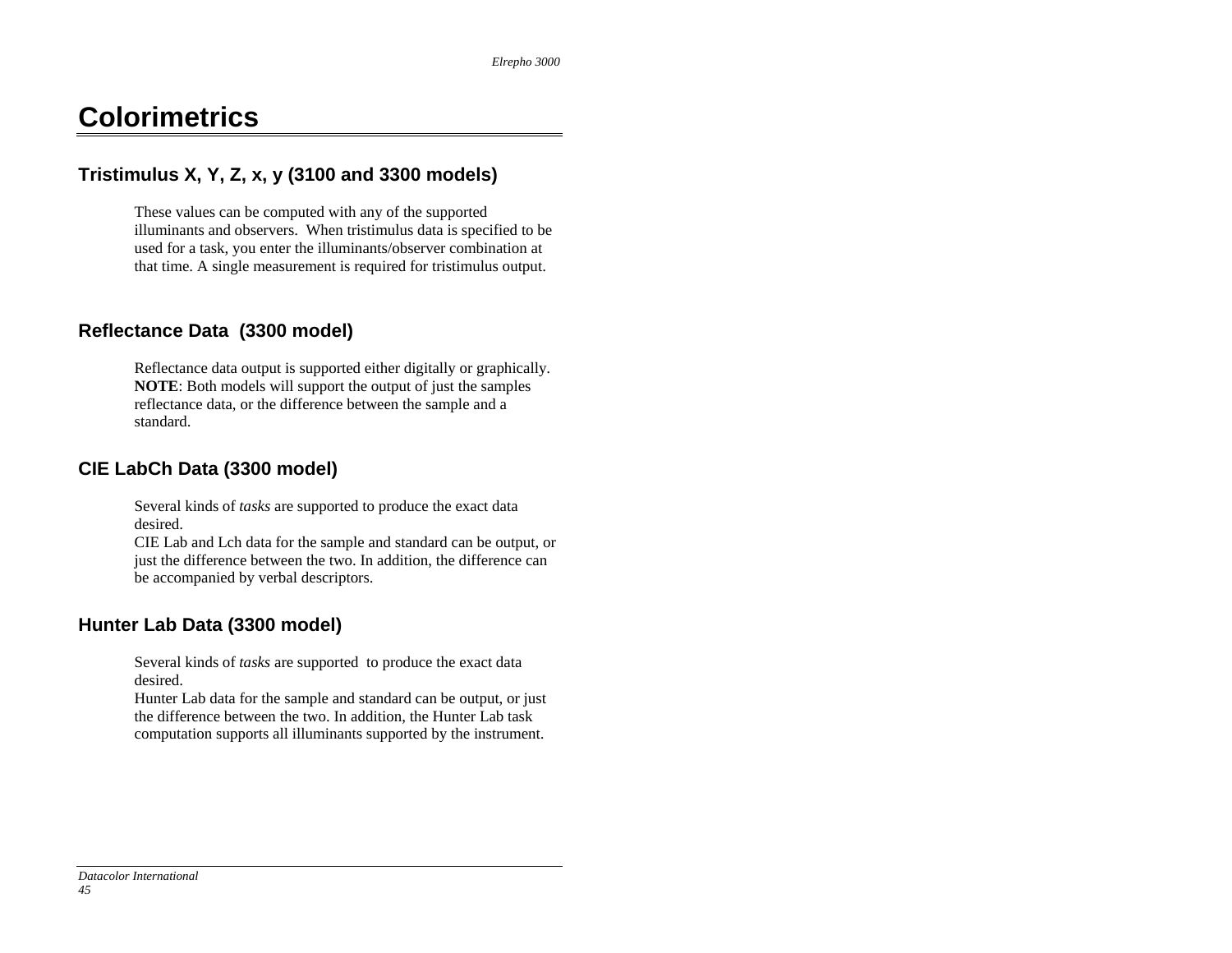## **Indexes**

### **Berger Whiteness Index (3300 model)**

Berger Whiteness computations are supported for the following illuminants: C/2°, C/10°, A/2°, A/10°, D65/2°, D65/10°, D75/2°, or D75/10°. The value will be displayed as "W". The computation for this index required measurement data for one measurement.

### **CIE Whiteness (3100 and 3300 models)**

This Whiteness Index is always computed with the D65 illuminant and 10° observer.

The Whiteness value will be labeled with a "W" and the tint value with a "T" when they are displayed.

A single measurement is required for CIE Whiteness output.

## **E313 Whiteness (3300 model)**

This Whiteness Index is always computed with the C illuminant and 2° observer. The Whiteness value will be displayed as "W".

A single measurement is required to compute E313 Whiteness values.

## **Ganz/Griesser Whiteness (3300 model)**

This computation is always performed using the D65 illuminant and 10° observer.

The Whiteness value will be displayed as "W", the tint value as "TV", and the tint deviation as "TD".

A single measurement is required to compute Ganz/Griesser Whiteness.

## **Indexes (cont)**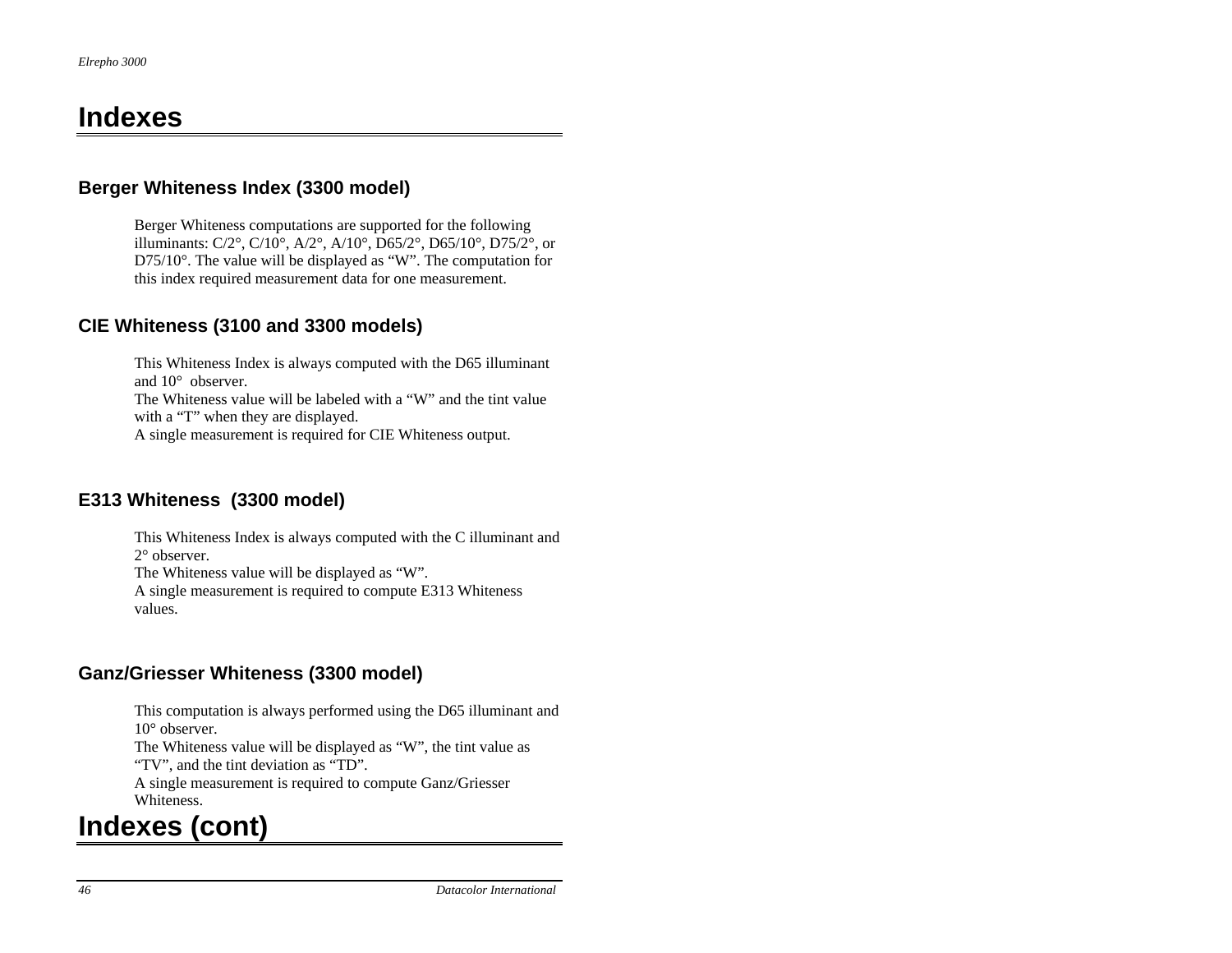### **Harrison Whiteness (3300 model)**

This Index supports all illuminants, and the computed whiteness value will be displayed as "W". A single measurement is required to compute Harrison Whiteness.

### **Hunter Whiteness (3300 model)**

This Index supports all illuminants and observers, and the computed whiteness value will be displayed as "W". A single measurement is required to compute Harrison Whiteness.

## **Stensby Whiteness (3300 model)**

This Index supports all illuminants and observers, and the computed whiteness value will be displayed as "W". A single measurement is required to compute Harrison Whiteness.

## **Stephansen Whiteness (3300 model)**

This Index supports all illuminants and observers, and the computed whiteness value will be displayed as "W". A single measurement is required to compute Harrison Whiteness.

## **E313 Yellowness (3100 and 3300 models)**

This Yellowness Index is always computed with the C illuminant and 2° observer. The Yellowness value will be labeled with "YI". A single measurement is required to compute E313 Yellowness.

## **Indexes (cont)**

## **D1925 Yellowness (3100 and 3300 models)**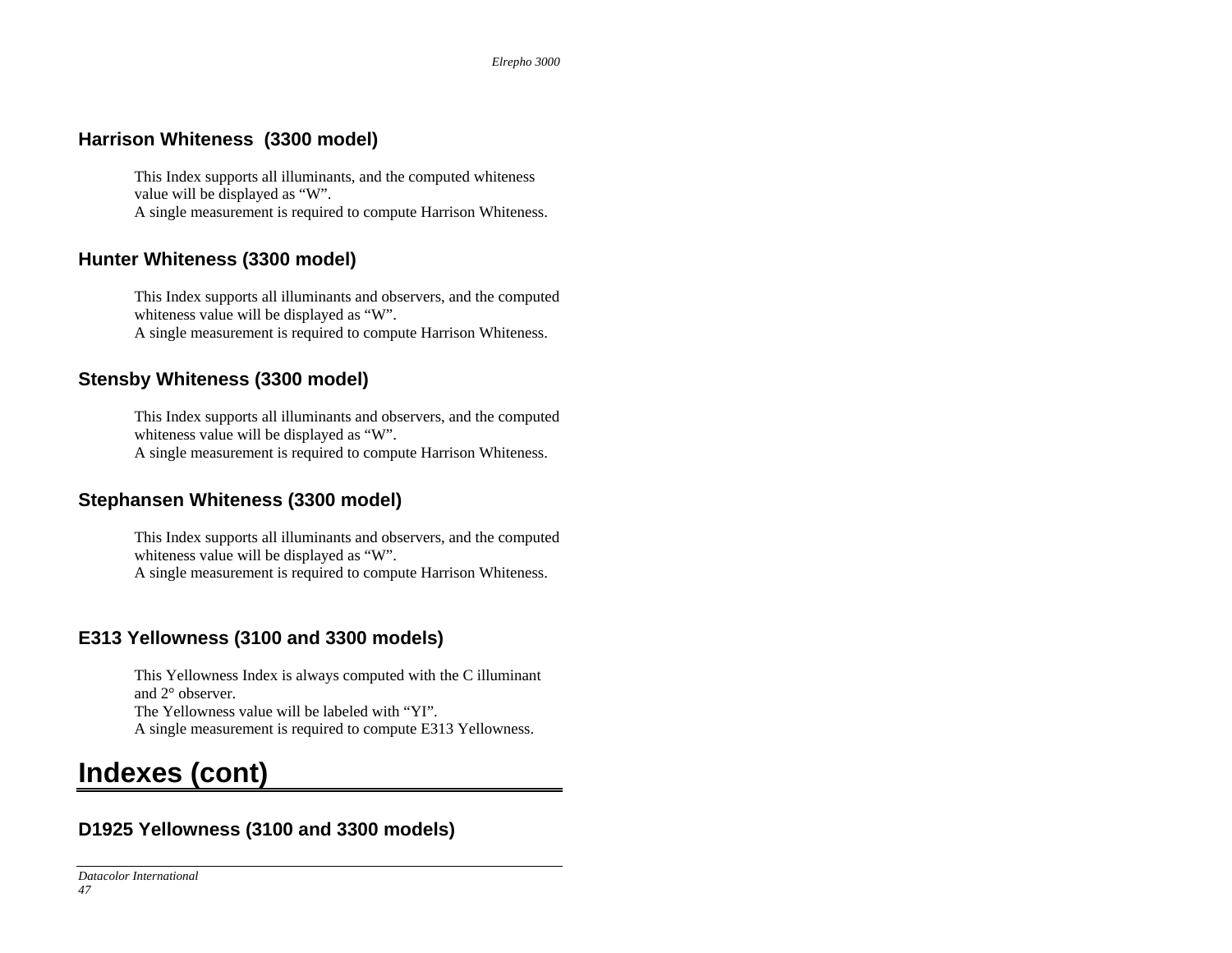*Elrepho 3000*

This index is always computed with the C illuminant and 2° observer.

The yellowness value will be labeled with "YI".

A single measurement is required to compute D1925 Yellowness.

## **DIN6167 Yellowness (3100 and 3300 models)**

This index can be computed with either D65/2°, D65/10°, or C/2° illuminant/observer combinations. The yellowness value will be labeled with "G" . A single measurement is required to compute DIN6167 Yellowness.

## **Additive Metamerism Index (3300 model)**

This index supports all illuminants and the computed value will be displayed as "MI". Measurement of both a standard and sample are required to compute Additive Metamerism Index.

## **Multiplicative Metamerism Index (3300 model)**

This index supports all illuminants and the computed value will be displayed as "MI". Measurement of both a standard and sample are required to compute Multiplicative Metamerism Index.

# **Paper Tasks**

## **DIN53140 Reflectance Factors (Rx, Ry, Rz) (3100 and 3300 models)**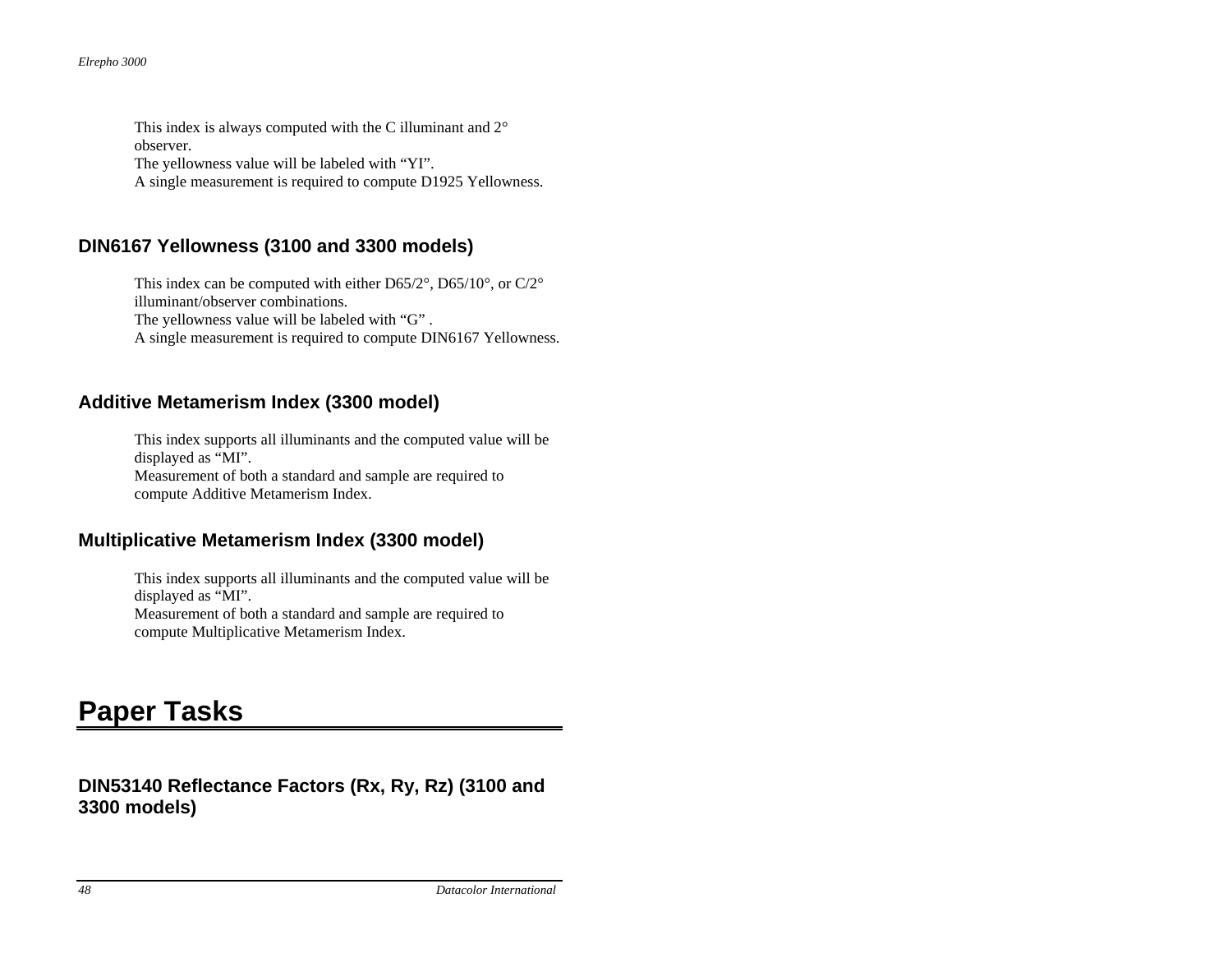Values for this task can be computed with any of the following illuminant/observer combinations: A/2°, A/10°, C/2°, C/10°, D50/2°, D50/10°, D65/2°, D65/10°, D70/2°, or D70/10°. The reflectance factors will be labeled Rx, Ry, Rz. A single measurement is required to compute DIN53140 reflectance.

### **ISO Brightness R457 (TAPPI 525, SCAN-P3:75) (3100 and 3300 models)**

The computed value will be labeled "R457". A single measurement is required to compute ISO Brightness R457.

### **ISO Brightness Difference** Δ **R457 (3100 and 3300 models)**

The computed Difference will be labeled ΔR457. A single measurement with the UV radiation included and one measurement with the 420nm UV cutoff filter in position.

## **Paper Tasks(cont)**

### **Diffuse Opacity (DIN 53146, TAPPI 519) (3100 and 3300 models)**

Diffuse Opacity can be computed with any of the illuminant/observer combinations supported by the DIN53140 reflectance factor computations. The results will be labeled "O" when displayed.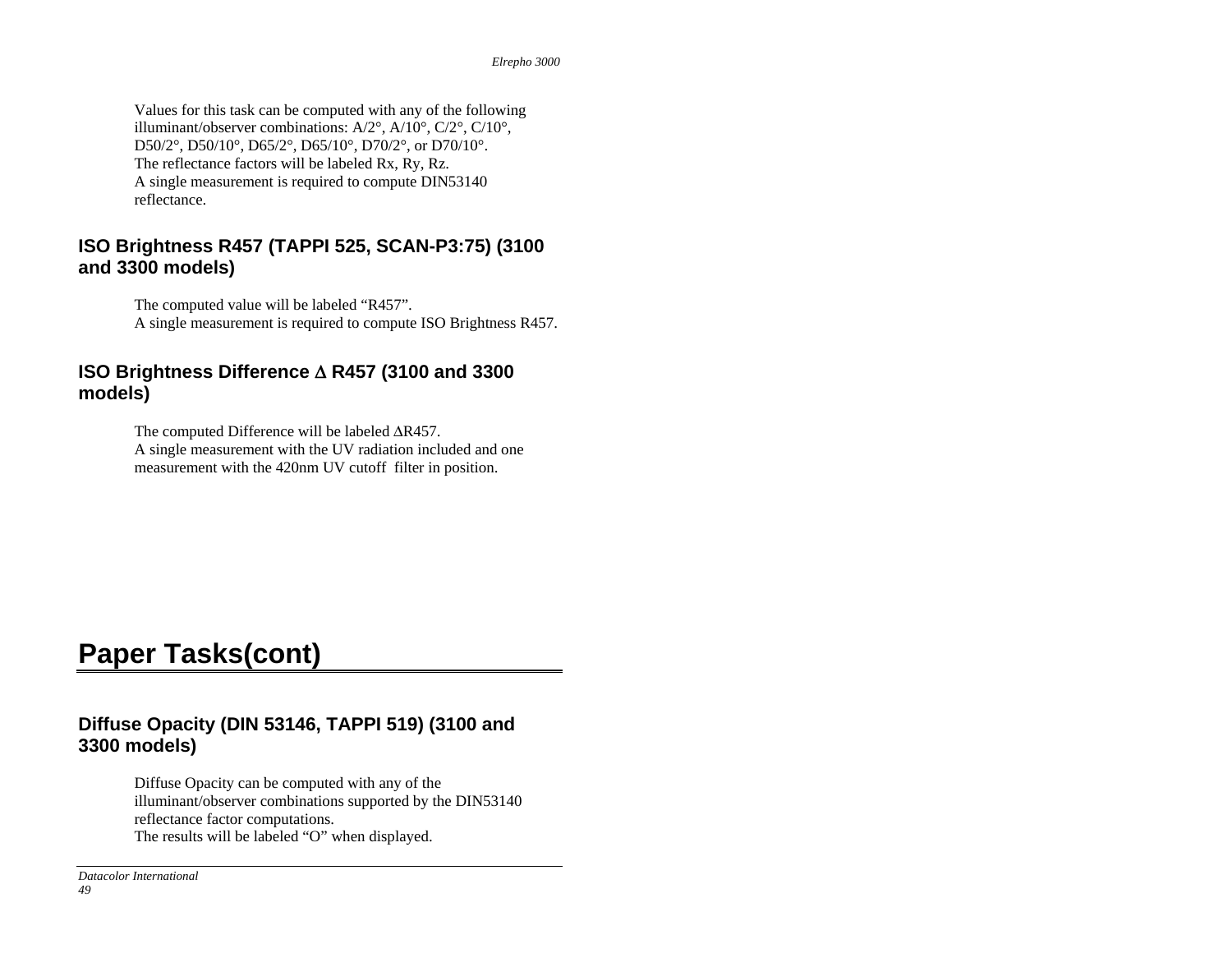Diffuse Opacity requires measurements for either Method 1 (over black trap, then over stack), or Method 2 (over black trap, then over white standard).

### **Scattering & Absorption Coefficients & Powers (3100 and 3300 models)**

This paper measurement task (ISO TC6/SC2/WGI 1979) can be computed with any illuminant/observer combination supported by the DIN 53140 reflectance factors.

The computed Scattering Coefficient "S", Scattering Power "SX", Absorption Coefficient "K", and Absorption Power "KX" will be displayed.

These computations require measurements for either Method 1,(over black trap, then over stack), or Method 2 (over black trap, then over white standard).

## **DIN 53147 Transparency (3100 and 3300 models)**

These values can be computed with any illuminant/observer combination supported by the DIN53140 reflectance factors. The results will be labeled "T" when displayed.

These computations require measurements for either Method 1, (over black trap, then over stack), or Method 2 (over black trap, then over white standard).

# **Paper Tasks(cont)**

.

## **Helmholtz Coordinates (3100 and 3300 models)**

The Helmholtz coordinates for newsprint is always performed with the C illuminant and 2° observer.

The computed Dominant Wavelength will be labeled "DW" when it is displayed, and the computed Excitation Purity will be labeled "PE".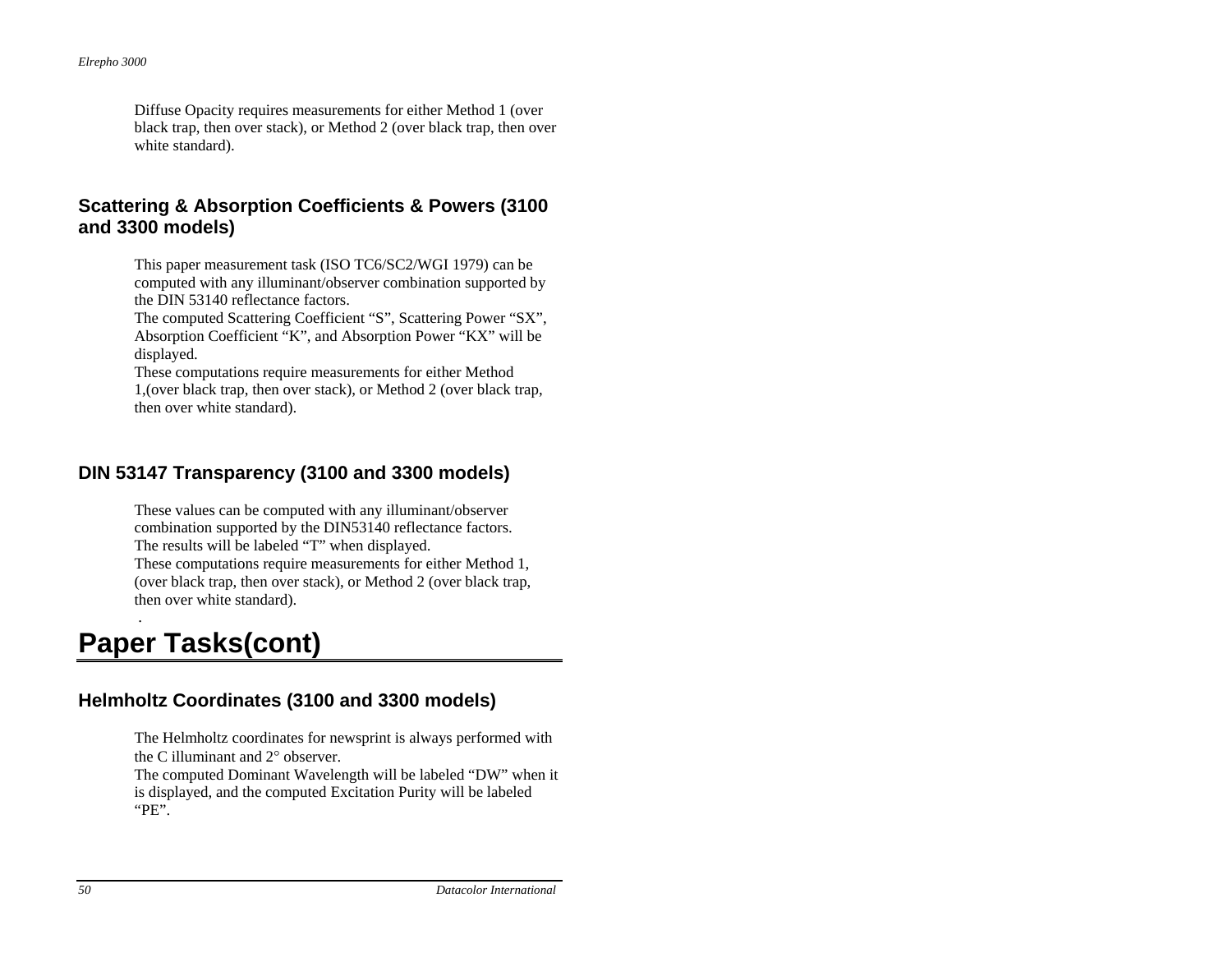A single measurement is required to compute Helmholtz Coordinates.

### **Print Contrast (3100 and 3300 models)**

 A measure of how well a coating binds to a substrate. Measurements of a printed and unprinted sample will be taken. Print contrast is the difference between the Y value for each sample, divided by the Y value for the unprinted sample.

## **Default Illuminants**

This list contains the recommended illuminants which will be retrieved and used as the default each time a new formula type is selected.

To maintain industry compatibility, these defaults are the same as those used with the Elrepho 2000.

| <b>FORMULA TYPE</b>         | <b>DEFAULT</b>   |
|-----------------------------|------------------|
| Tristimulus $X, Y, Z, x, y$ | $D65/10^{\circ}$ |
| Reflectance Data            | Selectable       |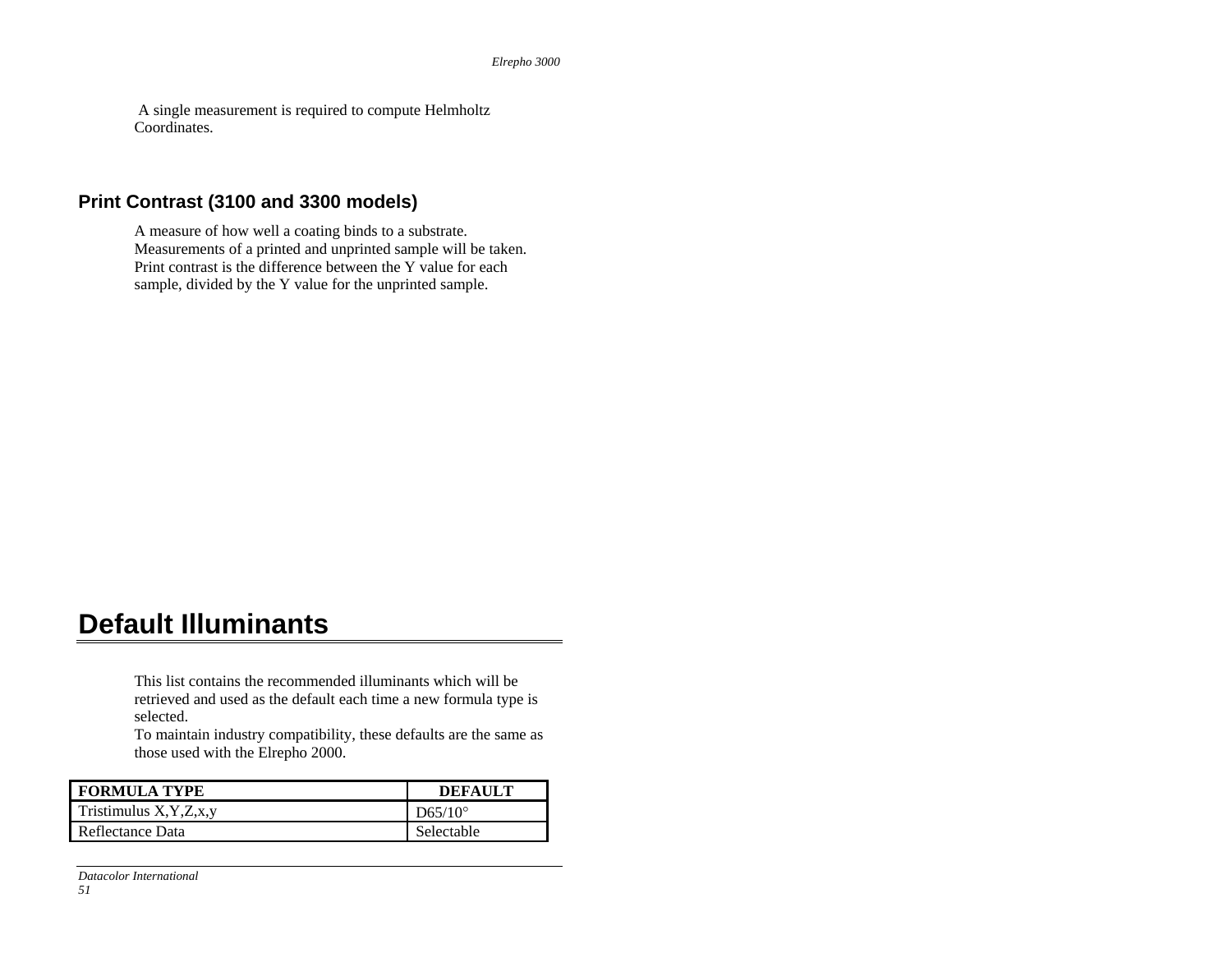| <b>CIE LabCh Data</b>                           | $D65/10^{\circ}$   |
|-------------------------------------------------|--------------------|
| Hunter Lab Data                                 | $C/2^{\circ}$      |
| Berger Whiteness Index                          | $C/2^{\circ}$      |
| <b>CIE Whiteness Index</b>                      | $D65/10^{\circ}$   |
| E313 Whiteness Index                            | $C/2^{\circ}$      |
| Ganz/Griesser Whiteness Index                   | $D65/10^{\circ}$   |
| Harrison Whiteness Index                        | $D65/10^{\circ}$   |
| Hunter Whiteness Index                          | $C/2^{\circ}$      |
| Stensby Whiteness Index                         | $C/2^{\circ}$      |
| Stephansen Whiteness Index                      | $C/2^{\circ}$      |
| E313 Yellowness Index                           | $C/2^{\circ}$      |
| D1925 Yellowness Index                          | $C/2^{\circ}$      |
| DIN 6167 Yellowness Index                       | $D65/10^{\circ}$   |
| <b>Additive Metamerism Index</b>                | $A/2^{\circ}$      |
| Multiplicative Metamerism Index                 | $A/2$ <sup>o</sup> |
| DIN 53140 Reflectance Factors Rx, Ry, Rz        | $C/2^{\circ}$      |
| ISO Brightness R457 (TAPPI 525, SCAN-P3:75      |                    |
| ISO Brightness Difference $\triangle$ R457      |                    |
| Diffuse Opacity (DIN 53146, TAPPI 519)          | $C/2^{\circ}$      |
| Scattering and Absorption Coefficients & Powers | $C/2^{\circ}$      |
| DIN 53147 Transparency                          | $C/2^{\circ}$      |
| <b>Helmholtz Coordinates</b>                    | $C/2^{\circ}$      |
| Print Contrast                                  | $D65/10^{\circ}$   |

## **Host Mode**

This mode allows you to run various Datacolor International software programs on your Personal Computer (Host PC) and access a connected Elrepho instrument as the measurement method for samples.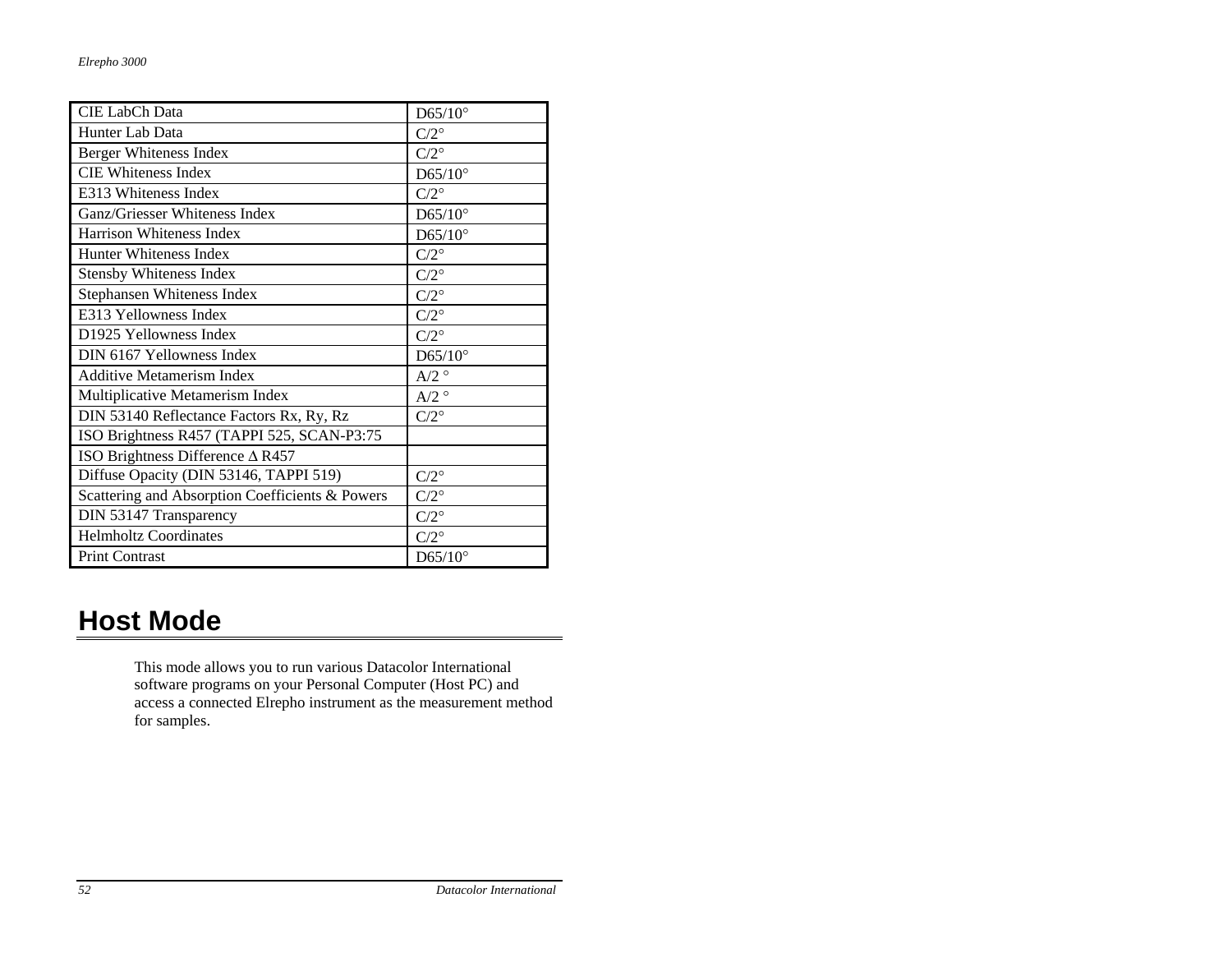*Elrepho 3000*

## **Error Messages**

Refer to this section if any error/status messages are displayed while using the Elrepho 3000 series instruments.

#### **NO JOB SELECTED**

Displayed when the instrument is first turned on. This indicates that no job has been selected as the *current job*. The *current job* may be selected while in the Display Mode by pressing the soft key labeled JOB and then selecting the desired job from the list of existing jobs.

#### **MEAS COND NOT CALIBRATED**

Displayed whenever a measurement is requested using a measurement condition which is not calibrated. Either select a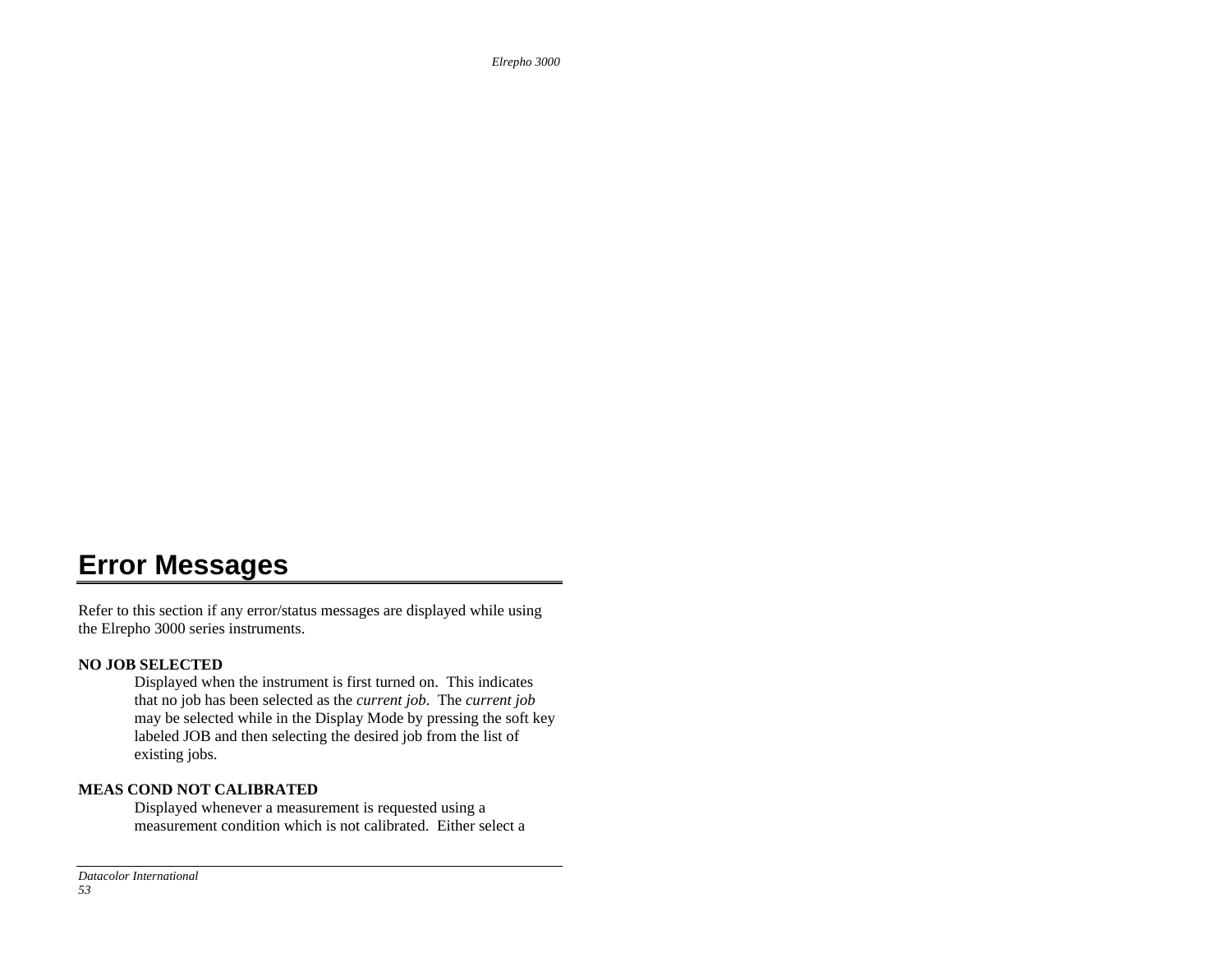different measurement condition setup which is calibrated or calibrate the desired measurement condition.

#### **MODE NOT AVAILABLE UNTIL A ...(condition description)... CONDITION CALIBRATED**

Displayed whenever a measurement is requested using a measurement condition which is not calibrated or not appropriate for the operation being performed. Calibrate the measurement condition specified in the message.

#### **DIAGNOSTIC MEAS COND NOT CALIBRATED**

Displayed while in any of the diagnostic test modes whenever a measurement is requested using a measurement condition which is not calibrated. Either select a different measurement condition setup which is calibrated or calibrate the desired measurement condition.

#### **JOB NOT CALIBRATED**

Displayed when asked to enter the Measure Mode and the *current job* is not calibrated. This means that all the measurements required for the job's procedure can not be performed until more measurement conditions are calibrated. The Calibration Mode provides an option to calibrate the *current job*. Perform calibration and then try again.

#### **REMEASURE BLACK TRAP - UNSTABLE READING**

This warning will be displayed during the black trap calibration if there is too much variation in the reflectance of the first and second measurements.

#### **REMEASURE BLACK TRAP - TOO LIGHT**

This warning will be displayed during the black trap calibration if the measured black trap is too light. This usually indicates that something other than the black trap is in position and was measured. Check to ensure the black trap is positioned correctly.

#### **REMEASURE WHITE TILE - UNSTABLE READING**

This warning will be displayed during the white standard calibration if there is too much variation in the reflectance of the first and second measurements.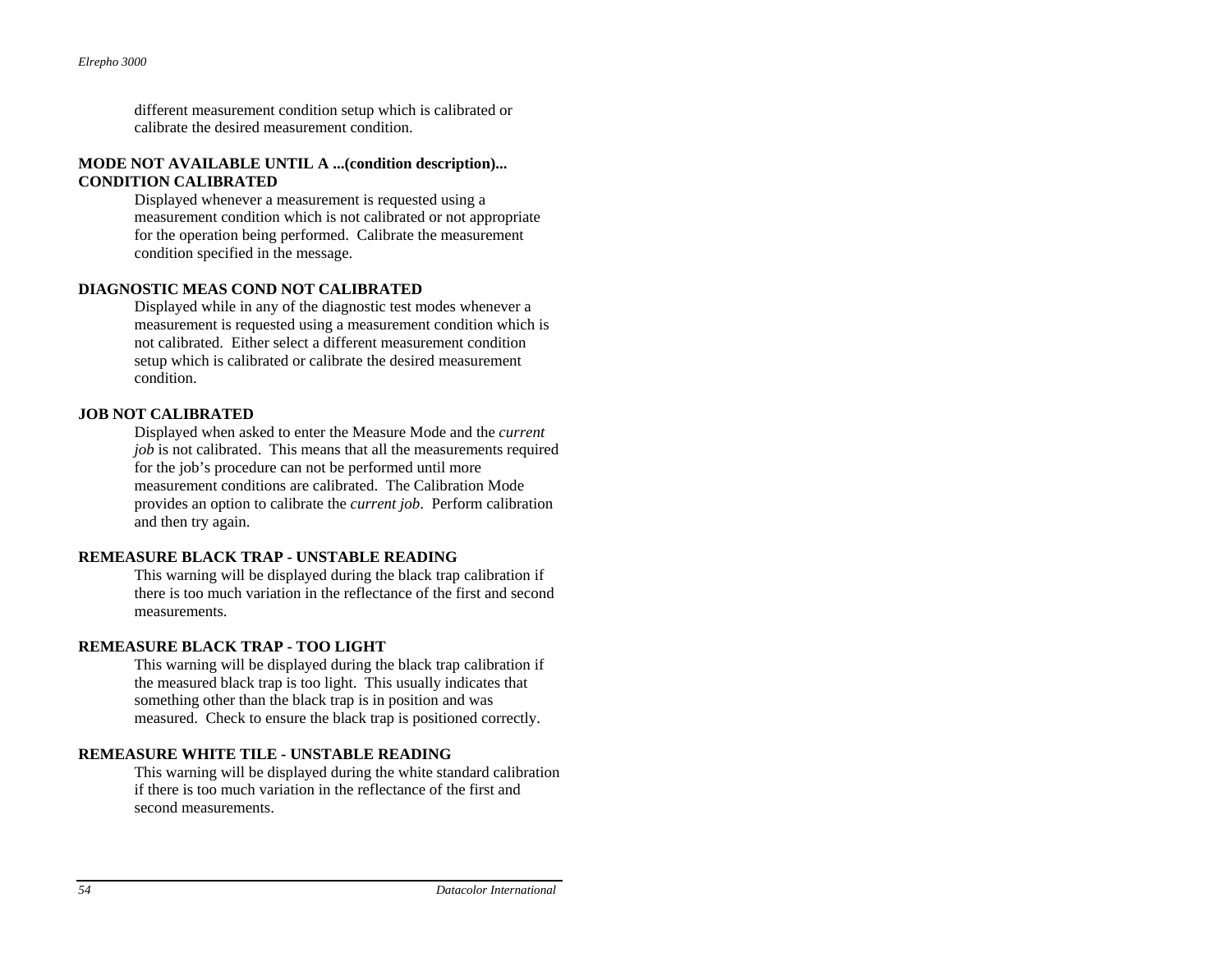#### **REMEASURE WHITE TILE - TOO DARK**

This warning will be displayed during the white standard calibration if the measured white standard is too dark. This usually indicates that something other than the white standard is in position and was measured. Check to ensure the white standard is positioned correctly.

#### **CLOSE VIEWER BEFORE MEASURING**

This message is displayed if a measurement is attempted while the viewer is in the "open" position. Close the viewer.

#### **FLASH LAMP ERROR**

This message indicates a possible instrument malfunction. Either the flash lamp capacitor failed to charge or the lamp did not flash when instructed. Please contact your Datacolor International Service representative for further instructions.

#### **LOW LIGHT LEVEL ERROR**

This message indicates a possible instrument malfunction. The energy detected on the reference channel was below the required minimum. Please contact your Datacolor International Service representative for further instructions.

#### **ERROR SETTING UP MEASURE CONDITION**

This message indicates an error occurred setting up a measurement condition. This usually indicates a possible instrument malfunction. Please contact your Datacolor International Service representative for further details.

#### **INVALID ILLUMINANT**

This message indicates the illuminant to use by a task's formula is invalid. Many formulas are restricted in the illuminant/observer combinations which can be used. When a task is setup, the illuminant is checked to verify it is supported by the task's formula, therefore this error should not occur. If it does, report this problem to your Datacolor International Service representative.

#### **DIVISION BY ZERO**

This message indicates the measurement data passed to the task's formula resulted in values which would result in division by zero.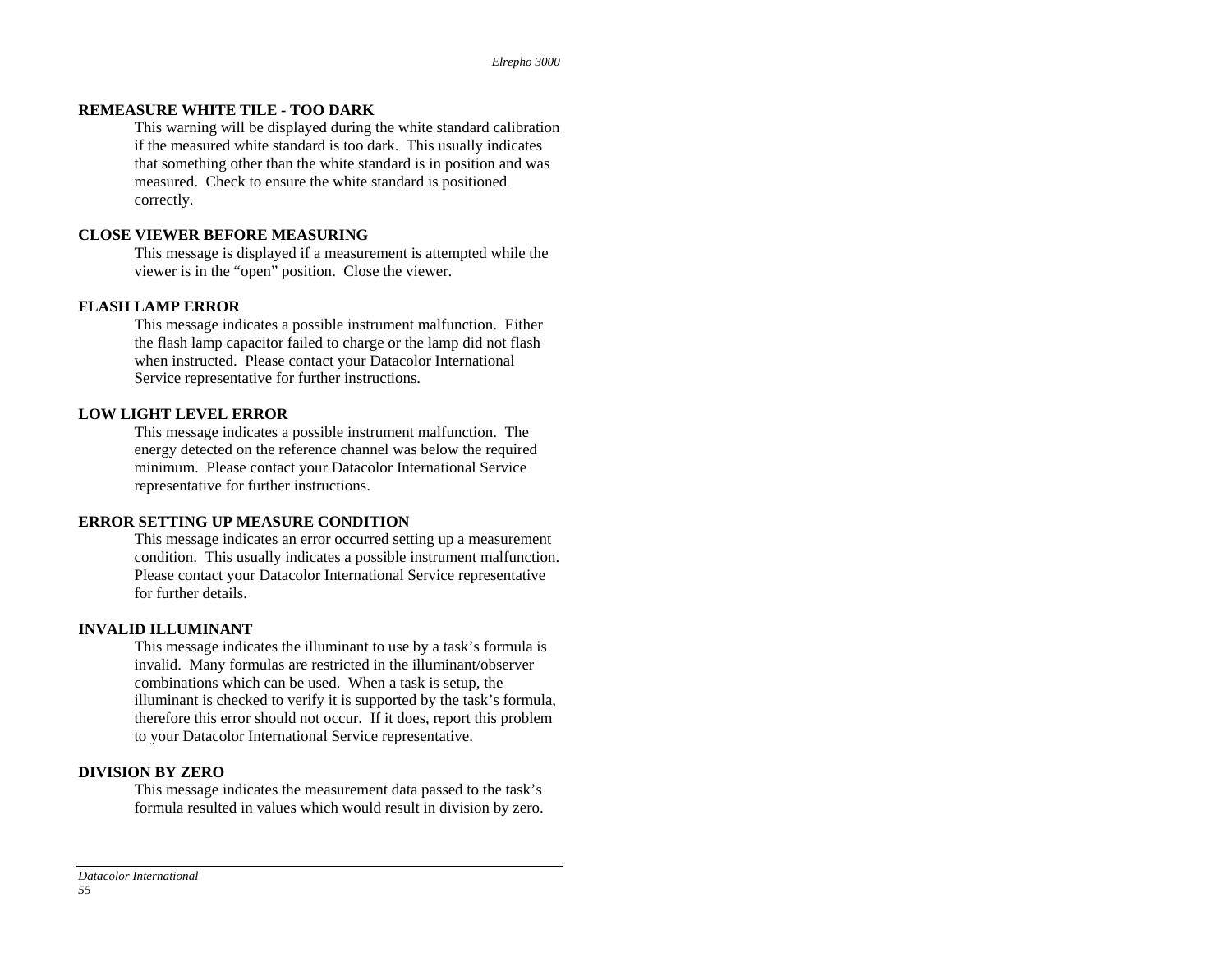To prevent the system from "crashing", no result is computed and this message is displayed.

#### **SQUARE ROOT OF NEGATIVE #**

This message indicates the measurement data passed to the task's formula resulted in values which would result in the performing of a square root operation on a negative number. To prevent the system from "crashing", no result is computed and this message is displayed.

#### **HELMHOLTZ DOMINANT WAVELENGTH RANGE ERR**

This message indicates the measurement data passed to the Helmholtz formula resulted in a dominant wavelength which is outside of the valid range of 570nm - 585nm.

#### **TASK COMPUTE ERROR**

This message indicates the measurement data passed to the task's formula resulted in some type of miscellaneous error. To prevent the system from "crashing", no result is computed and this message is displayed.

#### **UNKNOWN SYSTEM ERROR**

This message will be displayed if some type of miscellaneous error occurs during the power up procedure. This may indicate a possible instrument malfunction. Please contact your Datacolor International Service representative for further instructions.

#### **WHITE TILE DATA NOT LOADED**

This message will be displayed if the instrument's white tile data is not found during the power up procedure. This condition could occur if the white tile data was not loaded with the application program, or deleted. Please contact your Datacolor International Service representative for further instructions.

#### **TASK DATA NOT LOADED**

This message will be displayed if the instrument's task data is not found during the power up procedure. This condition could occur if the task data was not loaded with the application program, or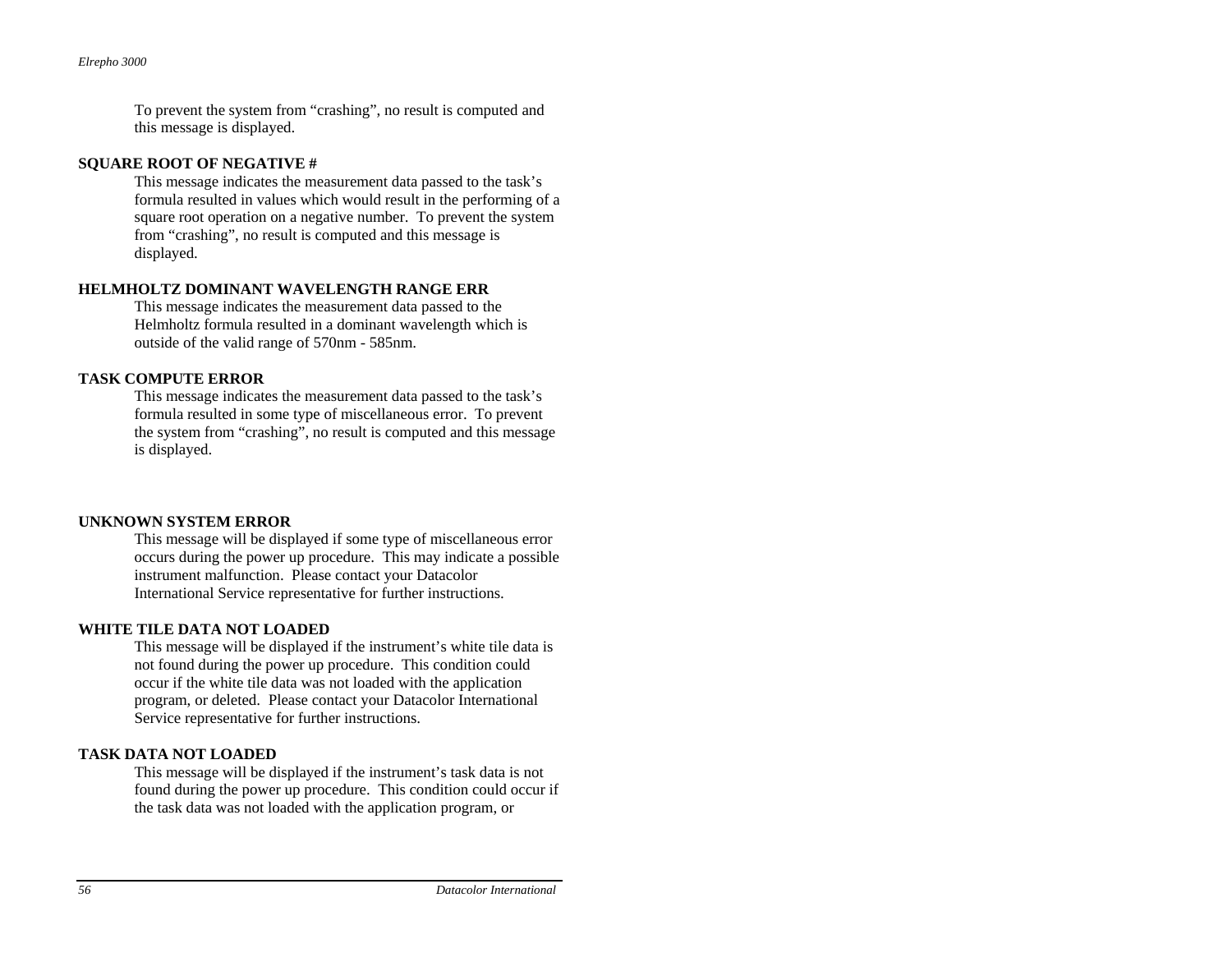deleted. Please contact your Datacolor International Service representative for further instructions.

#### **INSTRUMENT DATA NOT LOADED**

This message will be displayed if the instrument specific data is not found during the power up procedure. This condition could occur if this data was not loaded with the application program, or deleted. Please contact your Datacolor International Service representative for further instructions.

#### **ILLUMINANT DATA NOT LOADED**

This message will be displayed if the instrument's illuminant data is not found during the power up procedure. This condition could occur if the illuminant data was not loaded with the application program, or deleted. Please contact your Datacolor International Service representative for further instructions.

#### **MODEL DATA NOT LOADED**

This message will be displayed if the instrument's model data is not found during the power up procedure. This condition could occur if the model data was not loaded with the application program, or deleted. Please contact your Datacolor International Service representative for further instructions.

#### **WARNING WHITENESS CAL SETUP INVALID - DEFAULTS LOADED**

#### **INSTRUMENT SPECIFIC DATA MUST BE LOADED - PERFORM CAL SETUP**

This message will be displayed if the instrument's Whiteness data is not found or determined to be corrupted during the power up procedure. This condition could occur if this data was not stored at the factory or somehow became corrupted. Since this data is instrument specific, you must be sure to load this data into the instrument or else improper measurement results could result. Default data is loaded so that the system can continue to function. Once the default data has been loaded, no further messages will be displayed to remind you this data needs to be updated, therefore you should load the instrument specific data shipped with the instrument as soon as possible. Please contact your Datacolor International Service representative for further instructions.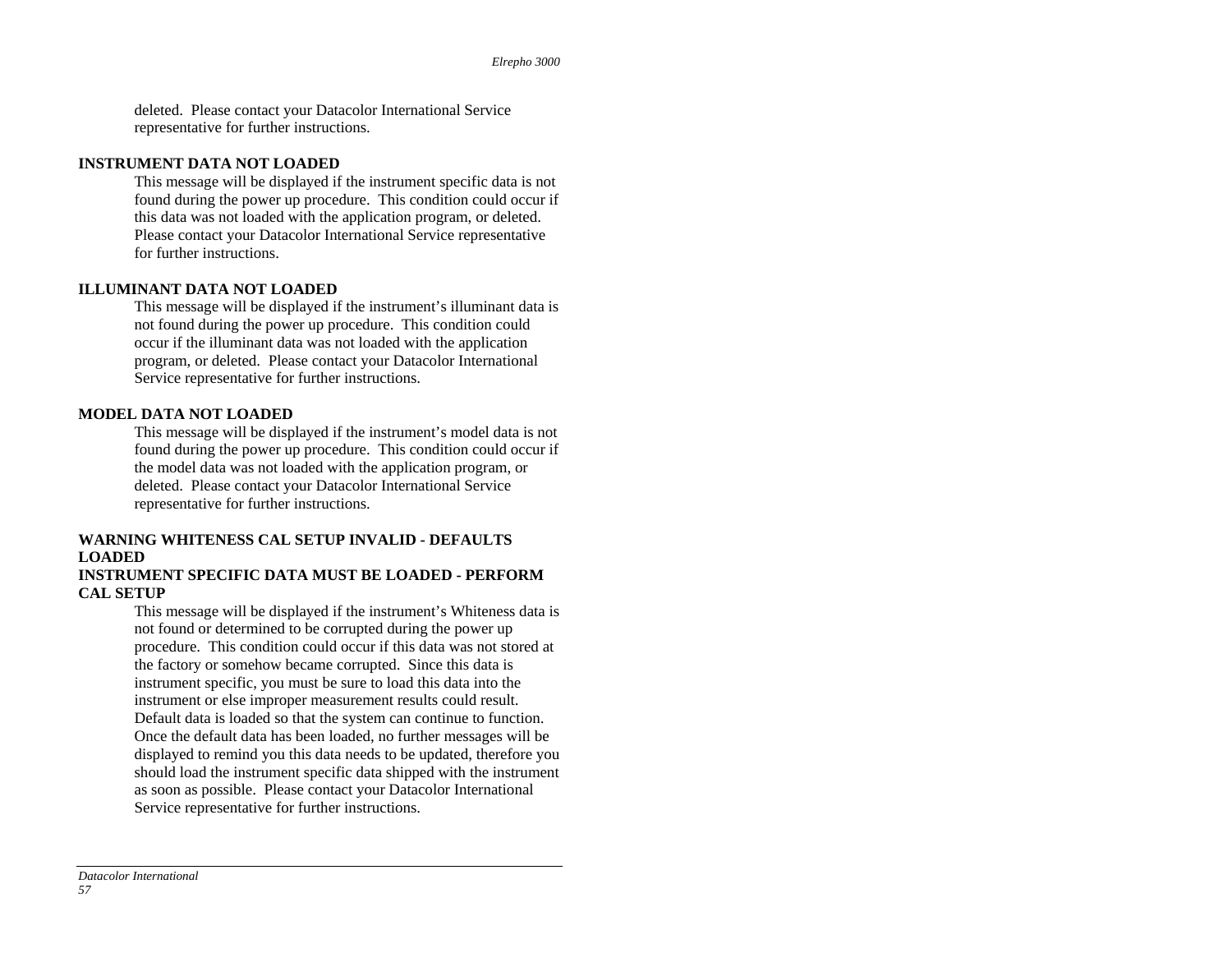#### **NO SPACE TO STORE NEW xxx**

#### **(Where xxx = TASK, PROCEDURE, JOB, SAMPLE, STANDARD)**

This message will be displayed when there is an attempt to create or save new data, and there is no room in memory to store it. The maximum is 500 records. Use the "Data Maintenance" option on your Setup Menu to delete unnecessary data to make room for new data.

#### **NAME ALREADY EXISTS**

This message will be displayed when there is an attempt to create a new task, procedure, job, sample, or standard and there is already the same type of data stored in memory with the same name. Enter a different name for the data.

#### **INVALID NAME**

This message will be displayed when there is an attempt to create a new task, procedure, job, sample, or standard and the name entered is invalid. An example of an invalid name is one which is all spaces. Enter a different name for the data.

#### **UNABLE TO PRINT xxx**

#### **(Where xxx = TASK, PROCEDURE, JOB, SAMPLE, STANDARD)**

This message will be displayed if for some reason the data can not be printed. This error message should not be displayed. It will only be displayed if the exact reason can not be determined and displayed.

#### **MUST SELECT PROCEDURE BEFORE SAVING**

This message will be displayed when attempting to save a job before a procedure has been selected. All job's must have a procedure associated with them. Select the procedure which should be used with the job.

#### **CAN NOT CREATE JOB NO PROCEDURES EXIST**

This message will be displayed when attempting to create a new job before any procedures has been defined. All job's must have a procedure associated with them. Define a procedure before attempting to create new jobs.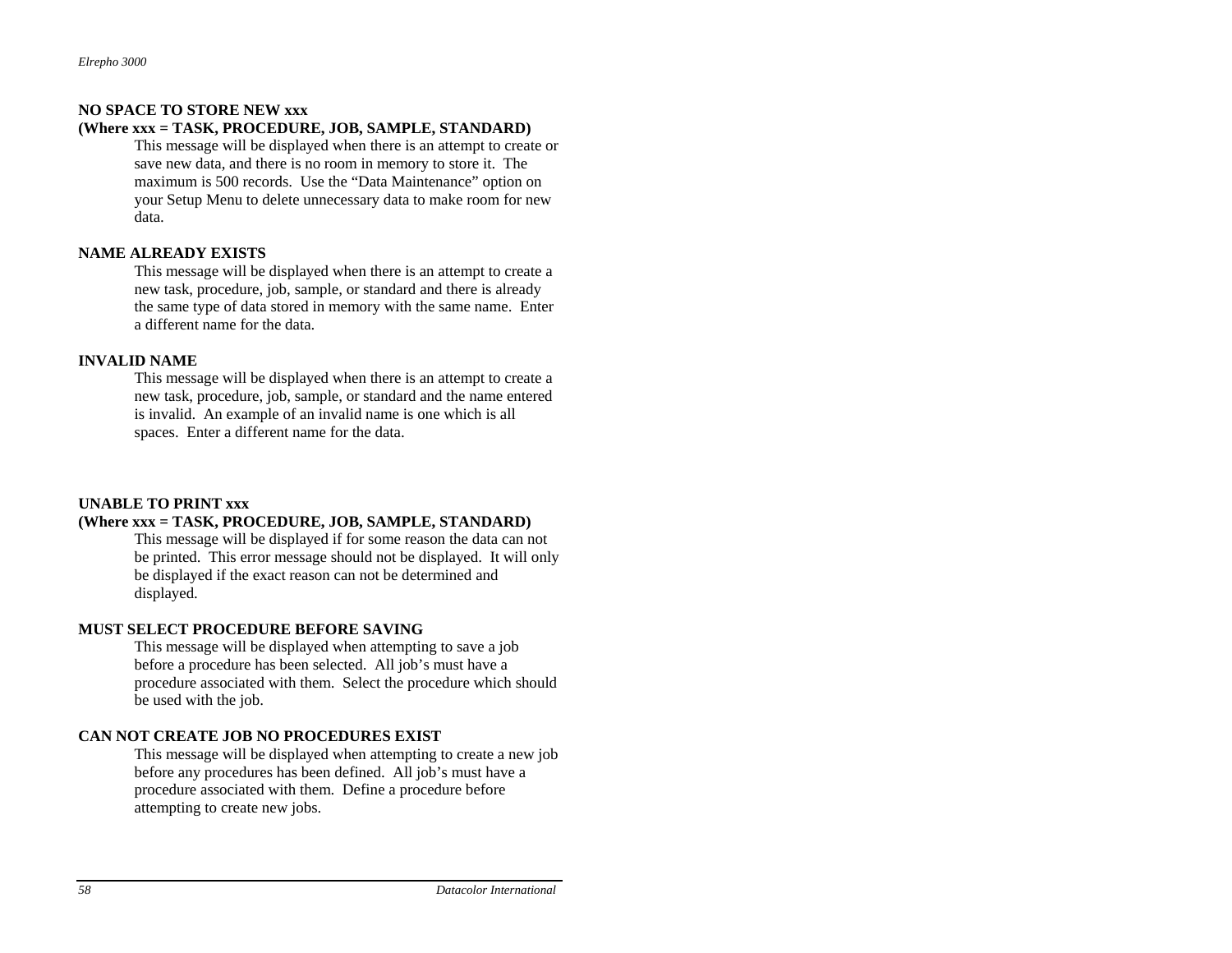#### **MUST SELECT STANDARD BEFORE SAVING**

This message will be displayed when attempting to save a job before a standard has been selected. Standards are not required by all jobs. If the procedure contains task's which require comparison to a standard, then one must be selected for the job before it can be saved. Select the standard which should be used with the job.

#### **BASIS WEIGHT MUST BE GREATER THAN ZERO**

This message will be displayed when attempting to save a job with a paper basis weight of zero. Enter a weight which is greater than zero.

#### **CAN NOT SAVE WITHOUT ANY TASKS**

This message will be displayed when attempting to save a procedure with no tasks associated with it. All procedure's must have at least one task associated with them. Select at least one task to use with the procedure before attempting to save the procedure.

#### **MAX TASKS ADDED**

This message will be displayed when attempting to create a procedure after there have already been 20 stored in the file system. Due to limitations in the memory system, a maximum of 20 procedures can be stored at any one time. Use the "Data Maintenance" option on your Setup Menu to delete unnecessary procedures to make room for new procedures.

#### **CAN NOT CREATE PROCEDURE NO TASKS EXIST**

This message will be displayed when attempting to create a procedure before any tasks has been defined. All procedure's must have at least one task associated with them. Define tasks before attempting to create new procedures.

#### **PLEASE STANDBY INITIALIZING SYSTEM**

This message is displayed when the instrument is first powered on. It remains on the screen while several hardware devices are initialized. This message is for informational purposes only and does not indicate any problems with the instrument.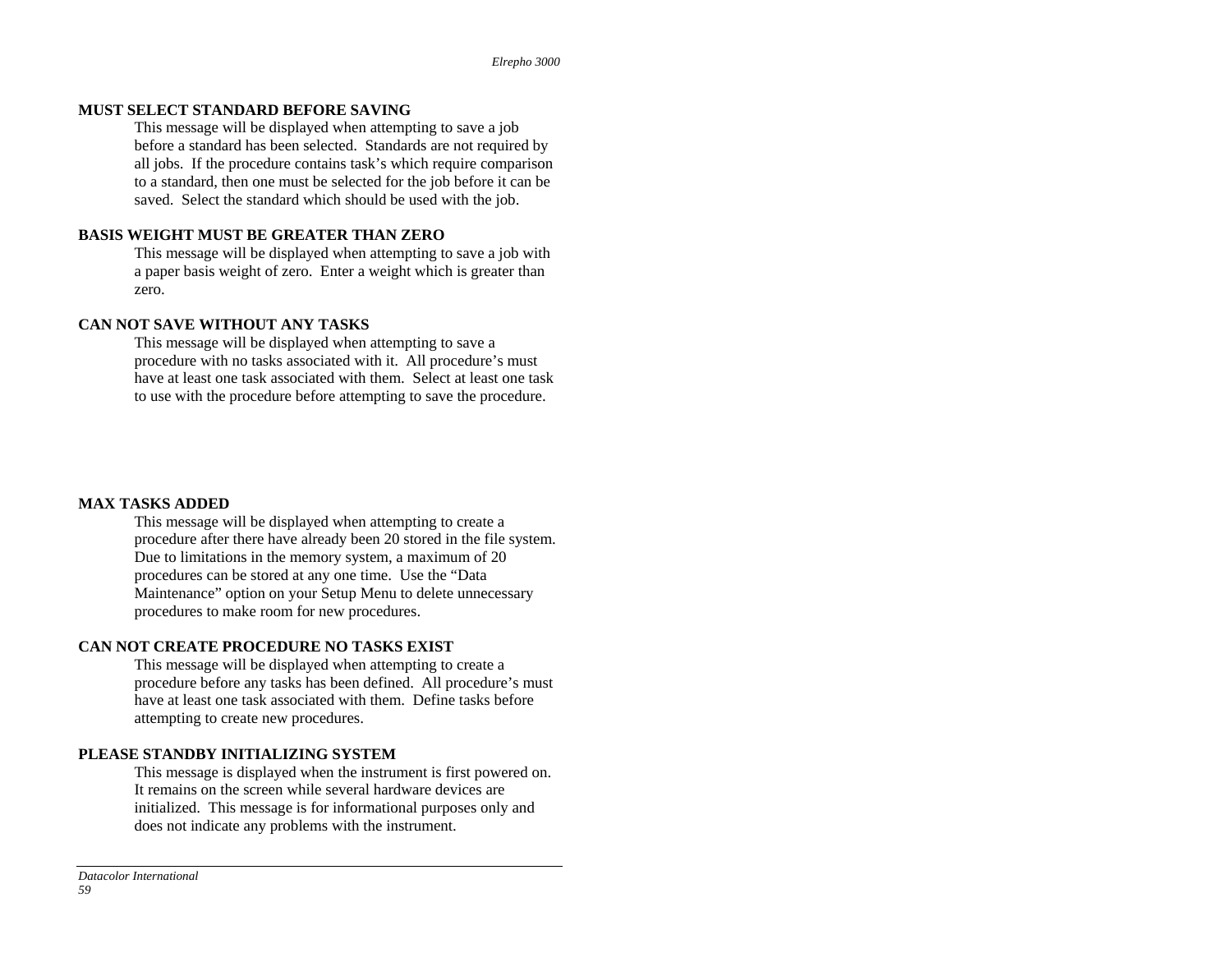#### **MAX ILLUMS ACTIVE**

This message will be displayed if you attempt to activate more than 20 illuminants at a time. Due to limits in the memory system, a maximum of 20 illuminant/observer combinations may be active at a time.

#### **MAX FORMULAS ACTIVE**

This message will be displayed if you attempt to activate too many illuminants at a time. Due to limits in the memory system, a maximum number of illuminant/observer combinations may be active at a time.

#### **CANNOT REMOVE ALL**

This message will be displayed if you attempt to disable all illuminants or all formulas. These types of data require that at least one of each type be enabled.

#### **INVALID DATE**

This message indicates an invalid date has been entered as the system date. Modify the date to reflect a valid date.

#### **CHECKER TILE VALUE OUT OF RANGE**

This message indicates the value entered as the Illuminant Checker's CIE Whiteness value is out of range. The value must be greater than zero and less than 999.99. Check the value and enter it again.

#### **UVCAL STEP OUT OF RANGE**

This message indicates the UVCAL step position is invalid. The minimum step number for the UVCAL position is four. The maximum step number depends on the motor used to control the UV filter position. If entering the step position manually, input a different number. If performing an operation which determines the UVCAL step position automatically, this may indicate a possible instrument malfunction and your Datacolor International Service representative should be contacted for further details.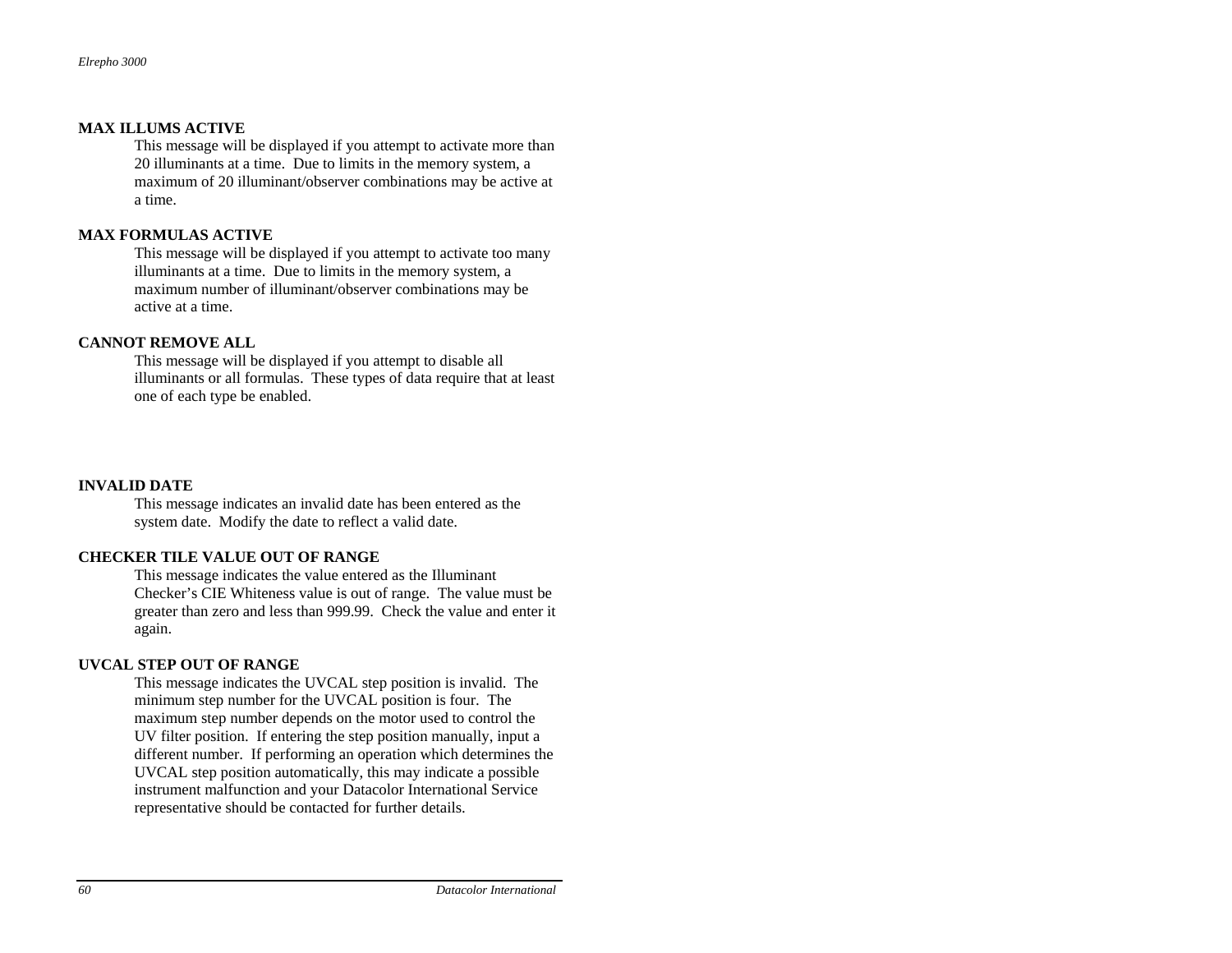#### **UNABLE TO DETERMINE UVCAL STEP**

This message indicates the UVCAL step position could not be determined by performing measurements on the Illuminant Checker. The minimum step number for the UVCAL position is four. The maximum step number depends on the motor used to control the UV filter position. Check that the Illuminant Checker's CIE Whiteness value is correct and that its surface is clean. If this error still persists, this may indicate a possible instrument malfunction and your Datacolor International Service representative should be contacted for further details.

#### **MUST SAVE AT LEAST ONE STD**

This message will be displayed if you attempt to delete all white calibration standards from memory. The system requires that at least one be enabled so that calibration can be performed.

#### **WHITENESS LESS THAN PREVIOUS STANDARDS**

This message will be displayed when performing the Ganz/Griesser Parameter Calibration and the nominal whiteness value entered for the standard is less than the previous standard's whiteness value. The standards must be measured in increasing order.

#### **WHITENESS VALUE MUST BE GREATER THAN ZERO**

This message will be displayed when performing the Ganz/Griesser Parameter Calibration and the nominal whiteness value entered for the standard is set to zero when the Measure Button is pressed. The standard's must all have a whiteness value greater than zero.

#### **RECAL INTERVAL INVALID**

This message will be displayed if the recalibration time interval is set to an invalid value. The interval must be set to some value between zero and 999. Modify the setting to a value in the acceptable range.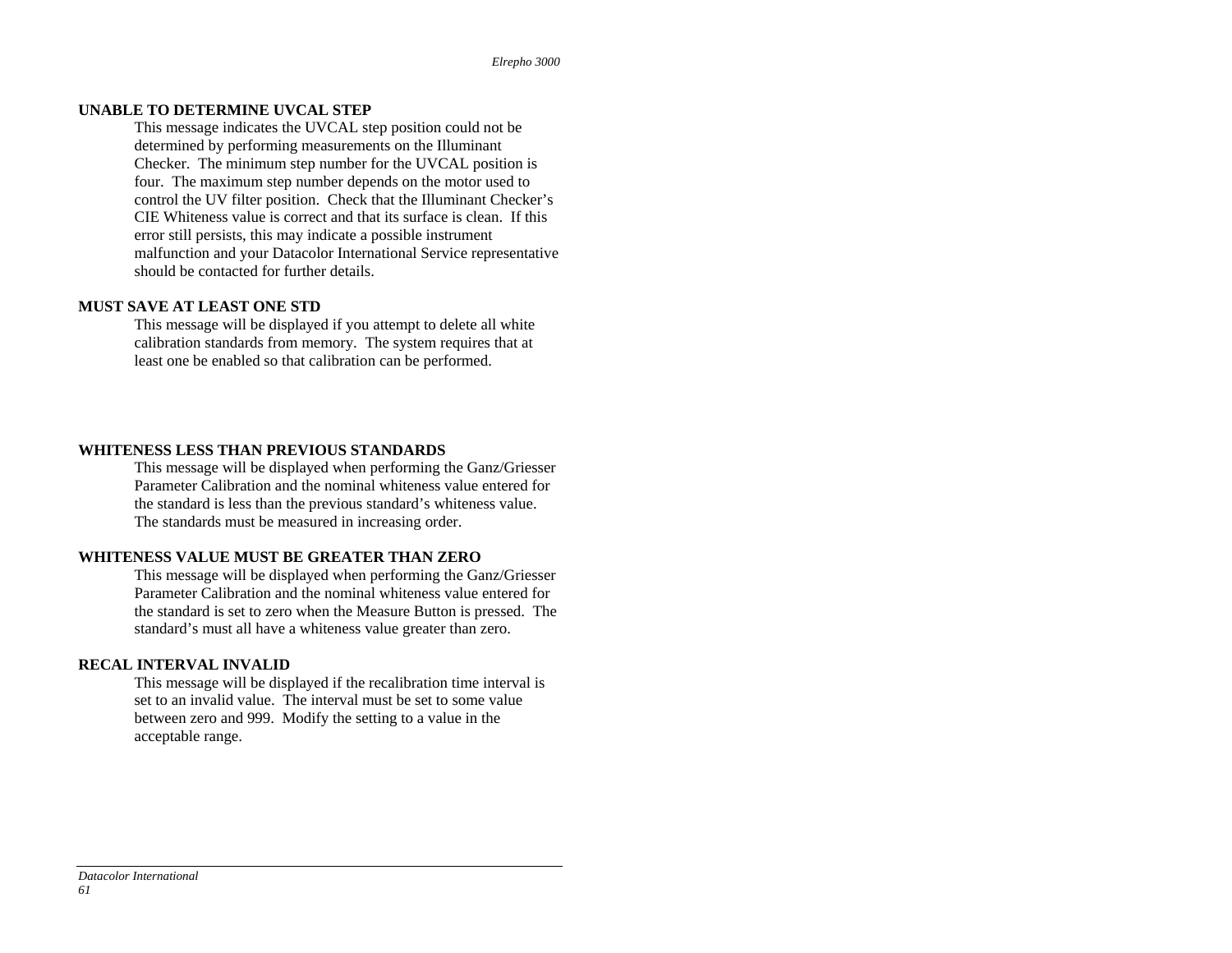# **Technical Data\* - Elrepho 3000**

#### **Measurement**

| Geometry                | d/0 degree, dual beam, barium sulfate coated sphere |                                                                                    |
|-------------------------|-----------------------------------------------------|------------------------------------------------------------------------------------|
| Measurement Principle   |                                                     | Proprietary MC90 dual beam spectrometer with dual<br>128 pixel custom diode arrays |
| <b>Aperture Sizes</b>   |                                                     | XLAV - 29mm measured; 33mm illuminated                                             |
|                         |                                                     | 5mm measured, 9mm illuminated<br>SAV -                                             |
|                         |                                                     | USAV - 2.5mm measured; 6.5mm illuminated                                           |
| <b>Spectral Factor</b>  |                                                     | Excluded                                                                           |
| <b>Spectral Range</b>   |                                                     | 380 nm to 720 nm measured                                                          |
|                         |                                                     | 400 nm to 700 nm reported every 10nm                                               |
| Bandwidth               |                                                     | $10 \text{ nm}$                                                                    |
| % Reflectance           |                                                     | 0 to 200%                                                                          |
| Light Source            |                                                     | Pulsed xenon, filtered to D65                                                      |
| <b>Measurement Time</b> |                                                     | 1 sec                                                                              |
| Performance             |                                                     |                                                                                    |
| Repeatability           |                                                     | 0.01 CMC on white                                                                  |
|                         |                                                     |                                                                                    |

*62 Datacolor International*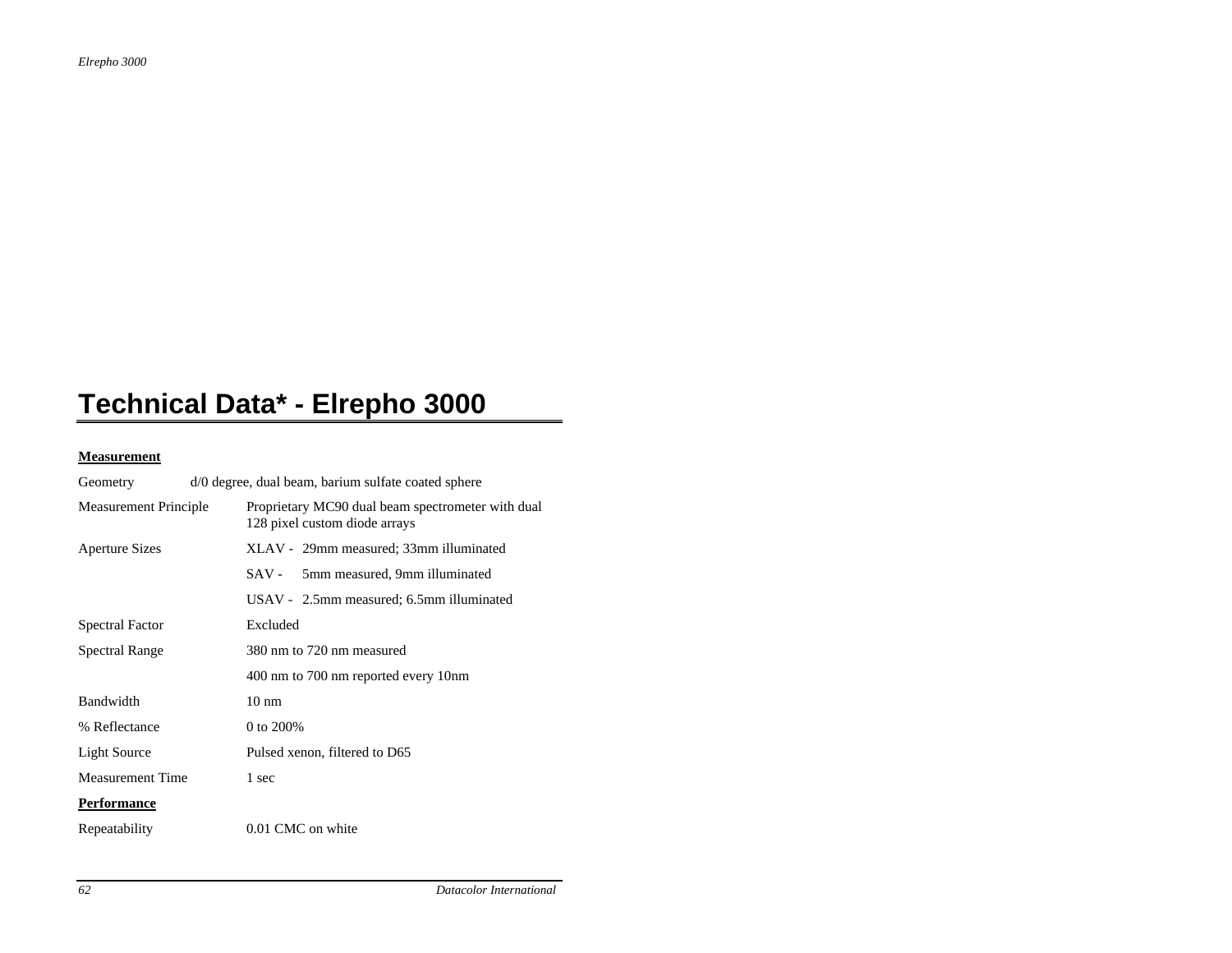| Reproducibility                                       | $\Delta E \leq 0.25$ CMC maximum                  |  |
|-------------------------------------------------------|---------------------------------------------------|--|
|                                                       | $\Delta E \leq 0.15$ CMC average                  |  |
| <b>Physical/Electrical</b>                            |                                                   |  |
| Automatic UV control:                                 | 400nm, 420nm, 460nm cutoff filters:               |  |
|                                                       | automatic UV calibrator for measurement of        |  |
|                                                       | fluorescent samples                               |  |
| Power                                                 | 95 to 265 VAC, 45 to 65 Hz, 50 VA                 |  |
| Environment                                           | 5 to 40 $\degree$ C, 20 to 85% RH, non-condensing |  |
| Interface                                             | RS-232 300/57,600 baud                            |  |
| 尖<br>Specifications subject to change without notice. |                                                   |  |

# **Appendix A**

## **Definitions**

*Reflectance factor* ,  $R$  - The ratio of the radiation reflected by a body to that reflected by the perfect reflecting diffuser under the same conditions of irradiation and viewing.

*Intrinsic reflectance factor, R* - The reflectance factor of a layer of material of such a thickness that there is no change in reflectance factor when the thickness is doubled.

*Luminous reflectance factor* - The reflectance factor, when determined under conditions that simulate the spectral sensitivity of the normal eye at daylight.

*Y value* - The luminous reflectance factor of a layer of material of such a thickness that there is no change in the reflectance factor when the thickness is doubled. (This quantity is also designated the *intrinsic luminous reflectance factor).* 

*ISO brightness* - The intrinsic reflectance factor measured at an effective wavelength of 457nm under the conditions specified in SCAN-P3, (for ISO brightness, the term *diffuse blue reflectance factor* is also used*).*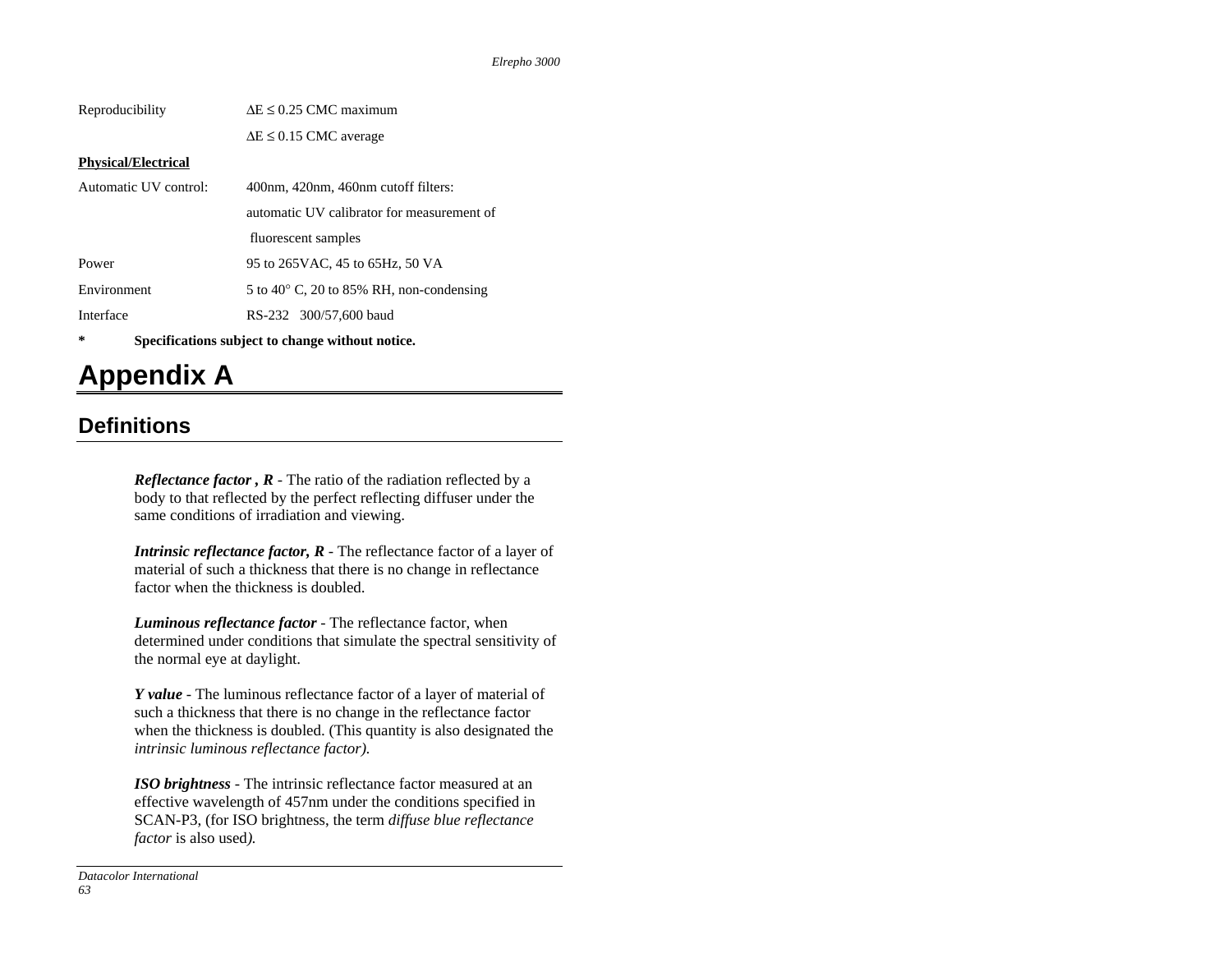*D65 brightness* - The intrinsic reflectance factor measured at an effective wavelength of 457nm under the conditions specified in SCAN-P3 when the UV-content of the illumination has been adjusted to conform to the D65-illuminant as specified in SCAN-P 66.

*Light-scattering coefficient* - A measure of the ability of the material to scatter light.

*Light-absorption coefficient* - A measure of the ability of the material to absorb light.

## **Appendix A**

## **Definitions (cont)**

*Colour (C/2*<sup>9</sup>) - The L<sup>\*</sup>, a<sup>\*</sup> and b<sup>\*</sup> values of the sample according to the CIELAB 1976 system, corresponding to the CIE 1931 standard observer and the CIE illuminant C, determined by measurement under the conditions specified in SCAN-P 133X.

*Colour (D65/10* $\degree$ ) - The L<sup>\*</sup>, a<sup>\*</sup> and b<sup>\*</sup> values of the sample according to the CIELAB 1976 system, corresponding to the CIE 1964 standard observer and the CIE illuminant D65, determined by measurement under the conditions specified in SCAN-P 136X.

*Helmholtz Coordinate* - (Newsprint shade) The L\*, a\* and b\* values of the sample according to the CIELAB 1976 system, or alternatively, the Y-value, dominant wavelength and excitation purity of the sample, corresponding to the CIE 1931 standard observer and the CIE illuminant C, determined by measurement under the conditions specified in SCAN-P 133X.

*CIE-whiteness* - A measure of the whiteness derived from the CIE tristimulus values, corresponding to the CIE 1964 standard observer and the CIE illuminant D65, determined under the conditions specified in SCAN-P 66.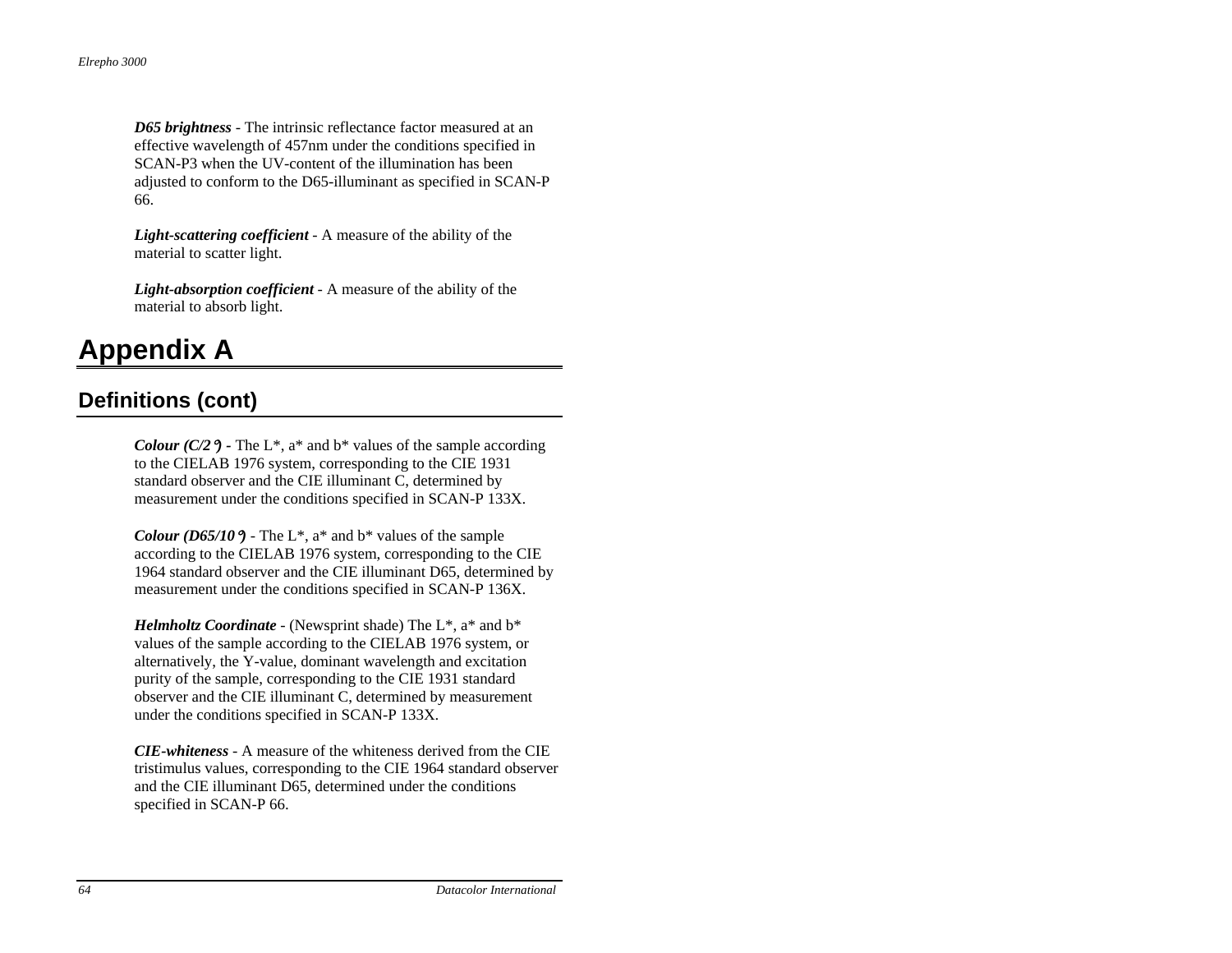*Green/red tint* - A measure of the deviation from the whiteness of the material towards the red or green region determined under the conditions specified in SCAN-P 66.

*Fluorescence component (of whiteness)* - A measure of the extent to which the whiteness of the material is affected by excitation of added fluorescent whitening agent (FWA).

*Metamerism index* - The Delta E difference in colour between two samples in one illumination when they have the same color in another illumination.

## **Appendix B: Password Protection**

**NOTE**: This section can be removed and placed elsewhere if you intend to use password protection and want to restrict entry into password protected areas.

## **Password Protection Overview**

You can now configure the Setup Mode with password protection to secure important Setup data. If you use this feature, a password must be entered before access is granted.

The Password consists of a sequence of "digits" which is defined by pressing the three leftmost soft keys in the desired sequence. Each of these three keys are assigned a number 1, 2, or 3. The password sequence can consist of between one and ten digits. When password protection is enabled, the password will need to be entered before access to the Setup Mode is granted. Password protection wil be disabled by default.

The addition of this feature will require three new modes:

- Password Setup Mode
- Password Setup Verification Mode
- Password Verificatio Mode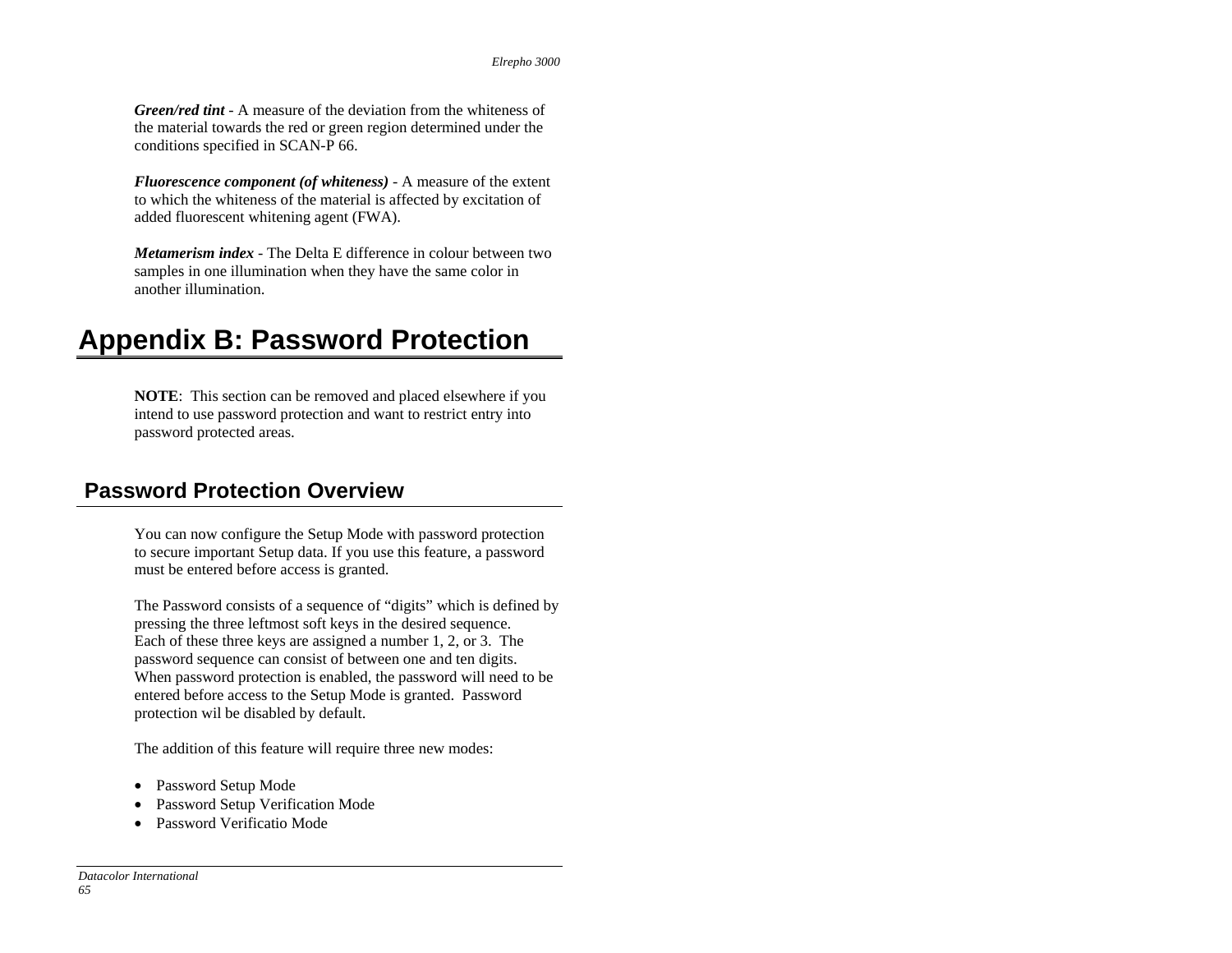#### **Password Setup Mode**

This mode is used for the following functions:

- Enabling a password
- •Disabling a password
- Setting the password

# **Appendix B: Password Protection**

### **Password Setup Mode (cont)**

You enter the mode by starting the instrument while holding down the second key from the right. Once in this mode, the screen will indicate the current status, i.e., whether or not password protection is currently enabled. A prompt message will be displayed indicating that a new password should be entered.

While in this mode, the rightmost key label will change depending on how many password keys have been pressed. Before any password keys are pressed, the key will be labeled to indicate that pressing the key will disable password protection.

Once you press any password "digit" key, the key will be re-labeled to indicate that when you press the key the password will be saved and you enter the *Password Setup Verification Mode.* This method allows the number of characters to vary.

You can press the **MENU** key at any time to exit the Password Setup Mode without saving changes.

## **Password Setup Verification Mode**

This mode will require that you re-enter the new password to verify that it has been properly defined. When you enter this mode, a prompt message will be displayed indicating that the password must be re-entered for verification purposes.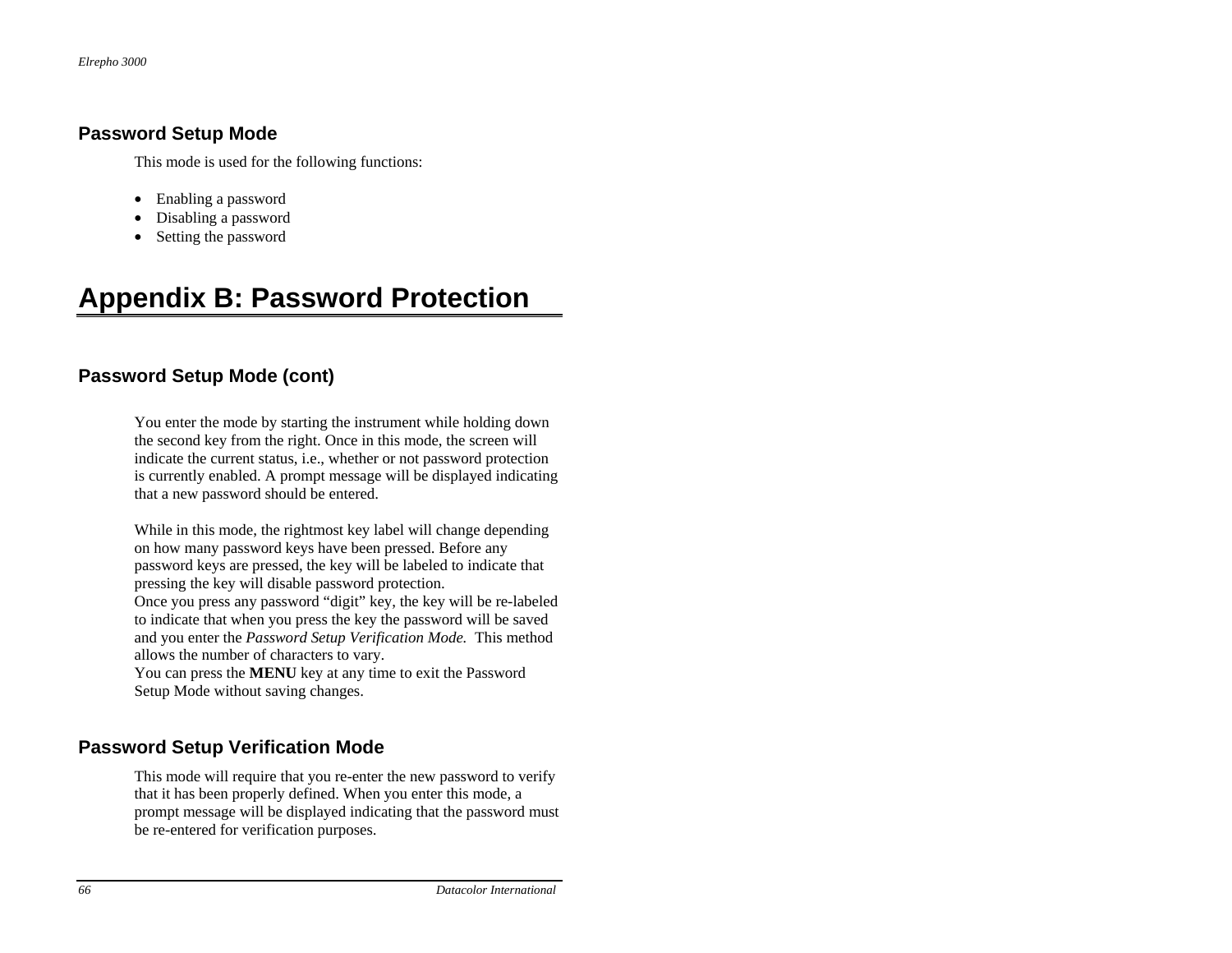The rightmost soft key will be labeled to indicate that if you press it, you will save the password. Once pressed, the "verification" password is checked to see whether it matches the "setup" password. A message is briefly displayed to indicate whether they match. If they match, you will automatically exit the mode. If they do not match, or if the **MENU** at any time, control is returned back to the Password Setup Mode.

# **Appendix B: Password Protection**

### **Password Verification Mode**

If password protection is enabled, this mode will require that you enter the password before allowing access to the Setup Mode. When this mode is entered, a message will be displayed informing the user that the selected option is password protected. The rightmost soft key label will indicate that pressing the key will check the password.

If the password is correct, you can enter the Setup Mode. If it is not correct, an error message is displayed and entry into the Setup Mode is denied.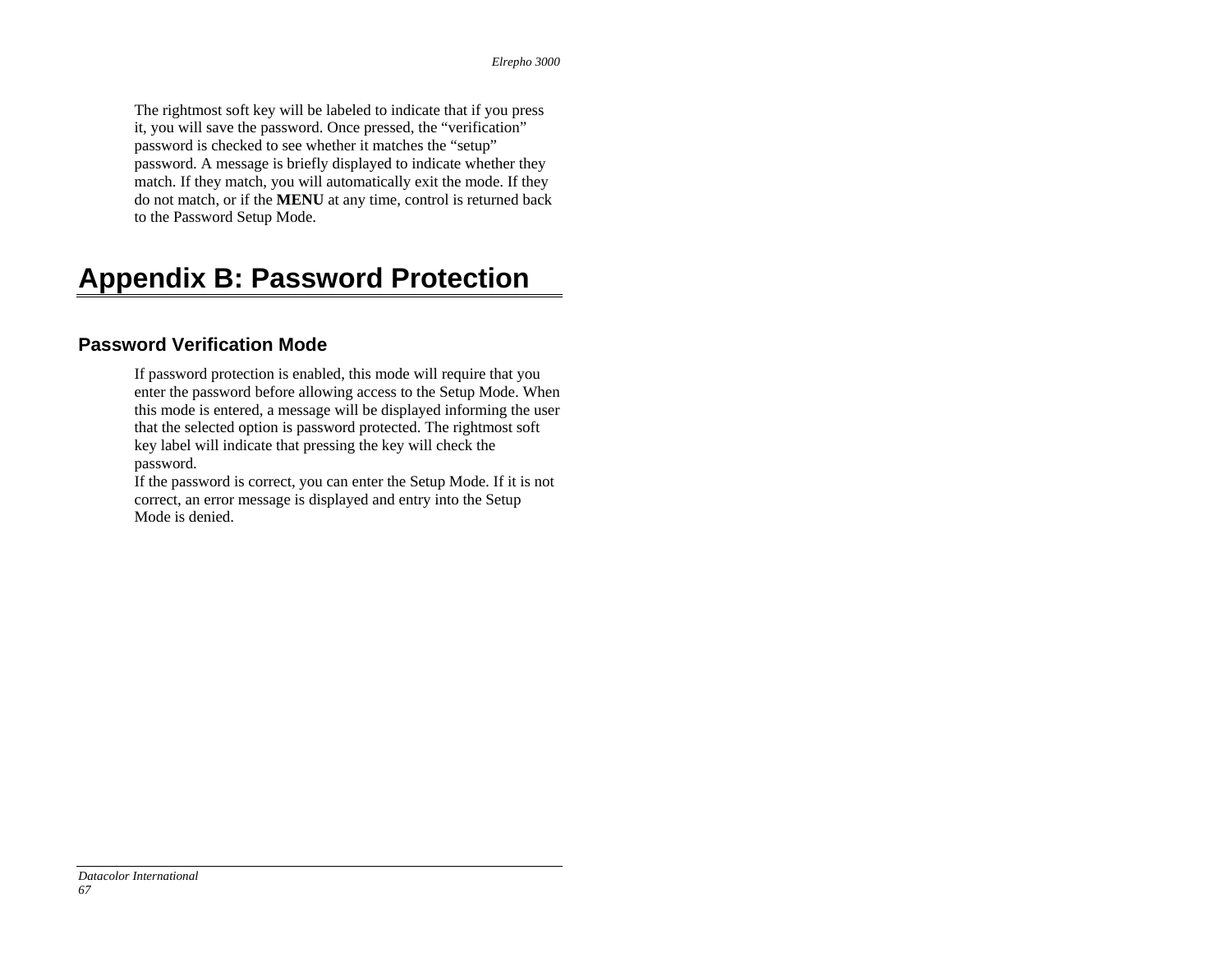## **Appendix C: Software Version Updates**

## **Version 1.10**

- •Support added for up to five different languages.
- •Added Print Contrast task support.
- • External keyboard support enhanced. Keys supported include A-Z, 0-9, +, -, Home, End, Page Up, Page Down, Up Arrow, Down Arrow, Left Arrow, Right Arrow, and the Enter key  $(\perp)$ .
- •Printer speed improved by about 50%.
- •Password protection support added to the Setup Mode.
- • Display Mode soft key functions changed to provide quicker access to the Measurement Mode and quicker access to the print soft key.
- • Measurement Mode modified to allow the entry into the Display Mode as soon as all measurements for the sample are completed. Previously the **VIEW** soft key would need to be pressed to allow viewing of the measurement's results.
- • Modified the manner in which the **BACK** key functions in the Measurement Mode. If a job's setup indicates more than one measurement is to be taken for each sample reading, the **BACK** key results in canceling only the last measurement, not all the measurements as did the original version.
- • Added ability to print the Ganz/Griesser parameters, the Whiteness/UVCAL setup settings, the system information (software version, serial number, MC90 number, model).
- • Added ability to delete all jobs and all samples to the Data Maintenance Mode.
- • Fixed bug in Ganz/Griesser Parameter Calibration Mode which prevented the values of the whiteness standards from being saved. Now the values are stored and will be offered as the default value when prompted to measure the whiteness standards.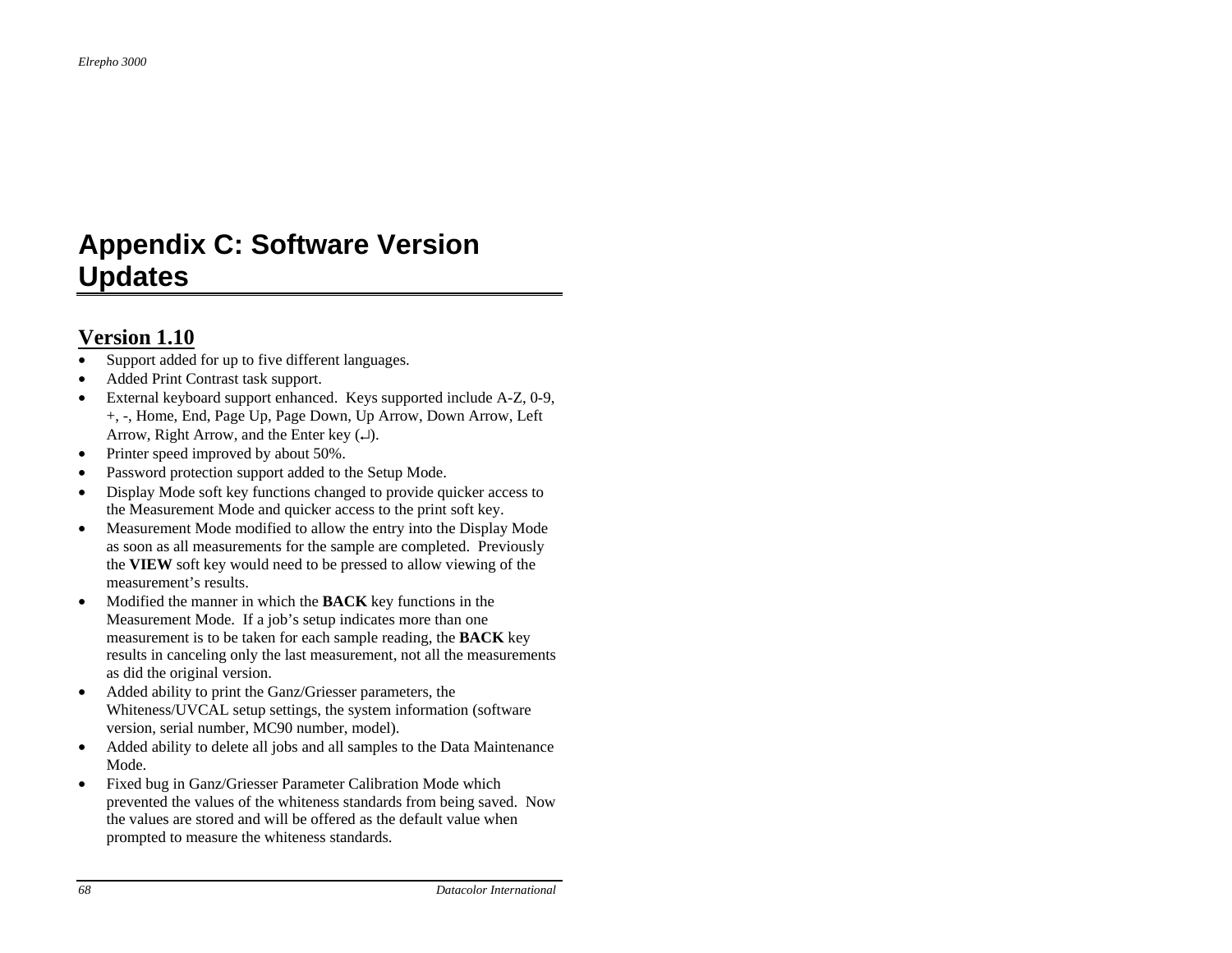## **Version 1.00**

- •Original Version
- •English only language supported

# **Appendix D: Printer Installation Instructions**

Follow these instructions to install the Elrepho 3000 printer and keyboard options **(S/N below 978).**



*Figure 1* 

*1.* Remove the two upper screws holding the cover on the Elrepho 3000. These are located on the sides of the instrument. Refer to *Figure 1.*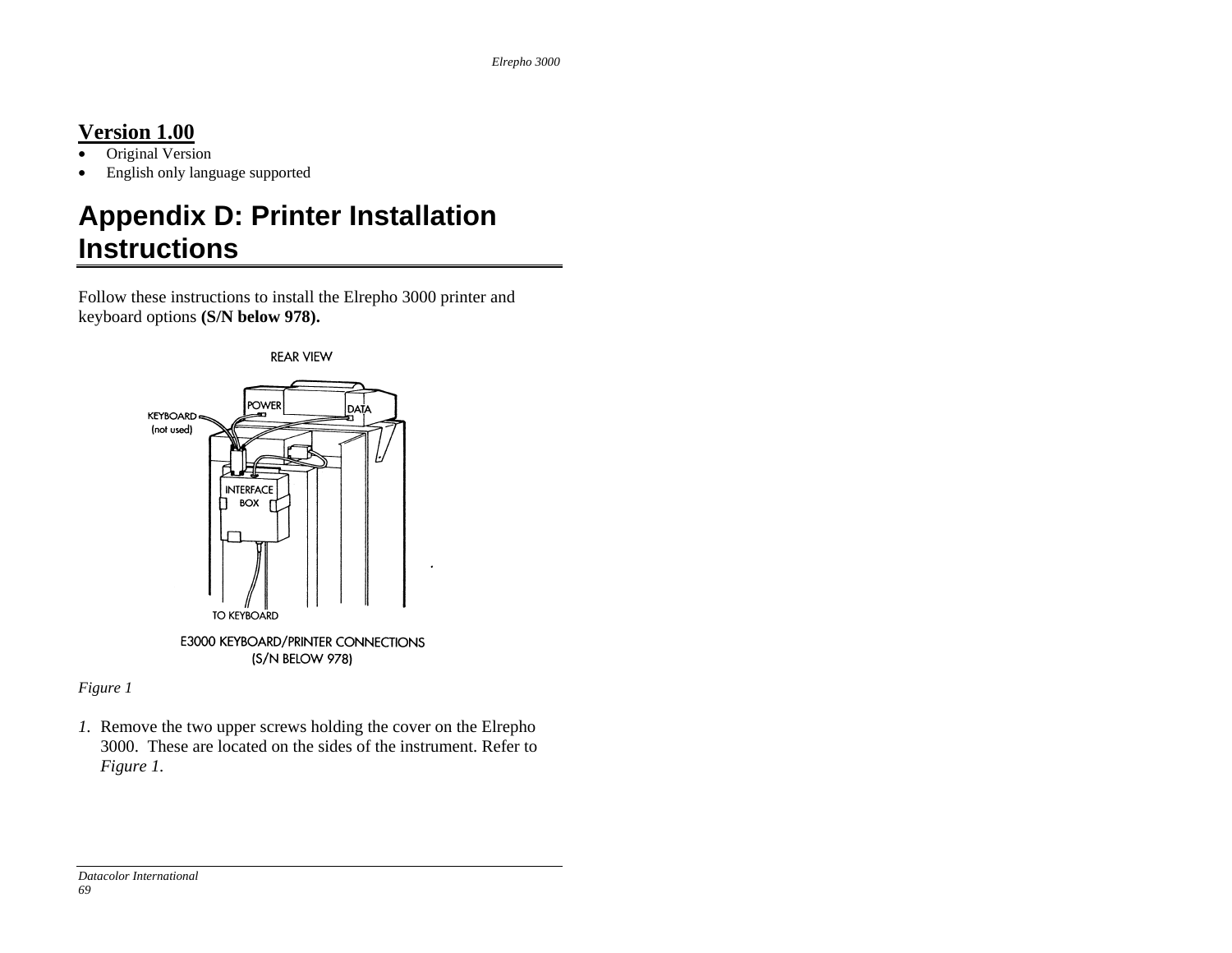- 2. Place the printer tray on the top of the Elrepho 3000 and mount the tray to the instrument using the two (2) new screws supplied. (The original screws are too short).
- 3. Plug the power and data connectors of the printer cable into the printer.

## **Appendix D: Printer Installation Instructions**



### *Figure 2*

4. Place the printer into the printer tray. Note: The printer fits tightly; use pressure, but to avoid cracking the printer cover, do not force.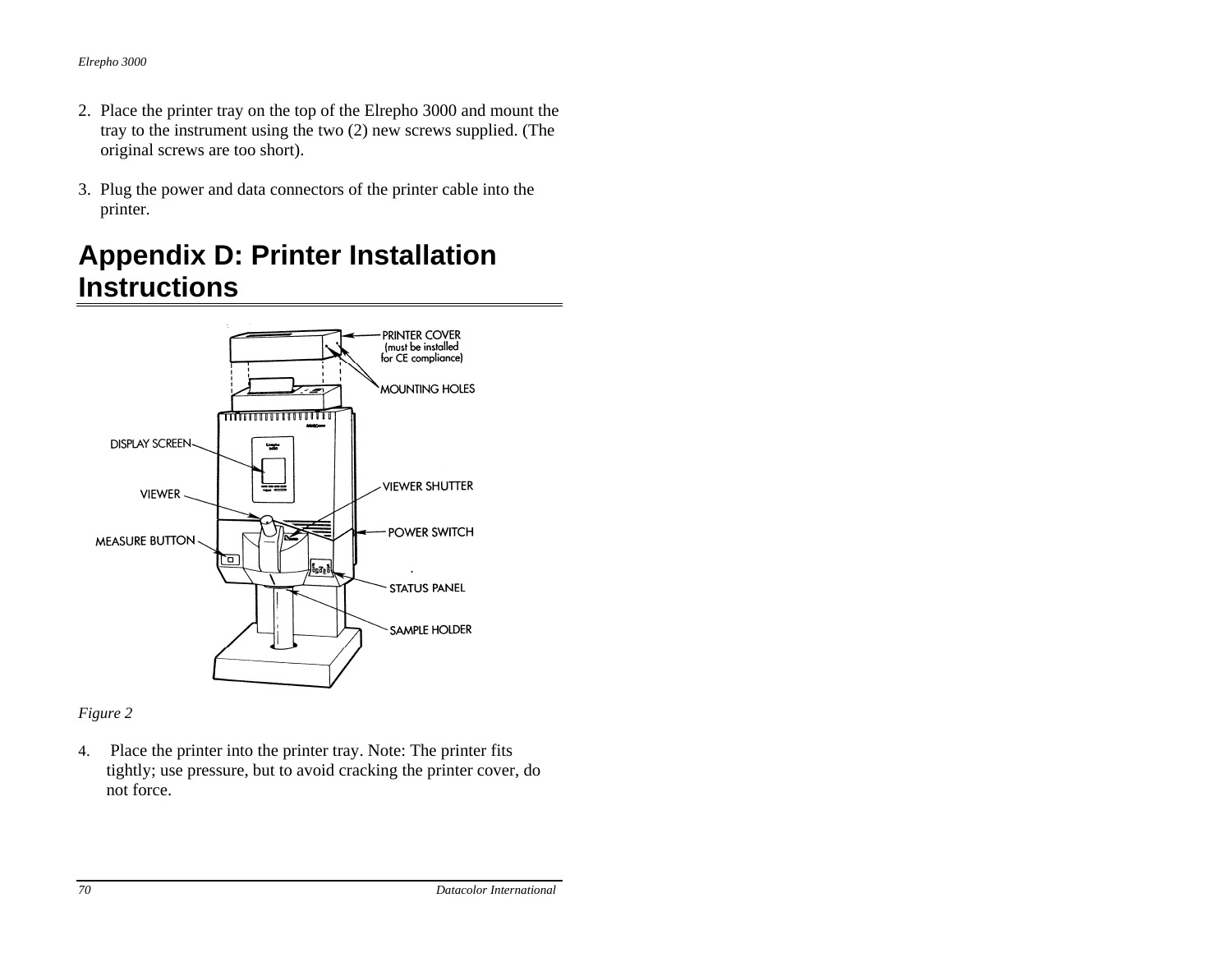- 5. Install the printer cover as shown in *Figure 2*, and attach with the four (4) screws.
- 6. If your instrument also has a keyboard option, proceed to step 1 of the keyboard installation instructions. If you don't have the keyboard option, plug the printer into the connector on top of the Elrepho 3000 that is marked "PRINTER/KEYBD".

# **Appendix D: Keyboard Installation Instructions**

- 1. Slide the **KEYBOARD INTERFACE** box into its mounting bracket with the panel containing the Datacolor logo facing out.
- 2. Plug the keyboard cable into the connector on the interface box labeled "KEYBOARD". Note: do not plug the keyboard into the connector printer cable, or the keyboard will not operate.
- 3. Slide the lip of the mounting bracket over the edge of the vertical stand located on the back of the Elrepho 3000.
- 4. If your instrument also has the printer option plug the printer cable into the connector on the interface box labeled "PRINTER".
- 5. Plug the cable labeled "INSTRUMENT" into the connector on the top of the Elrepho 3000 labeled "PRINTER/KEYBD".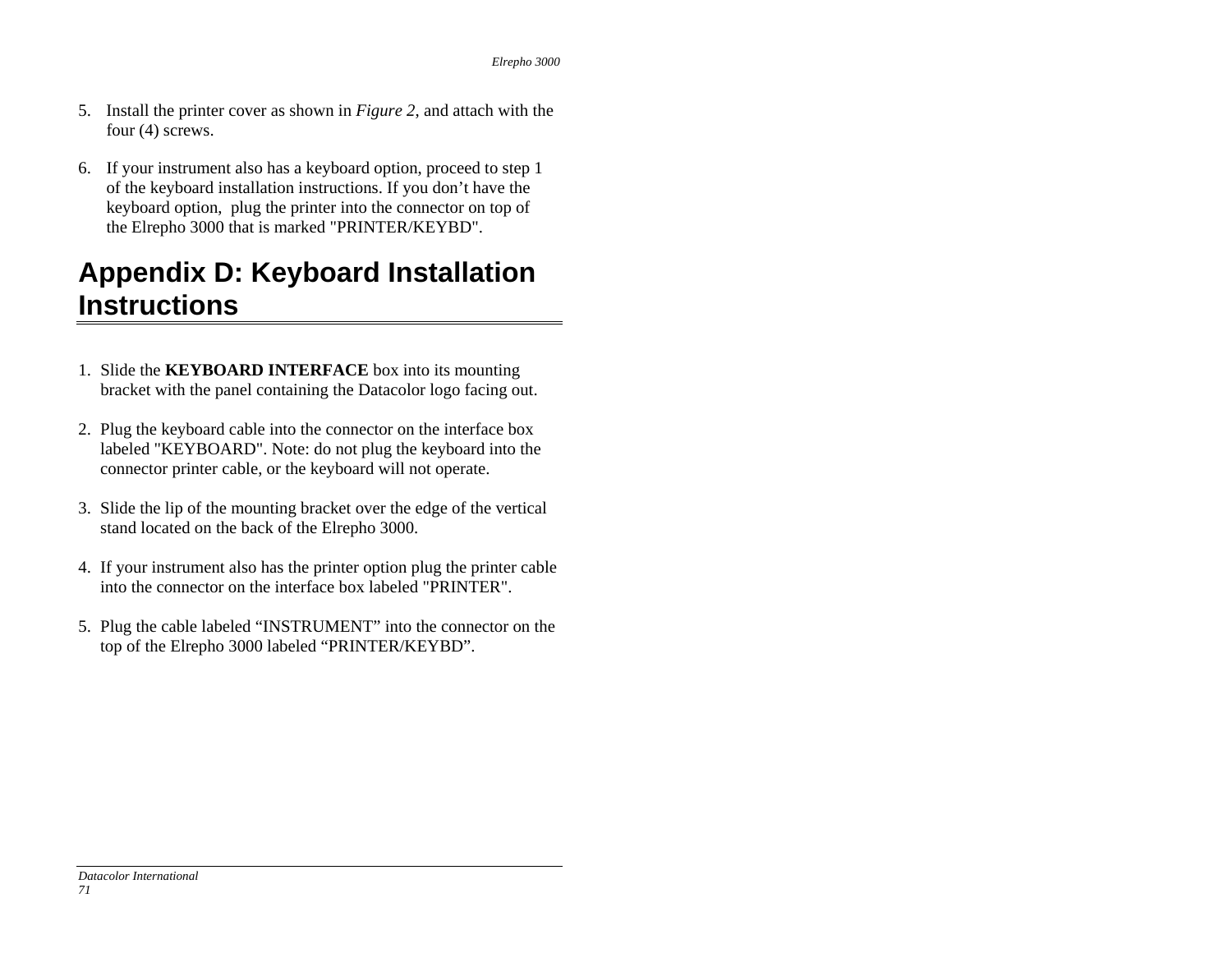## **Appendix D: Printer Installation Instructions**

Follow these instructions to install the Elrepho 3000 printer and keyboard options **(S/N 978 and above).**

**REAR VIEW** 



*Figure 3*

1. Remove the two upper screws holding the rear cover (with the LCD display). Refer to *Figure 3.*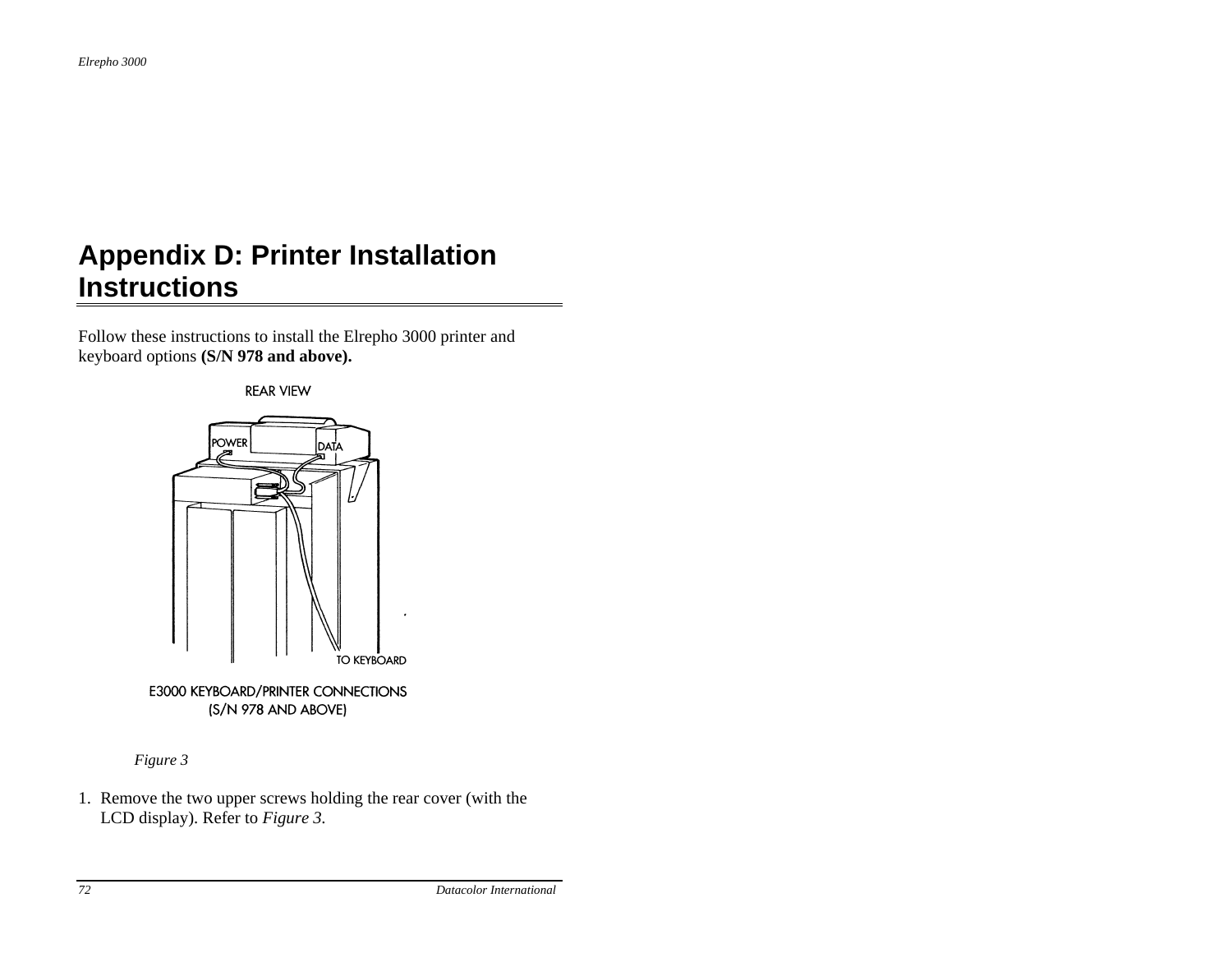- 2. Place the printer tray on top of the Elrepho and attach with the two (2) new screws supplied. (The original screws are too short).
- *3.* Plug the power and data connectors into the printer.

#### **Appendix D: Printer Installation Instructions**

- 4. Place the printer into the tray. Note: the printer fits tightly; use pressure, but to avoid cracking the printer cover, do not force.
- 5. Install the printer cover as shown and mount with the four (4) screws supplied.
- 6. If the keyboard option was also purchased, connect to the keyboard connector on the cable.
- 7. Connect the other end of the cable to the port on the Elrepho labeled "Printer/Keybd".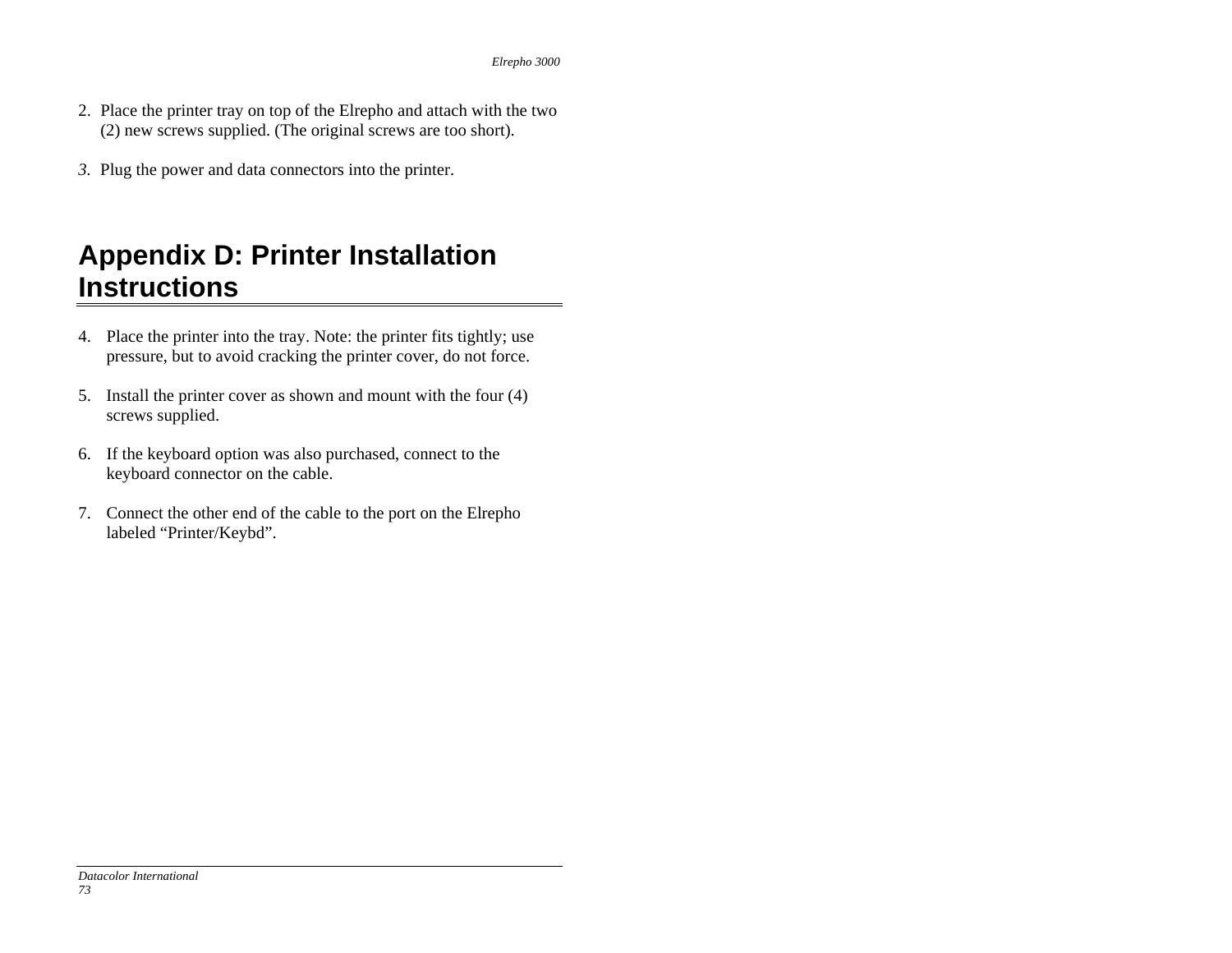# ELREPHO 3000 Series Instrument

Operators Manual Version 1.10

Part No. 4230-0312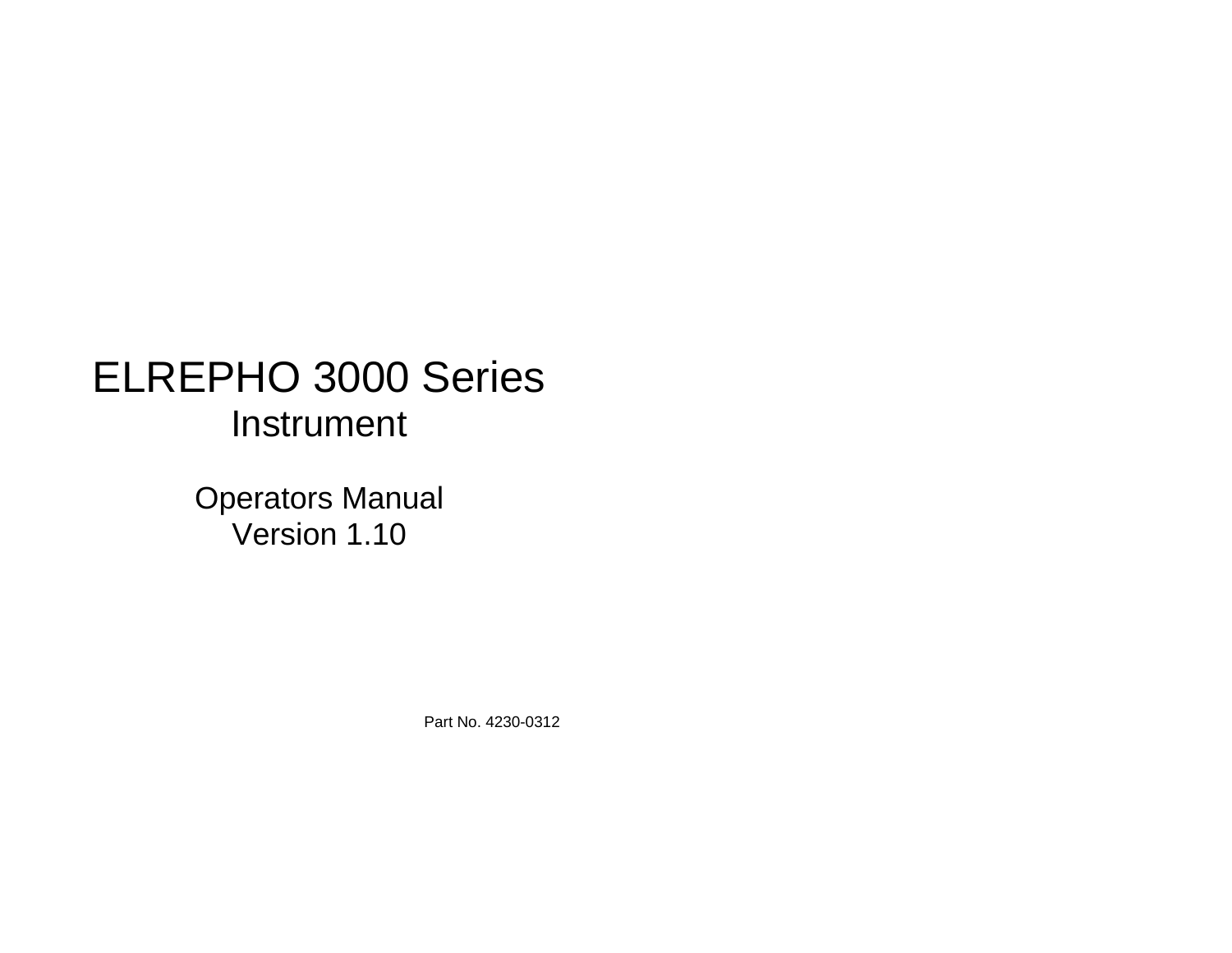Edition: April, 1996

All efforts have been made to ensure the accuracy of this guide. However, should any errors be detected, Datacolor International would greatly appreciate being informed of them. Changes are periodically made to the information and will be incorporated in new editions of the guide. Datacolor International reserves the right to make improvements and/or changes in the product(s) and/or program(s) described in this guide at any time. Copyright © 1996 Datacolor International. All rights reserved. This material may not be reproduced or copied, in whole or in part without the written permission of Datacolor International.

Microsoft and MS-DOS are registered trademarks of Microsoft Corporation.

Windows is a trademark of Microsoft Corporation.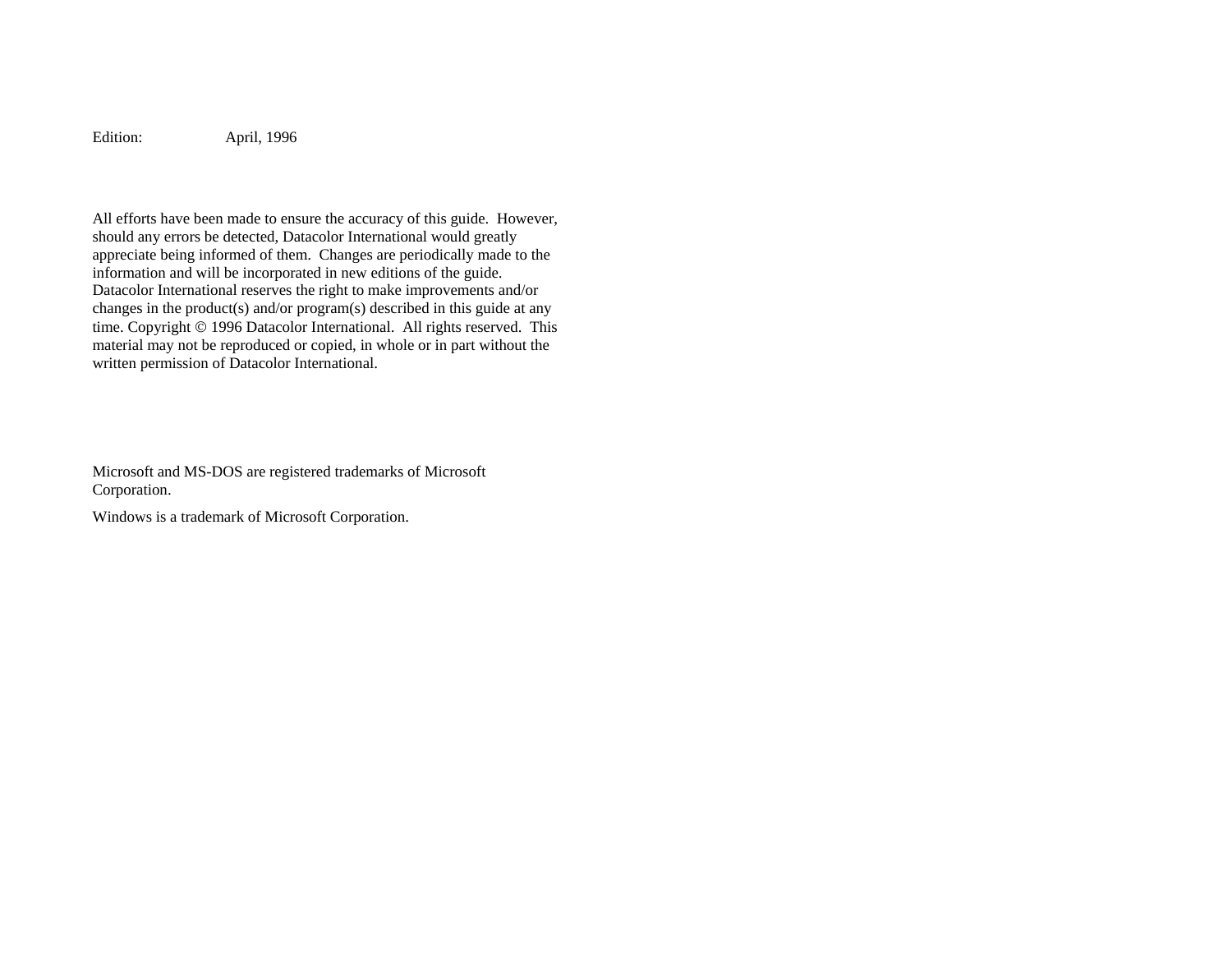### **Table Of Contents**

#### **Table Of Contents**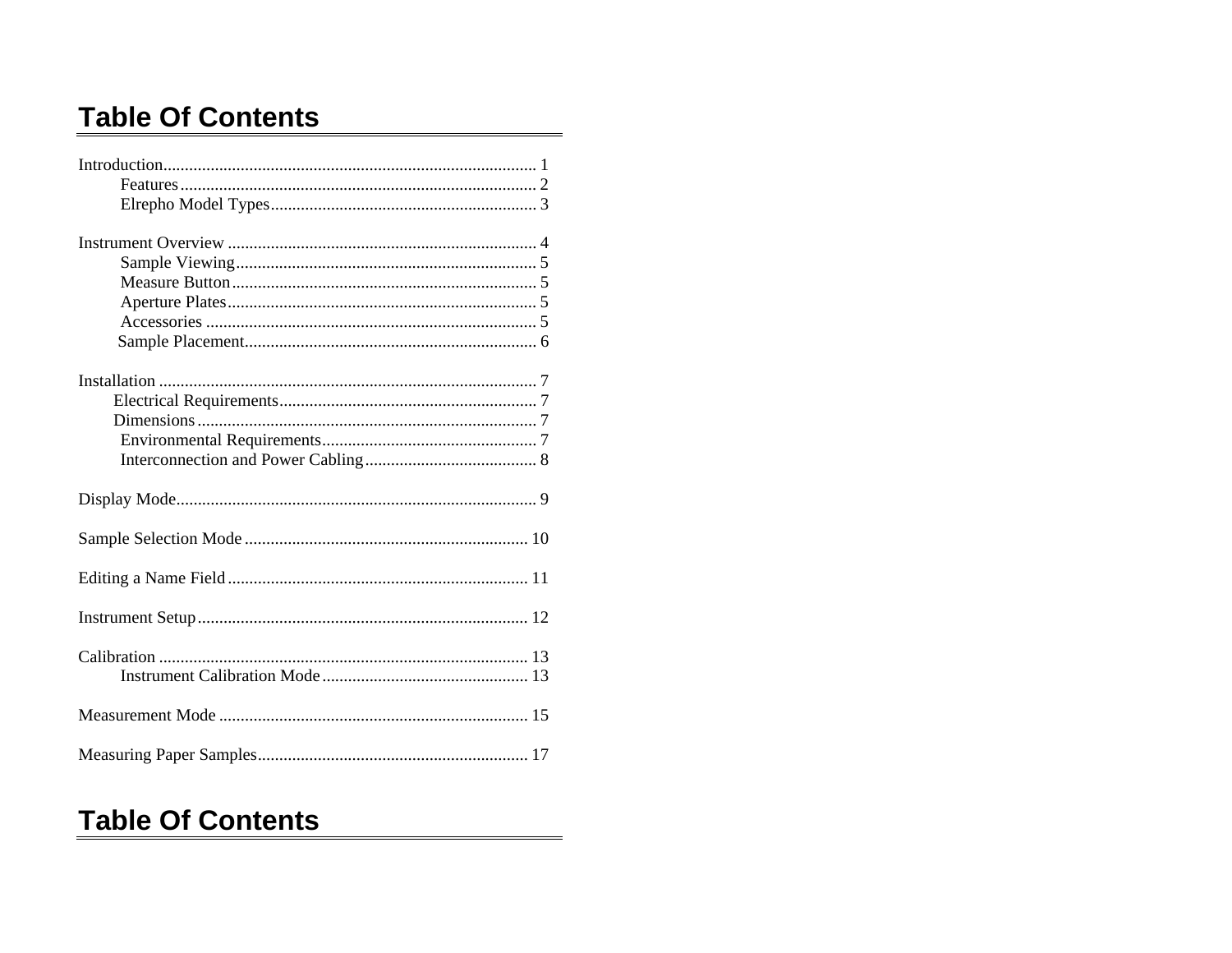| <b>Current Calibration Standard Selection Mode 34</b> |  |
|-------------------------------------------------------|--|
|                                                       |  |
|                                                       |  |
|                                                       |  |
|                                                       |  |
|                                                       |  |

## **Table Of Contents**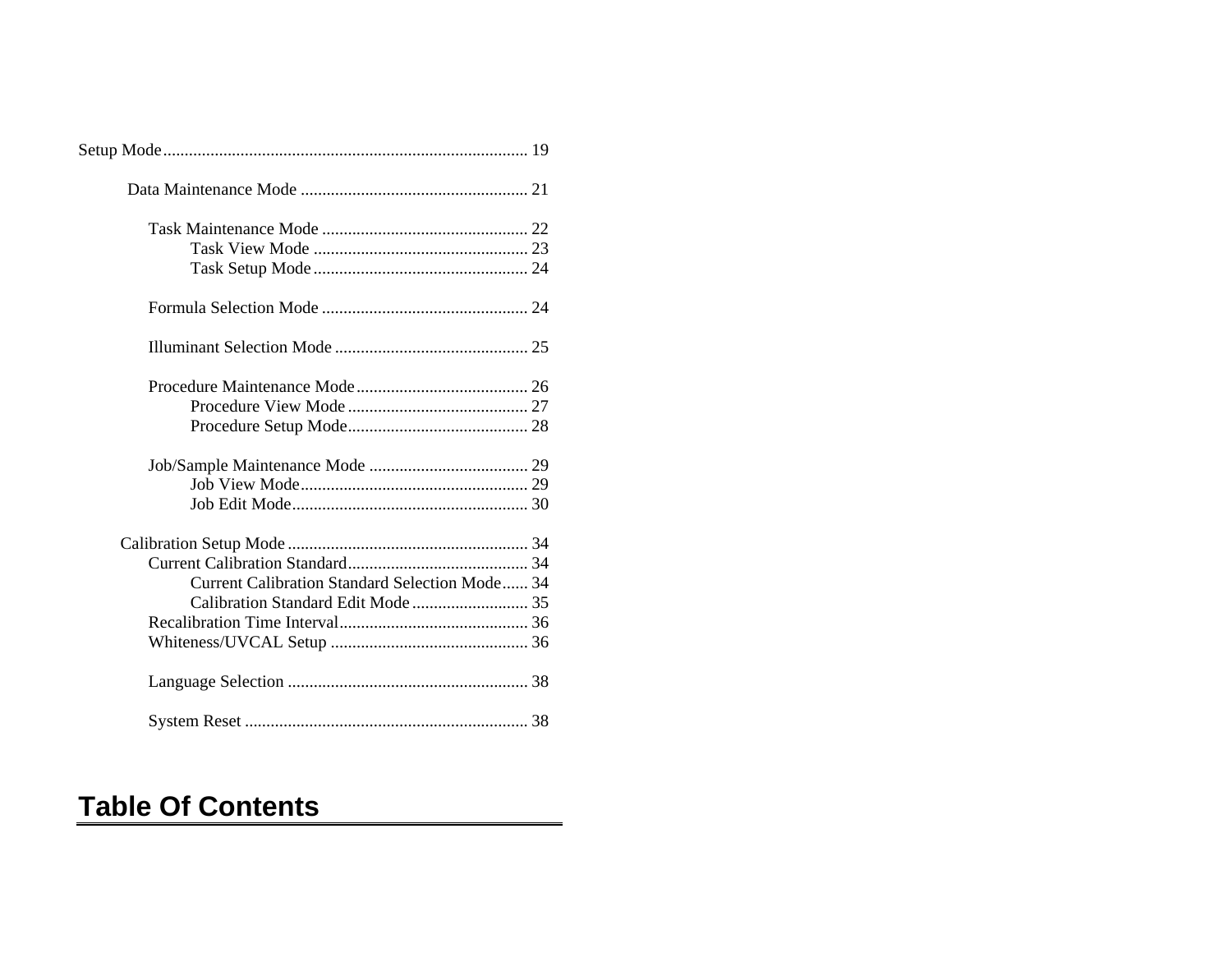## **Table Of Contents**